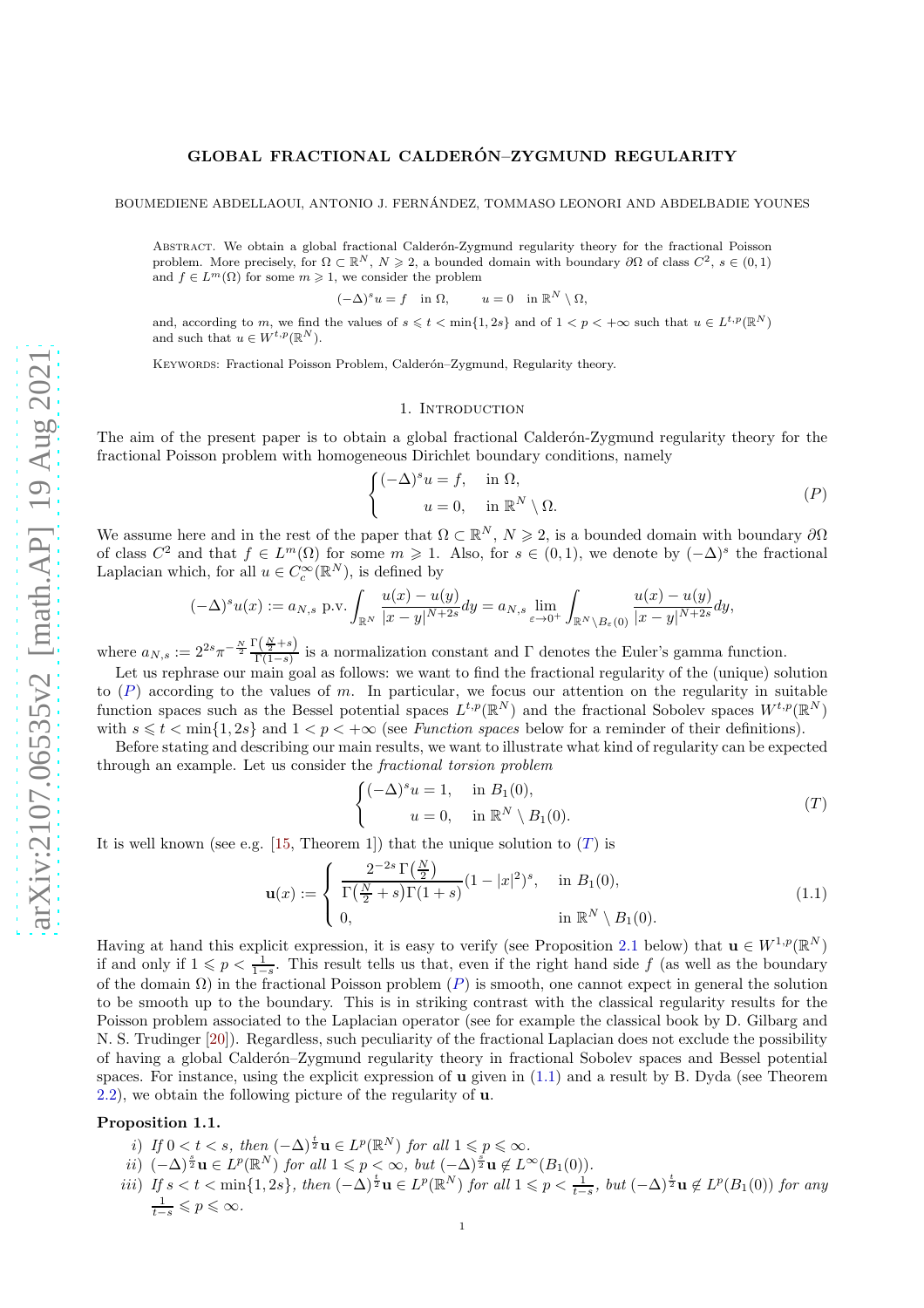The analysis of the solution to the *fractional torsion problem* ([T](#page-0-1)) deeply relies on the explicit expressions of **u** and  $(-\Delta)^{\frac{t}{2}}$ **u**. However, in general, we do not explicitly know the expression neither of the solution to ([P](#page-0-0)) nor of its  $\frac{t}{2}$ -Laplacian. Keeping in mind Proposition [1.1,](#page-0-3) we aim to derive a global fractional Calderón– Zygmund regularity theory for more general domains  $Ω$  and data functions  $f$ , where no explicit expression of the solution is known. We first deal with  $f$  "very integrable" and prove the following sharp result.

<span id="page-1-0"></span>**Theorem 1.2.** Let  $s \in (0,1)$ ,  $s \leq t < \min\{1,2s\}$  and let u be the (unique) weak solution to ([P](#page-0-0)) with  $f \in L^m(\Omega)$  for some  $m > \frac{N}{2s-t}$ . Then:

*i)* For all  $1 \leqslant p < \infty$ , there exists  $C > 0$  such that

$$
\|(-\Delta)^{\frac{s}{2}}u\|_{L^p(\mathbb{R}^N)}\leqslant C\|f\|_{L^m(\Omega)}.
$$

*ii)* For all  $1 \leq p < \frac{1}{t-s}$ , there exists  $C > 0$  such that

$$
\|(-\Delta)^{\frac{t}{2}}u\|_{L^p(\mathbb{R}^N)} \leqslant C\|f\|_{L^m(\Omega)}.
$$

*Here,*  $C > 0$  *are constants depending only on* N, s, t, p, m and  $\Omega$ .

*Remark* 1*.*

- a) Proposition [1.1](#page-0-3) guarantees that the previous result (see also Theorem [5.2\)](#page-16-0) is sharp. We address the reader to Sect. [2](#page-5-2) for a more detailed analysis of the *fractional torsion problem* ([T](#page-0-1)).
- b) In the case where  $t = s$  we use the convention  $\frac{1}{t-s} = +\infty$ . Hence, in that situation, i) and ii) of the previous result coincide.
- c) The previous result is a particular case of the more general Theorem [5.2,](#page-16-0) where we also analyse the (somehow simpler) case where  $0 < t < s$ .

The analysis of the global Calderón–Zygmund regularity we perform goes beyond the case of "regular" right hand side. Next, we pursue this analysis with a right hand side with "low summability". To such a purpose, let us introduce some notation. For  $s \in (0,1)$ ,  $s \leq t < \min\{1,2s\}$ ,  $\varepsilon \in (0,1)$  arbitrary small and  $1 \leqslant m < \frac{N}{2s-t}$ , we define

$$
m_{\star}(s,t) := \max\Big\{1, \frac{N}{N+s-N(t-s)} + \varepsilon\Big\},\tag{1.2}
$$

and

$$
p^*(m, s, t) := \begin{cases} \frac{mN}{N - ms}, & \text{for } t = s, \\ \min\left\{\frac{mN}{N - ms + mN(t - s)}, \frac{1}{t - s}\right\}, & \text{for } t > s. \end{cases}
$$
(1.3)

Our main global Calderón–Zygmund regularity result concerning a "low summability" f reads then as follows.

<span id="page-1-1"></span>**Theorem 1.3.** Let  $s \in (0,1)$ ,  $s \leq t < \min\{1,2s\}$  and let u be the (unique) weak solution to ([P](#page-0-0)) with  $f \in L^m(\Omega)$  for some  $m_\star(s,t) \leqslant m < \frac{N}{2s-t}$ . Then, for all  $1 \leqslant p < p^\star(m,s,t)$ , there exists  $C > 0$  (depending *only on*  $N$ *, s, t, p, m and*  $\Omega$ *) such that* 

$$
\|(-\Delta)^{\frac{t}{2}}u\|_{L^p(\mathbb{R}^N)}\leqslant C\,\|f\|_{L^m(\Omega)}\,.
$$

As a byproduct of our approach to prove Theorems [1.2](#page-1-0) and [1.3,](#page-1-1) we also obtain the precise rate of explosion of the  $\frac{t}{2}$ -Laplacian of the solution to  $(P)$  $(P)$  $(P)$  at the boundary of the domain  $\Omega$ .

<span id="page-1-2"></span>**Theorem 1.4.** Let  $s \in (0,1)$ ,  $s \leq t < \min\{1,2s\}$  and let u be the (unique) weak solution to ([P](#page-0-0)) with  $f \in L^m(\Omega)$  *for some*  $m \geq 1$ *.* 

*i)* If 
$$
m > \frac{N}{2s-t}
$$
, there exists  $C > 0$  such that  
\n
$$
\| |\log \delta|^{-1} (-\Delta)^{\frac{s}{2}} u \|_{L^{\infty}(\Omega)} + (t-s) \| \delta^{t-s} (-\Delta)^{\frac{t}{2}} u \|_{L^{\infty}(\Omega)} \leq C \|f\|_{L^m(\Omega)}.
$$
\n*ii)* If  $1 \leq m < \frac{N}{2s-t}$ , for all  $1 \leq p < \frac{mN}{N-ms}$  and  $1 \leq q < \frac{mN}{N-m(2s-t)}$ , there exists  $C > 0$  such that  
\n
$$
\| |\log \delta|^{-1} (-\Delta)^{\frac{s}{2}} u \|_{L^p(\Omega)} + (t-s) \| \delta^{t-s} (-\Delta)^{\frac{t}{2}} u \|_{L^q(\Omega)} \leq C \|f\|_{L^m(\Omega)}.
$$

*Here,*  $\delta(x) := \text{dist}(x, \partial \Omega)$  *and*  $C > 0$  *are constants depending only on* N, s, t, p, q, m and  $\Omega$ .

*Remark* 2*.*

- a) A straightforward outcome of the above result is the following local version of the Calderon–Zygmund regularity theory. For any  $\omega \subset\subset \Omega$ , it follows that:
	- *i*) If  $m > \frac{N}{2s-t}$ , there exists  $C_{\omega} > 0$  such that

$$
\left\|(-\Delta)^{\frac{s}{2}}u\right\|_{L^{\infty}(\omega)}+(t-s)\left\|(-\Delta)^{\frac{t}{2}}u\right\|_{L^{\infty}(\omega)}\leqslant C_{\omega}\left\|f\right\|_{L^{m}(\Omega)}.
$$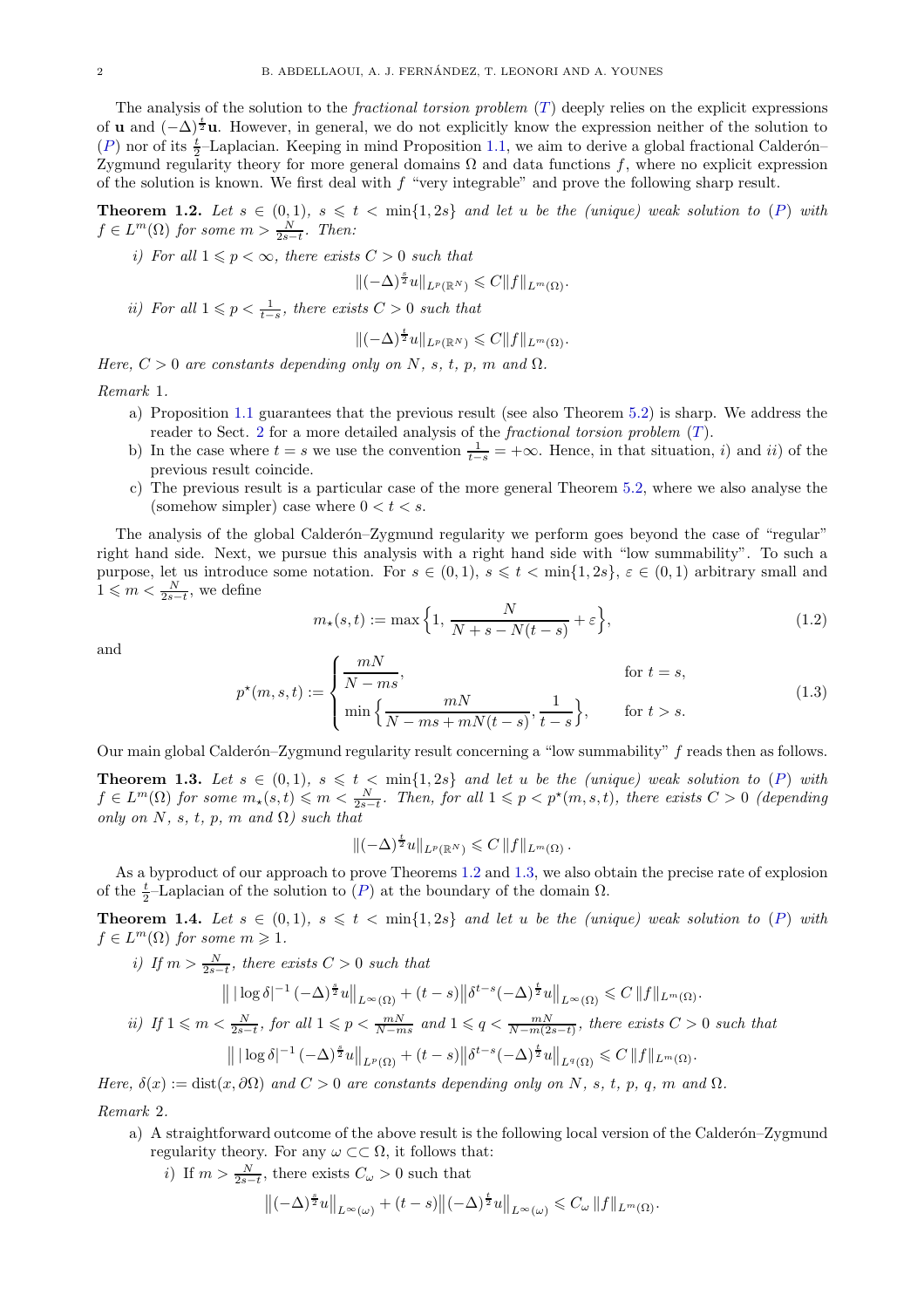$$
ii) \text{ If } 1 \leqslant m < \frac{N}{2s-t}, \text{ for all } 1 \leqslant p < \frac{mN}{N-ms} \text{ and } 1 \leqslant q < \frac{mN}{N-m(2s-t)}, \text{ there exists } C_{\omega} > 0 \text{ such that}
$$
\n
$$
\left\| \left( -\Delta \right)^{\frac{s}{2}} u \right\|_{L^p(\omega)} + (t-s) \left\| \left( -\Delta \right)^{\frac{t}{2}} u \right\|_{L^q(\omega)} \leqslant C_{\omega} \left\| f \right\|_{L^m(\Omega)}.
$$

b) The above theorem is a particular case of the slightly more general Theorem [5.7.](#page-19-0)

As a consequence of Theorems [1.2](#page-1-0) and [1.3,](#page-1-1) we get the following regularity in fractional Sobolev spaces.

<span id="page-2-1"></span>Corollary 1.5. Let  $s \in (0,1)$  and let u be the unique (weak) solution to  $(P)$  $(P)$  $(P)$  with  $f \in L^m(\Omega)$ .

*i)* If  $1 \le m \le \frac{N}{s}$ , then, for all  $1 < p \le \frac{mN}{N-ms}$ , there exists  $C > 0$  such that

$$
||u||_{W^{s,p}(\mathbb{R}^N)} \leqslant C||f||_{L^m(\Omega)}.
$$

*ii)* If  $m > \frac{N}{s}$ , then, for all  $1 < p < +\infty$ , there exists  $C > 0$  such that

$$
||u||_{W^{s,p}(\mathbb{R}^N)} \leqslant C||f||_{L^m(\Omega)}.
$$

*Here,*  $C > 0$  *are positive constants depending only on* N, s, p, m and  $\Omega$ .

*Remark* 3*.* The above result is a particular case of the more general results Corollary [5.4](#page-17-0) and Corollary [5.6.](#page-19-1)

Now that our main regularity results are stated, let us locate our work with respect to the existing literature. To that end, let us denote by u the (unique) solution to  $(P)$  $(P)$  $(P)$ . Regarding the regularity of u, there exist mainly two different subjects: *local (or interior)* regularity and *global (or up to the boundary)* regularity.

Let us first focus in the existing literature concerning *local* regularity. This direction is nowadays rather well understood so we just mention a few works dealing with different issues. On one hand, let us mention that the  $W_{loc}^{2s-\varepsilon,2}(\Omega)$  and  $L_{loc}^{2s,p}(\Omega)$  regularity of u have been respectively analysed in [\[13\]](#page-21-2) (where the author deals with more general operators) and [\[8\]](#page-20-0). On the other hand, in the very recent paper [\[27\]](#page-21-3), the *local* summability of the fractional derivatives of u of order t, with  $s \leq t \leq \min\{1, 2s\}$ , has been treated. Note that in [\[27\]](#page-21-3) the authors deal with general operators, whose kernel is a  $C^{\alpha}$ -perturbation of the fractional Laplacian one. Finally, we refer to [\[14,](#page-21-4) Proposition 4.3], where sharp Schauder type estimates have been proved. Let us also mention the recent work [\[17\]](#page-21-5) for the analysis of more general operators.

As already observed, the *global* regularity is much more involved. Let us first recall that the *global*  $L^p$ -regularity of u have been completely understood, even for more general operators than the fractional Laplacian (see for instance [\[26\]](#page-21-6)). Moreover, when the datum f is "regular" (say  $f \in L^m(\Omega)$  with  $m > \frac{N}{2s}$ ), sharp *global* Hölder–type regularity results have been obtained. We refer to [\[21,](#page-21-7) [30,](#page-21-8) [32\]](#page-21-9) for fundamental contributions in this direction. Let us in addition mention that the behavior of u near the boundary of the domain has also been studied. We refer to [\[21,](#page-21-7) [30\]](#page-21-8) for the analysis of the behaviour of  $\delta^{-s}u$  and to [\[18\]](#page-21-10) for the analysis of the behaviour of  $\delta^{1-s}\nabla u$ . Despite the above mentioned works, very few results dealing with the *global* summability of the fractional derivatives of u or with their behaviour near the boundary of the domain are available in the literature. Among these, let us point out [\[25\]](#page-21-11), where the authors established *global* summability results for the fractional derivatives of order  $\sigma$  with  $0 < \sigma < s$ . Note that they deal with operators much more general than the fractional Laplacian and that their proofs rely on the use of the Wolff potential. The same type of results, using a completely different approach, has been proved in [\[2\]](#page-20-1).

The main novelty of our results with respect to the existing literature is that we are able to understand the *global* summability of the fractional derivatives of u for any order t, with  $s \leq t < \min\{1, 2s\}$ , and their precise rate of explosion near the boundary of the domain. On one hand, for the "particular case" of the fractional Laplacian, our results extend to *global* the recent *local* Calderon–Zygmund regularity theory established in [\[27\]](#page-21-3). On the other hand, we obtain sharp bounds for  $\delta^{t-s}(-\Delta)^{\frac{t}{2}}u$  near the boundary of the domain. Our analysis of  $\delta^{t-s}(-\Delta)^{\frac{t}{2}}u$  goes on the line of the works [\[18,](#page-21-10) [21,](#page-21-7) [30\]](#page-21-8) but our results are new.

Next, we give some ideas of the proofs of Theorems [1.2](#page-1-0) and [1.3.](#page-1-1) Let us first specify the notion of weak solution to  $(P)$  $(P)$  $(P)$  that we use in this work. We denote by  $G_s : \mathbb{R}^{2N}_* \to \mathbb{R}$  the Green kernel associated to  $(-\Delta)^s$ in Ω and introduce the *solution map*

$$
\mathbb{G}_s: L^1(\Omega) \to M^{\frac{N}{N-s}}(\Omega), \qquad f \mapsto \mathbb{G}_s[f] := \int_{\Omega} G_s(x, y) f(y) dy,
$$

where  $M^p(\Omega)$  with  $p \geq 1$  denotes the Marcinkiewicz space (see [\(1.10\)](#page-5-3) for the definition). Note that the solution map is well-defined thanks to the existence and uniqueness of a weak solution to  $(P)$  $(P)$  $(P)$  with  $L^1$ -data and by its representation formula (see e.g. [\[10\]](#page-21-12)).

**Definition 1.** We say that  $u \in L^1(\Omega)$  is a weak solution to  $(P)$  $(P)$  $(P)$  if

<span id="page-2-0"></span>
$$
u(x) = \mathbb{G}_s[f](x) = \int_{\Omega} G_s(x, y) f(y) dy, \quad \text{for a.e. } x \in \Omega.
$$
 (1.4)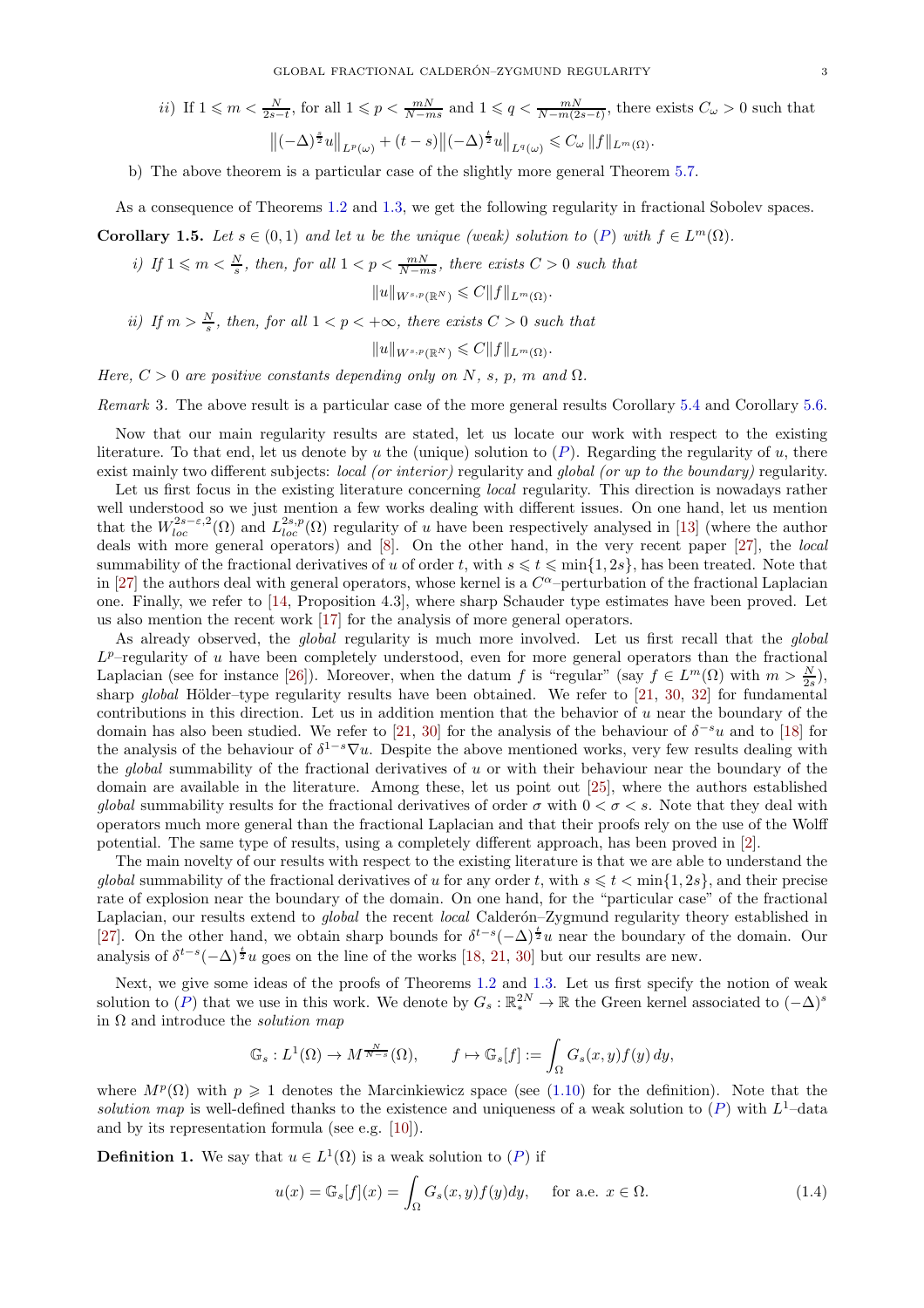*Remark* 4*.*

- a) We will sometimes use the notation  $u := \mathbb{G}_{s}[f]$  to indicate that u is the weak solution to  $(P)$  $(P)$  $(P)$ .
- b) Let us define

$$
\mathbb{X}^s(\Omega) := \left\{ \phi \in C^s(\mathbb{R}^N) : \phi(x) = 0 \text{ for all } x \in \mathbb{R}^N \setminus \Omega \text{ and } (-\Delta)^s \phi \in L^\infty(\Omega) \right\}.
$$
 (1.5)

It is more common in the literature to use the following notion of weak solution:  $u \in L^1(\Omega)$  is a *weak solution* to  $(P)$  $(P)$  $(P)$  if  $u \equiv 0$  in  $\mathbb{R}^N \setminus \Omega$  and

$$
\int_{\Omega} u(-\Delta)^s \phi \, dx = \int_{\Omega} \phi(x) f(x) dx, \quad \text{ for all } \phi \in \mathbb{X}^s(\Omega).
$$

However, as explained for instance in [\[5,](#page-20-2) Remark 2.11], both notions are equivalent. If one prefers so, one could identify our definition of weak solution as the representation formula for the *weak solution* to ([P](#page-0-0)). This kind of *weak solutions* are sometimes referred in the literature as *very weak solutions*.

c) For all  $y \in \Omega$ , let  $\delta_y$  be the Dirac mass centred at y. It is well-known that the Green function  $G_s(\cdot, y)$ is, at least formally, a weak solution to

$$
\begin{cases}\n(-\Delta)_x^s G_s(x,y) = \delta_y, & \text{in } \Omega, \\
G_s(x,y) = 0, & \text{in } \mathbb{R}^N \setminus \Omega.\n\end{cases}
$$

Having at hand the notion of weak solution, we are now ready to describe the main ideas in the proofs of Theorems [1.2](#page-1-0) and [1.3.](#page-1-1) Let  $s \in (0,1)$ ,  $s \leq t < \min\{1,2s\}$  and let u be the (unique) weak solution to  $(P)$  $(P)$  $(P)$ with  $f \in L^m(\Omega)$  for some  $m \geq 1$ . As a first step, we notice that the representation formula [\(1.4\)](#page-2-0) provides a suitable representation formula for the  $\frac{t}{2}$ -Laplacian of u. More precisely, we have that

<span id="page-3-0"></span>
$$
(-\Delta)^{\frac{t}{2}}u(x) = \int_{\Omega} (-\Delta)^{\frac{t}{2}} G_s(x, y) f(y) dy, \quad \text{for a.e. } x \in \Omega.
$$
 (1.6)

We are then lead to analyse the pointwise behaviour of the  $\frac{t}{2}$ -Laplacian of the Green kernel  $G_s$ . In fact, the core of our results relies on suitable pointwise estimates of the  $\frac{t}{2}$ -Laplacian of  $G_s$ . Our main result in that direction reads as follows.

<span id="page-3-1"></span>**Theorem 1.6.** Let  $s \in (0,1)$  and  $s \leq t < \min\{1,2s\}$ . There exists a constant  $C > 0$  (depending only on N, s, t *and* Ω*) such that*

$$
\left|(-\Delta)^{\frac{t}{2}}G_s(x,y)\right| \leqslant \frac{C}{|x-y|^{N-(2s-t)}}\left(1+|\log|x-y||+|\log\delta(x)|+\frac{|x-y|^{t-s}}{\delta^{t-s}(x)}\right), \quad \text{ for a.e. } x,y \in \Omega.
$$

*Here,*  $\delta(x) := \text{dist}(x, \partial\Omega)$ *.* 

Once we have at hand the representation formula for the  $\frac{t}{2}$ -Laplacian [\(1.6\)](#page-3-0) and Theorem [1.6,](#page-3-1) the proofs of Theorems [1.2](#page-1-0) and [1.3](#page-1-1) are actually standard. Indeed, combining these two elements, we will obtain a pointwise estimate for the  $\frac{t}{2}$ -Laplacian of u (see Lemma [5.1](#page-15-0) below) and then Theorems [1.2](#page-1-0) and [1.3](#page-1-1) will follow from classical tools of harmonic analysis. We refer to Sect. [5](#page-15-1) for more details.

Let us also mention that the strategy to prove Theorem [1.4](#page-1-2) follows the same lines. Certainly, looking carefully to the pointwise estimate established in Theorem [1.6,](#page-3-1) one can understand the role played by the distance function in Theorem [1.4.](#page-1-2)

In a slightly different direction, we also prove pointwise estimates for the *Riesz* t*-gradient* of the Green kernel  $G_s$ . Let us recall that, for all  $\phi \in C_c^{\infty}(\mathbb{R}^N)$ , the *Riesz fractional gradient of order* t is given by

$$
\nabla^t \phi(x) := \mu_{N,t} \int_{\mathbb{R}^N} \frac{(x - y)(\phi(x) - \phi(y))}{|x - y|^{N+t+1}} \, dy,\tag{1.7}
$$

where  $\mu_{N,t} := 2^t \pi^{-\frac{N}{2}} \frac{\Gamma(\frac{N+t+1}{2})}{\Gamma(\frac{1-t}{2})}$  $\frac{\sqrt{2}}{\Gamma(\frac{1-t}{2})}$  is a normalization constant. Modifying appropriately the proof of Theorem [1.6,](#page-3-1) we obtain the following result.

<span id="page-3-2"></span>**Theorem 1.7.** Let  $s \in (0,1)$  and  $s \leq t < \min\{1,2s\}$ . There exists a constant  $C > 0$  (depending only on N, s*,* t *and* Ω*) such that*

$$
\left|\nabla_x^t G_s(x,y)\right| \leqslant \frac{C}{|x-y|^{N-(2s-t)}} \left(1 + |\log|x-y|| + |\log \delta(x)| + \frac{|x-y|^{t-s}}{\delta^{t-s}(x)}\right), \quad \text{ for a.e. } x, y \in \Omega.
$$

*Here,*  $\delta(x) := \text{dist}(x, \partial\Omega)$ *.* 

*Remark* 5*.* Having at hand Theorem [1.7,](#page-3-2) one can argue as in the proofs of Theorems [1.2](#page-1-0) and [1.3](#page-1-1) and obtain their counterpart for the *Riesz fractional gradient of order* t. We refer to Theorems [5.8](#page-20-3) and [5.9](#page-20-4) for the precise statements of these results.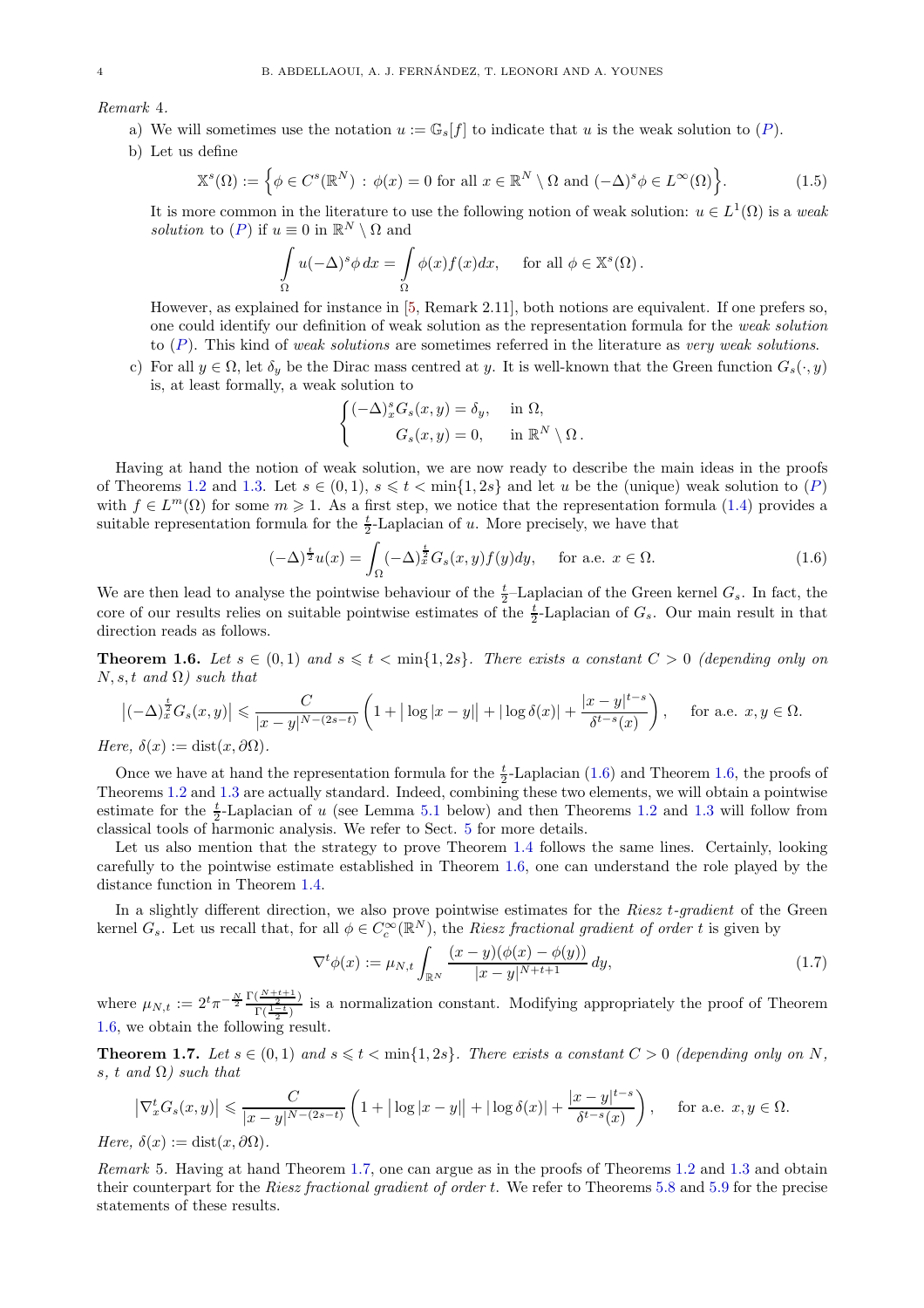We provide as well some ideas of the proofs of Theorems [1.6](#page-3-1) and [1.7.](#page-3-2) Both proofs mainly rely on two ingredients. On one hand, we use some classical estimates on the Green kernel  $G_s$  and on its gradient (see Lemma [3.7\)](#page-10-0). On the other hand, we use some new estimates for singular integrals with suitable weights that involve the distance function  $\delta$  (see Lemma [3.4\)](#page-9-0). Indeed, the proof of Theorem [1.6](#page-3-1) follows combining these two ingredients with a suitable decomposition for the  $\frac{t}{2}$ -Laplacian (and the t-gradient, as far as Theorem [1.7](#page-3-2) is concerned) of the Green kernel  $G_s$ .

As an application of our *global* Calderón-Zygmund regularity theory, in the forthcoming paper [\[4\]](#page-20-5), we get new existence results for nonlinear fractional Laplacian problems with nonlocal "gradient terms". In other words, we prove new existence results for deterministic stationary KPZ–type equations involving nonlocalnonlinear "gradient" terms. More precisely, we analyse equations of the form

$$
\begin{cases}\n(-\Delta)^s u = \mu(x) \mathcal{G}[u] + \lambda h(x), & \text{in } \Omega \\
u = 0, & \text{in } \mathbb{R}^N \setminus \Omega,\n\end{cases}
$$
\n $(KPZ)$ 

where  $\lambda > 0$  is a real parameter, h belongs to a suitable Lebesgue space,  $\mu \in L^{\infty}(\Omega)$  and G represents here different type of nonlocal-nonlinear "gradient" terms. These results provide (almost) complete answers to some of the open problems posed in [\[5,](#page-20-2) Section 6] and [\[3,](#page-20-6) Section 7].

Organization of the paper. In the rest of the introduction we gather some notation and recall the definition of the function spaces used in this work. In Sect. [2](#page-5-2) we continue the analysis of the *fractional torsion Problem* initiated in the introduction. Sect. [3](#page-7-0) is devoted to prove several integral estimates that will be key in the rest of the paper. We also state there some tools that will be useful in the subsequent sections. Having at hand the integral estimates of Sect. [3,](#page-7-0) we prove Theorems [1.6](#page-3-1) and [1.7](#page-3-2) in Sect. [4.](#page-11-0) In Sect. [5,](#page-15-1) we use Theorem [1.6](#page-3-1) to establish a *global* Calderón-Zygmund regularity theory for the fractional Poisson problem. In particular, we prove Theorems [1.2,](#page-1-0) [1.3](#page-1-1) and [1.4](#page-1-2) and Corollary [1.5.](#page-2-1)

**Notation.** We gather here some notation that will be used throughout the paper. For a set  $\omega \subset \mathbb{R}^N$ , we define  $\omega^c := \mathbb{R}^N \setminus \omega$ . Also, we denote by  $\delta$  the distance to  $\partial\Omega$ , i.e.  $\delta(x) = \text{dist}(x, \partial\Omega)$ , and define

<span id="page-4-0"></span>
$$
R := \frac{1}{3} + \frac{4}{3} \left( \operatorname{diam}(\Omega) + \operatorname{dist}(0, \Omega) \right) \qquad \text{so that} \qquad \Omega \subset\subset B_R(0). \tag{1.8}
$$

Note that, with such a choice of  $R$ , we have the following inequality that we use widely in the sequel

<span id="page-4-1"></span>
$$
|x - y| \geqslant \frac{1}{4} (1 + |x|) \quad \text{for all } y \in \Omega \text{ and all } x \in B_R^c(0). \tag{1.9}
$$

Since it will play a role in the proof of Theorem [1.6,](#page-3-1) we emphasize that, by  $(-\Delta)_{\Omega}^{\gamma}$  we denote the regional fractional Laplacian which, for all  $u \in C_c^{\infty}(\mathbb{R}^N)$ , is defined by

$$
(-\Delta)_{\Omega}^{\gamma}u(x) := a_{N,\gamma} \operatorname{p.v.} \int_{\Omega} \frac{u(x) - u(z)}{|x - z|^{N+2\gamma}} dz.
$$

It is also worth to emphasize here that, in the rest of the paper, we will omit the normalization constant  $a_{N,\gamma}$  and the principal value sense ("p.v.") appearing in the definitions of  $(-\Delta)^\gamma$  and  $(-\Delta)^\gamma$ . We will omit as well the normalization constant  $\mu_{N,\gamma}$  appearing in the definition of  $\nabla^{\gamma}$ .

Finally, let us define  $\mathbb{R}^{2N}_{*} := \{(x, y) \in \mathbb{R}^{2N} : x \neq y\}$  and stress that, by  $\sigma(\mathbb{S}^{N-1})$ , we denote the  $(N-1)$ dimensional measure of the unit sphere in  $\mathbb{R}^N$ .

Function spaces. We collect here the definition of the functional spaces involved in our results. First of all, recall that, for all  $s \in (0,1)$  and  $1 \leq p < +\infty$ , the fractional Sobolev space  $W^{s,p}(\mathbb{R}^N)$  is defined as

$$
W^{s,p}(\mathbb{R}^N):=\left\{u\in L^p(\mathbb{R}^N):\iint_{\mathbb{R}^{2N}}\frac{|u(x)-u(y)|^p}{|x-y|^{N+sp}}dxdy<+\infty\right\}.
$$

It is a Banach space endowed with the usual norm

$$
||u||_{W^{s,p}(\mathbb{R}^N)} = \left(||u||^p_{L^p(\mathbb{R}^N)} + \iint_{\mathbb{R}^{2N}} \frac{|u(x) - u(y)|^p}{|x - y|^{N + sp}} dx dy\right)^{\frac{1}{p}}.
$$

Next, we remind that, for any  $s \in (0,1)$  and  $1 \leq p \leq +\infty$ , the Bessel potential space is defined as

$$
L^{s,p}(\mathbb{R}^N) := \overline{\{u \in C_c^{\infty}(\mathbb{R}^N)\}}^{\|\cdot\|_{L^{s,p}(\mathbb{R}^N)}},
$$

where

$$
||||u||_{L^{s,p}(\mathbb{R}^N)} = ||(1-\Delta)^{\frac{s}{2}}u||_{L^p(\mathbb{R}^N)}
$$
 and  $(1-\Delta)^{\frac{s}{2}}u = \mathcal{F}^{-1}((1+|\cdot|^2)^{\frac{s}{2}}\mathcal{F}u), \quad \forall u \in C_c^{\infty}(\mathbb{R}^N).$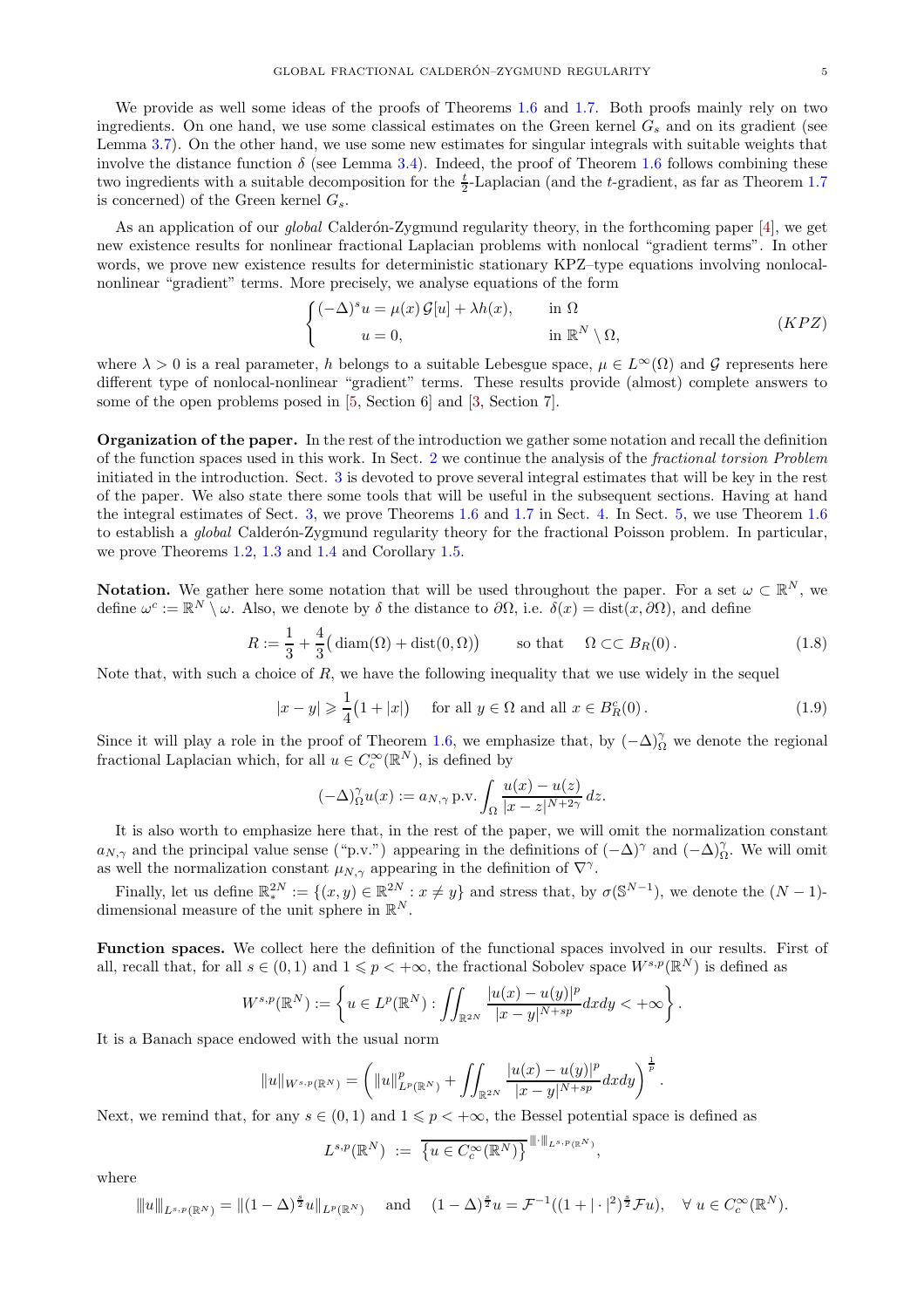Let us stress that, in the case where  $s \in (0,1)$  and  $1 < p < +\infty$ ,

$$
||u||_{L^{s,p}(\mathbb{R}^N)} := ||u||_{L^p(\mathbb{R}^N)} + ||(-\Delta)^{\frac{s}{2}}u||_{L^p(\mathbb{R}^N)}
$$

is an equivalent norm for  $L^{s,p}(\mathbb{R}^N)$  (see e.g. [\[1,](#page-20-7) page 5] for a precise explanation of this fact). Let us as well recall that, for all  $0 < \varepsilon < s < 1$  and all  $1 < p < +\infty$ , by [\[6,](#page-20-8) Theorem 7.63, (g)], we have

$$
L^{s+\varepsilon,p}(\mathbb{R}^N) \subset W^{s,p}(\mathbb{R}^N) \subset L^{s-\varepsilon,p}(\mathbb{R}^N).
$$

Finally, we emphasize that, for  $1 \leq p < +\infty$ ,  $M^p(\Omega)$  denotes the Marcinkiewicz space (or weak– $L^p$  space). We recall here that

<span id="page-5-3"></span>
$$
[f]_{M^{p}(\Omega)}^{p} := \sup_{\lambda > 0} \lambda^{p} | \{ x \in \Omega : |f(x)| \geqslant \lambda \} |.
$$
 (1.10)

Acknowledgements. The second and third authors wish to thank Dr. Matteo Cozzi for very helpful discussions as well as Prof. Piotr Hajlasz for his kind help and for pointing out some useful references. The first author is partially supported by projects MTM2016-80474-P and PID2019-110712GB-I00, MINECO, Spain. The first and fourth authors are partially supported by the DGRSDT, Algeria.

## 2. An enlightening example: the fractional torsion problem

<span id="page-5-2"></span>Let **u** be the solution of the *fractional torsion problem*  $(T)$  $(T)$  $(T)$ , whose explicit expression has been given in [\(1.1\)](#page-0-2). The aim of this introductory section is to analyse in detail the fractional regularity of u. More precisely, we find the values of  $0 < t \leq 1$  and  $1 < p < +\infty$  such that  $\mathbf{u} \in L^{t,p}(\mathbb{R}^N)$  and such that  $\mathbf{u} \in W^{t,p}(\mathbb{R}^N)$ . Throughout this section we fix  $N \in \mathbb{N}$  with  $N \geq 2$  and  $s \in (0, 1)$ . Also, let us point out that, by B and  $\Gamma$ , we denote Euler's beta and gamma functions respectively and, by  ${}_2F_1$ , we denote the Gauss' hypergeometric function. We begin our analysis with an elementary result concerning local regularity.

<span id="page-5-0"></span>**Proposition 2.1.**  $\mathbf{u} \in W^{1,p}(\mathbb{R}^N)$  *if and only if*  $1 \leq p < \frac{1}{1-s}$ .

*Proof.* First observe that

$$
|\nabla \mathbf{u}(x)| = \frac{2^{1-2s} \Gamma(\frac{N}{2})s}{\Gamma(\frac{N}{2}+s) \Gamma(1+s)} |x| (1-|x|^2)^{s-1} =: C_1 |x| (1-|x|^2)^{s-1}, \quad \text{if } |x| < 1.
$$

Thus, using polar coordinates (see e.g. [\[19,](#page-21-13) Theorem 2.49]), we get

<span id="page-5-4"></span>
$$
\int_{B_1(0)} |\nabla \mathbf{u}(x)|^p dx = C_1^p \int_{B_1(0)} |x|^p (1-|x|^2)^{p(s-1)} dx = C_1^p \sigma(\mathbb{S}^{N-1}) \int_0^1 \rho^{N+p-1} (1-\rho^2)^{p(s-1)} d\rho
$$
\n
$$
= \frac{C_1^p}{2} \sigma(\mathbb{S}^{N-1}) \int_0^1 t^{\frac{N+p}{2}-1} (1-t)^{1-(1-s)p-1} dt.
$$
\n(2.1)

If  $1 \leqslant p < \frac{1}{1-s}$ , we infer that

$$
\int_{B_1(0)} |\nabla \mathbf{u}(x)|^p dx = \frac{C_1^p}{2} \sigma(\mathbb{S}^{N-1}) \mathcal{B}\left(\frac{N+p}{2}, 1-(1-s)p\right) = \frac{C_1^p}{2} \sigma(\mathbb{S}^{N-1}) \frac{\Gamma(\frac{N+p}{2}) \Gamma(1-(1-s)p)}{\Gamma(\frac{N+p}{2}+1-(1-s)p)},
$$

and so, that  $\mathbf{u} \in W^{1,p}(\mathbb{R}^N)$  for all  $1 \leqslant p < \frac{1}{1-s}$ . It remains to show that  $p \geqslant \frac{1}{1-s}$  implies  $\mathbf{u} \notin W^{1,p}(\mathbb{R}^N)$ . Note that

<span id="page-5-5"></span>
$$
\int_0^1 t^{\frac{N+p}{2}-1} (1-t)^{1-(1-s)p-1} dt = \int_0^\infty \frac{r^{\frac{N+p}{2}-1}}{(1+r)^{\frac{N+p}{2}+1-(1-s)p}} dr
$$
\n
$$
\geqslant \min\left\{1, \frac{1}{2^{\frac{N+p}{2}+1-(1-s)p}}\right\} \int_1^\infty \frac{dr}{r^{2-(1-s)p}}.
$$
\n(2.2)

If  $p \geq \frac{1}{1-s}$ , the last integral in the above chain of inequalities does not converge. Gathering [\(2.1\)](#page-5-4) and [\(2.2\)](#page-5-5) we conclude that  $p \geq \frac{1}{1-s}$  implies  $|\nabla \mathbf{u}| \notin L^p(B_1(0)).$ 

As explained in the introduction, although  $\bf{u}$  is not smooth up to the boundary, it is possible to obtain a global Calder´on–Zygmund regularity theory in suitable fractional function spaces. In the rest of this section, using the following result by B. Dyda, we analyse the global fractional regularity of u.

<span id="page-5-1"></span>**Theorem 2.2.** ([\[15,](#page-21-0) Theorem 1]) *Let*  $0 < t < 2$ *, then* 

<span id="page-5-6"></span>
$$
(-\Delta)^{\frac{t}{2}}\mathbf{u}(x) = \frac{2^{t-2s}\Gamma(\frac{N+t}{2})}{\Gamma(\frac{N}{2}+s)\Gamma(s+1-\frac{t}{2})}{}_2F_1\left(\frac{t+N}{2}, -s+\frac{t}{2}; \frac{N}{2}; |x|^2\right) \qquad \text{for all } x \in B_1(0). \tag{2.3}
$$

We first characterize the summability of  $(-\Delta)^{\frac{t}{2}}u$  for  $0 < t < \min\{1, 2s\}$ . In other words, we prove Proposition [1.1.](#page-0-3)

*Proof of Proposition [1.1.](#page-0-3)* We consider separately the three cases:  $0 < t < s$ ;  $t = s$  and  $s < t < \min\{1, 2s\}$ .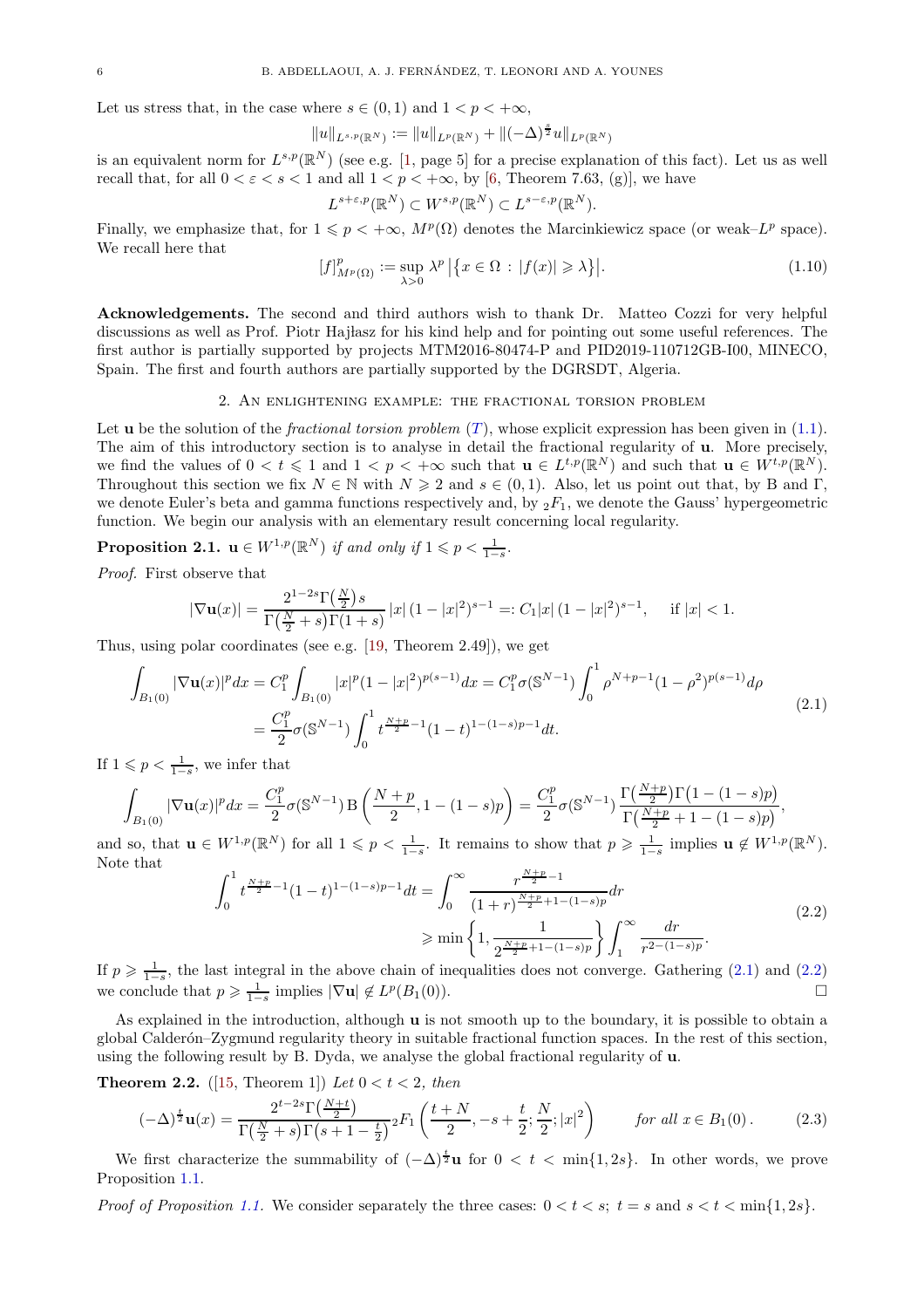i) First note that  $0 < t < s$  implies (see e.g. [\[29,](#page-21-14) Theorems 17 and 18]) that

$$
{}_2F_1\left(\frac{t+N}{2}, -s+\frac{t}{2}; \frac{N}{2}; |x|^2\right) \in L^\infty(B_1(0)).
$$

Thus, having at hand [\(2.3\)](#page-5-6), we immediately deduce that  $(-\Delta)^{\frac{t}{2}}\mathbf{u} \in L^{\infty}(B_1(0))$ . It then remains to show that  $(-\Delta)^{\frac{t}{2}}\mathbf{u} \in L^p(\mathbb{R}^N \setminus B_1(0))$  for all  $1 \leqslant p \leqslant \infty$ . We first analyse the summability of  $(-\Delta)^{\frac{t}{2}}\mathbf{u}$  in  $B_2(0) \setminus B_1(0)$ . Using that  $B_1(0) \subset B_3(x)$  for all  $x \in B_2(0) \setminus B_1(0)$ , we get

$$
\begin{split}\n|(-\Delta)^{\frac{t}{2}}\mathbf{u}(x)| &= \frac{2^{-2s}\Gamma(\frac{N}{2})}{\Gamma(\frac{N}{2}+s)\Gamma(1+s)} \left| \int_{B_1(0)} \frac{(1-|y|^2)^s}{|x-y|^{N+t}} dy \right| \\
&\leq \frac{2^{-s}\Gamma(\frac{N}{2})}{\Gamma(\frac{N}{2}+s)\Gamma(1+s)} \int_{B_1(0)} \frac{dy}{|x-y|^{N-(s-t)}} \\
&\leq \frac{2^{-s}\Gamma(\frac{N}{2})}{\Gamma(\frac{N}{2}+s)\Gamma(1+s)} \int_{B_3(x)} \frac{dy}{|x-y|^{N-(s-t)}} \\
&= \frac{2^{-s}\Gamma(\frac{N}{2})}{\Gamma(\frac{N}{2}+s)\Gamma(1+s)} \sigma(\mathbb{S}^{N-1}) \frac{3^{s-t}}{s-t} =: \frac{C_2}{s-t}, \quad \text{for all } x \in B_2(0) \setminus B_1(0).\n\end{split}
$$
\n(2.4)

Hence, it immediately follows that  $(-\Delta)^{\frac{t}{2}}\mathbf{u} \in L^p(B_2(0) \setminus B_1(0))$  for all  $1 \leqslant p \leqslant \infty$ . Secondly, observe that  $|x-y| \geq \frac{1}{4}(1+|x|)$  for all  $x \in \mathbb{R}^N \setminus B_2(0)$  and all  $y \in B_1(0)$ . Hence, we have that

$$
\left|(-\Delta)^{\frac{t}{2}}\mathbf{u}(x)\right| = \int_{B_1(0)}\frac{\mathbf{u}(y)}{|x-y|^{N+t}}dy \leqslant \frac{2^{2(N+t)}}{(1+|x|)^{N+t}}\|\mathbf{u}\|_{L^1(B_1(0))}, \quad \text{ for all } x \in \mathbb{R}^N \setminus B_2(0),
$$

and so, also that

$$
\left\|(-\Delta)^{\frac{t}{2}}\mathbf{u}\right\|_{L^1(\mathbb{R}^N\setminus B_2(0))}\leqslant 2^{2N+t}\|\mathbf{u}\|_{L^1(B_1(0))}\sigma(\mathbb{S}^{N-1})\,t^{-1}=: \frac{C_1}{t}.
$$

Thus, using the interpolation inequality

<span id="page-6-3"></span>
$$
||f||_{L^{p}(X)}^{p} \le ||f||_{L^{\infty}(X)}^{p-1} ||f||_{L^{1}(X)}, \quad \forall f \in L^{1} \cap L^{\infty}(X), \quad \forall 1 < p < \infty,
$$
\n(2.5)

we get that  $(-\Delta)^{\frac{t}{2}}\mathbf{u} \in L^p(\mathbb{R}^N \setminus B_2(0))$  for all  $1 \leqslant p \leqslant \infty$ .

*ii*) The fact that  $(-\Delta)^{\frac{s}{2}}$ **u** ∈  $L^p(\mathbb{R}^N)$  for all  $1 \leq p < \infty$  is well known (see e.g. [\[30,](#page-21-8) Remark 2.11]). On the other hand, by [\[7,](#page-20-9) Theorem 2.1.3], we know that

$$
\lim_{|x|\to 1^{-}} \frac{{}_2F_1\left(\frac{s+N}{2},-\frac{s}{2};\frac{N}{2};|x|^2\right)}{-\ln(1-|x|^2)} = \frac{\Gamma\left(\frac{N}{2}\right)}{\Gamma\left(\frac{s+N}{2}\right)\Gamma\left(-\frac{s}{2}\right)}.
$$

Thus, taking into account [\(2.3\)](#page-5-6), we conclude that  $(-\Delta)^{\frac{s}{2}}\mathbf{u} \notin L^{\infty}(B_1(0)).$ 

iii) Since  $s < t < \min\{1, 2s\}$ , we know (cf. [\[7,](#page-20-9) Theorem 2.1.3]) that

<span id="page-6-0"></span>
$$
\lim_{|x| \to 1^{-}} \frac{{}_2F_1\left(\frac{t+N}{2}, -s + \frac{t}{2}; \frac{N}{2}; |x|^2\right)}{(1-|x|^2)^{s-t}} = \frac{\Gamma\left(\frac{N}{2}\right)\Gamma\left(t-s\right)}{\Gamma\left(\frac{N+t}{2}\right)\Gamma\left(-s + \frac{t}{2}\right)}.
$$
\n(2.6)

On one hand, note that

<span id="page-6-1"></span>
$$
\int_{B_1(0)} (1-|x|^2)^{p(s-t)} dx = \sigma(\mathbb{S}^{N-1}) \int_0^1 \frac{\rho^{N-1}}{(1-\rho^2)^{p(t-s)}} d\rho \le \frac{1}{2} \sigma(\mathbb{S}^{N-1}) \int_0^1 \frac{dr}{r^{p(t-s)}}.
$$
\n(2.7)

If  $1 \leqslant p < \frac{1}{t-s}$ , the last integral in the above chain of inequalities is finite. Thus, gathering [\(2.3\)](#page-5-6), [\(2.6\)](#page-6-0) and [\(2.7\)](#page-6-1), we conclude that  $(-\Delta)^{\frac{t}{2}}\mathbf{u} \in L^p(B_1(0))$  for all  $1 \leq p < \frac{1}{t-s}$ . On the other hand, arguing as in the proof of Proposition [2.1,](#page-5-0) we get

<span id="page-6-2"></span>
$$
\int_{B_1(0)} (1-|x|^2)^{p(s-t)} dx \ge \frac{1}{2}\sigma(\mathbb{S}^{N-1}) \min\left\{1, \frac{1}{2^{\frac{N}{2}+1-p(t-s)}}\right\} \int_1^\infty \frac{dr}{r^{2-p(t-s)}}. \tag{2.8}
$$

If  $p \geq \frac{1}{t-s}$ , the last integral in the above chain of inequalities does not convergence. Gathering [\(2.3\)](#page-5-6), [\(2.6\)](#page-6-0) and [\(2.8\)](#page-6-2), we conclude that  $p \geqslant \frac{1}{t-s}$  implies  $(-\Delta)^{\frac{t}{2}} \mathbf{u} \notin L^p(B_1(0))$ . Hence, it follows that  $(-\Delta)^{\frac{t}{2}} \mathbf{u} \in L^p(B_1(0))$  if and only if  $1 \leqslant p < \frac{1}{t-s}$ .

It remains to show that  $(-\Delta)^{\frac{t}{2}}\mathbf{u} \in L^p(\mathbb{R}^N \setminus B_1(0))$  for all  $1 \leqslant p < \frac{1}{t-s}$ . We first analyse the summability of  $(-\Delta)^{\frac{t}{2}}$ **u** in  $B_2(0)\setminus B_1(0)$ . Using that  $B_1(0) \subset \{y \in \mathbb{R}^N : |x|-1 \leq |x-y| \leq 3\} =: A_x$  for all  $x \in B_2(0)\setminus B_1(0)$ ,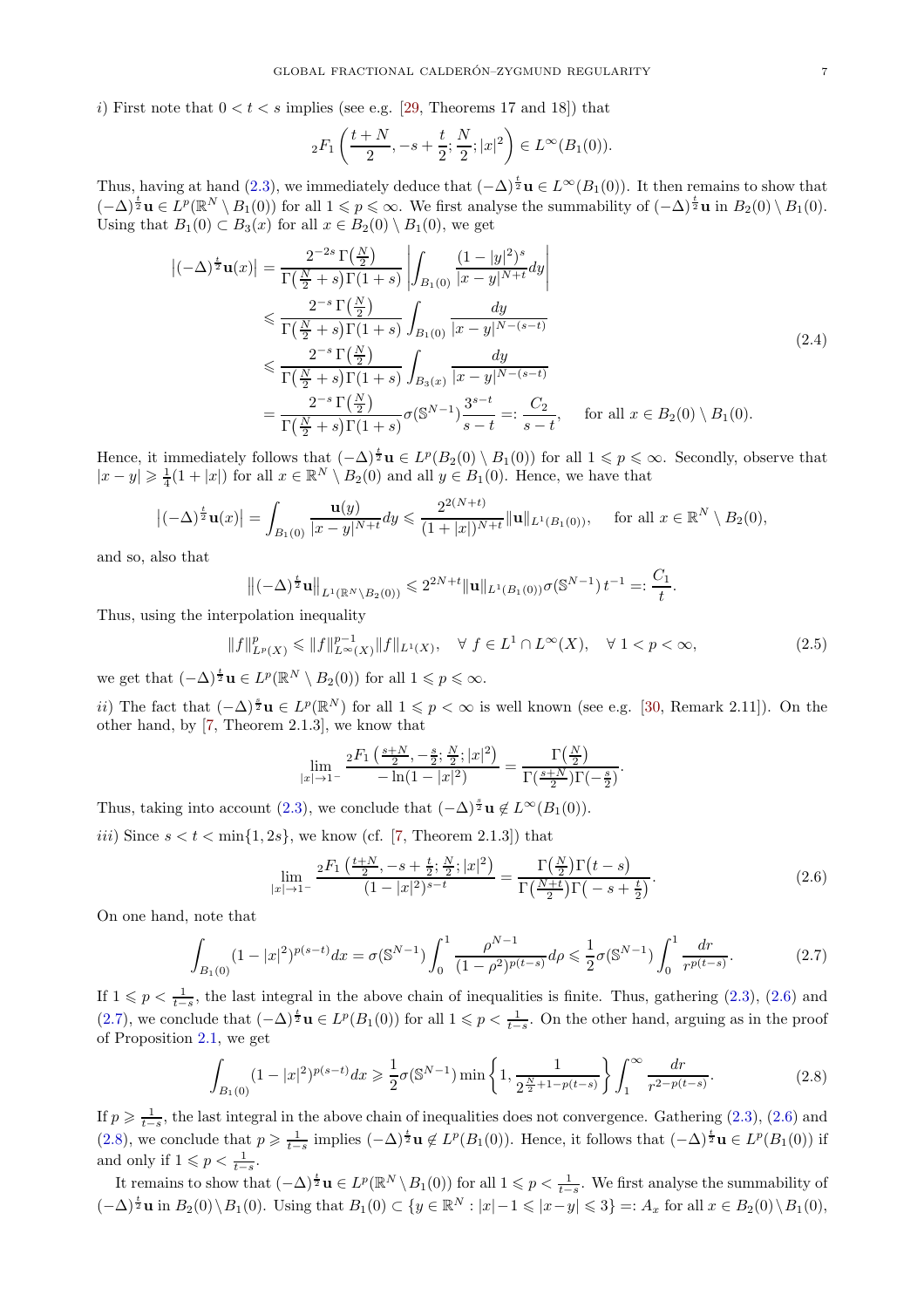we get

$$
\left|(-\Delta)^{\frac{t}{2}}\mathbf{u}(x)\right| = \frac{2^{-2s}\Gamma(\frac{N}{2})}{\Gamma(\frac{N}{2}+s)\Gamma(1+s)} \left| \int_{B_1(0)} \frac{(1-|y|^2)^s}{|x-y|^{N+t}} dy \right| \leq \frac{2^{-s}\Gamma(\frac{N}{2})}{\Gamma(\frac{N}{2}+s)\Gamma(1+s)} \int_{B_1(0)} \frac{dy}{|x-y|^{N+t-s}} \n\leq \frac{2^{-s}\Gamma(\frac{N}{2})}{\Gamma(\frac{N}{2}+s)\Gamma(1+s)} \int_{A_x} \frac{dy}{|x-y|^{N+t-s}} = \frac{2^{-s}\Gamma(\frac{N}{2})}{\Gamma(\frac{N}{2}+s)\Gamma(1+s)} \sigma(\mathbb{S}^{N-1}) \int_{|x|-1}^3 \frac{d\rho}{\rho^{1+t-s}} \n\leq \frac{2^{-s}\Gamma(\frac{N}{2})}{\Gamma(\frac{N}{2}+s)\Gamma(1+s)} \frac{\sigma(\mathbb{S}^{N-1})}{t-s} \frac{1}{(|x|-1)^{t-s}} =: \frac{C_5}{t-s} \frac{1}{(|x|-1)^{t-s}}, \quad \text{for all } x \in B_2(0) \setminus B_1(0).
$$

Thus, it follows that

$$
\|(-\Delta)^{\frac{t}{2}}\mathbf{u}\|_{L^{p}(B_{2}(0)\setminus B_{1}(0))}^{p} \leq \frac{C_{5}^{p}}{(t-s)^{p}} \int_{B_{2}(0)\setminus B_{1}(0)} \frac{dx}{(|x|-1)^{p(t-s)}} \n= \frac{C_{5}^{p}}{(t-s)^{p}} \sigma(\mathbb{S}^{N-1}) \int_{1}^{2} \frac{\rho^{N-1} d\rho}{(\rho-1)^{p(t-s)}} \leq \frac{C_{5}^{p} 2^{N-1}}{(t-s)^{p}} \sigma(\mathbb{S}^{N-1}) \int_{0}^{1} \frac{dr}{r^{p(t-s)}}.
$$
\n(2.9)

The last integral in the above chain of inequalities is finite for all  $1 \leq p < \frac{1}{t-s}$ . Hence,  $(-\Delta)^{\frac{t}{2}}\mathbf{u} \in L^p(B_2(0) \setminus$  $B_1(0)$  for all  $1 \leqslant p < \frac{1}{t-s}$ . Finally, arguing as in case i), we infer that  $(-\Delta)^{\frac{t}{2}}\mathbf{u} \in L^p(\mathbb{R}^N \setminus B_2(0))$  for all  $1 \leqslant p \leqslant +\infty$  and the proof of *iii*) is finished.

As a consequence of Proposition [1.1](#page-0-3) it is immediate to prove the following regularity of u in Bessel potential spaces.

## <span id="page-7-1"></span>Corollary 2.3.

- *i)* If  $0 < t \leq s$ , then  $\mathbf{u} \in L^{t,p}(\mathbb{R}^N)$  for all  $1 < p < \infty$ .
- *ii*) If  $s < t < \min\{1, 2s\}$ , then  $\mathbf{u} \in L^{t,p}(\mathbb{R}^N)$  for all  $1 < p < \frac{1}{t-s}$  and  $\mathbf{u} \notin L^{t,q}(\mathbb{R}^N)$  for  $\frac{1}{t-s} \leqslant q < \infty$ .

*Proof.* The result immediately follows from Proposition [1.1](#page-0-3) and the fact that, for  $0 < t < 1$  and  $1 < p < \infty$ ,

$$
||u||_{L^{t,p}(\mathbb{R}^N)} := ||u||_{L^p(\mathbb{R}^N)} + ||(-\Delta)^{\frac{t}{2}}u||_{L^p(\mathbb{R}^N)},
$$
  

$$
\Box
$$

is an equivalent norm for  $L^{t,p}(\mathbb{R})$ 

To conclude the picture of the regularity of the function u, we also give a result that involves both Sobolev and Besov regularity. Let us stress that by  $B_{p,q}^{\alpha}(\mathbb{R}^N)$  we denote the Besov space of order  $\alpha$  and parameters p and q. We refer to [\[33,](#page-21-15) Chapter V, Sect. 5, page 150] for the precise definition and the basic properies.

# Corollary 2.4.

*i)* If  $0 < t < s$ , then  $\mathbf{u} \in W^{t,p}(\mathbb{R}^N)$  for all  $1 < p < \infty$ . *ii*) If  $t = s$ *, then: a*)  $\mathbf{u} \in B_{p,2}^{s}(\mathbb{R}^{N})$  *for all*  $1 < p < 2$ *. b*)  $\mathbf{u} \in \mathring{W}^{s,p}(\mathbb{R}^N)$  *for all*  $2 \leqslant p < \infty$ *. iii)* If  $s < t < \min\{1, 2s\}$ , then: *a*)  $\mathbf{u} \in B^t_{p,2}(\mathbb{R}^N)$  *for all*  $1 < p < 2$ *. b*)  $\mathbf{u} \in \hat{W}^{t,p}(\mathbb{R}^N)$  *for all*  $2 \leqslant p < \frac{1}{t-s}$ *.* 

<span id="page-7-0"></span>*Proof.* The result follows from the combination of Corollary [2.3](#page-7-1) with [\[6,](#page-20-8) Theorem 7.63 (g), page 221] and [\[33,](#page-21-15) Theorem 5, page 155].

## 3. Preliminary integral estimates and useful tools

We begin this section with some elementary (simple calculus) results.

<span id="page-7-3"></span>**Lemma 3.1.** *Let*  $\lambda > 0$ *, then* 

$$
\ln\frac{1}{\tau}\leqslant\frac{1}{\tau^{\lambda}}+\frac{1}{\lambda}\bigg(\ln\frac{1}{\lambda}-1\bigg),\quad \text{ for all }\tau\in(0,+\infty).
$$

*Proof.* Let us consider  $f : (0, +\infty) \to [0, +\infty)$  given by  $f(\tau) := \tau^{-\lambda} + \ln \tau + \frac{1}{\lambda}(\ln \frac{1}{\lambda} - 1)$  and observe that  $\lim_{\tau \to 0^+} f(\tau) = \lim_{\tau \to \infty} f(\tau) = +\infty$ . Moreover, f is differentiable and  $f'(\tau) = 0$  if and only if  $\tau = \lambda^{\frac{1}{\lambda}} =: \tau^*$ . Thus, we infer that f has a global minimum on  $(0, +\infty)$  at  $\tau = \tau^*$ . Since  $f(\tau^*) = 0$ , the desired inequality follows.  $\Box$ 

<span id="page-7-2"></span>**Lemma 3.2.** Let 
$$
N \ge 1
$$
 and  $\lambda > 1$ , then:  
\n
$$
||u|^{\lambda} - |w|^{\lambda} | \le \lambda \max\{1, 2^{\lambda - 2}\} (|u - w|^{\lambda - 1} + |u|^{\lambda - 1}) |u - w|, \quad \text{for all } u, w \in \mathbb{R}^N.
$$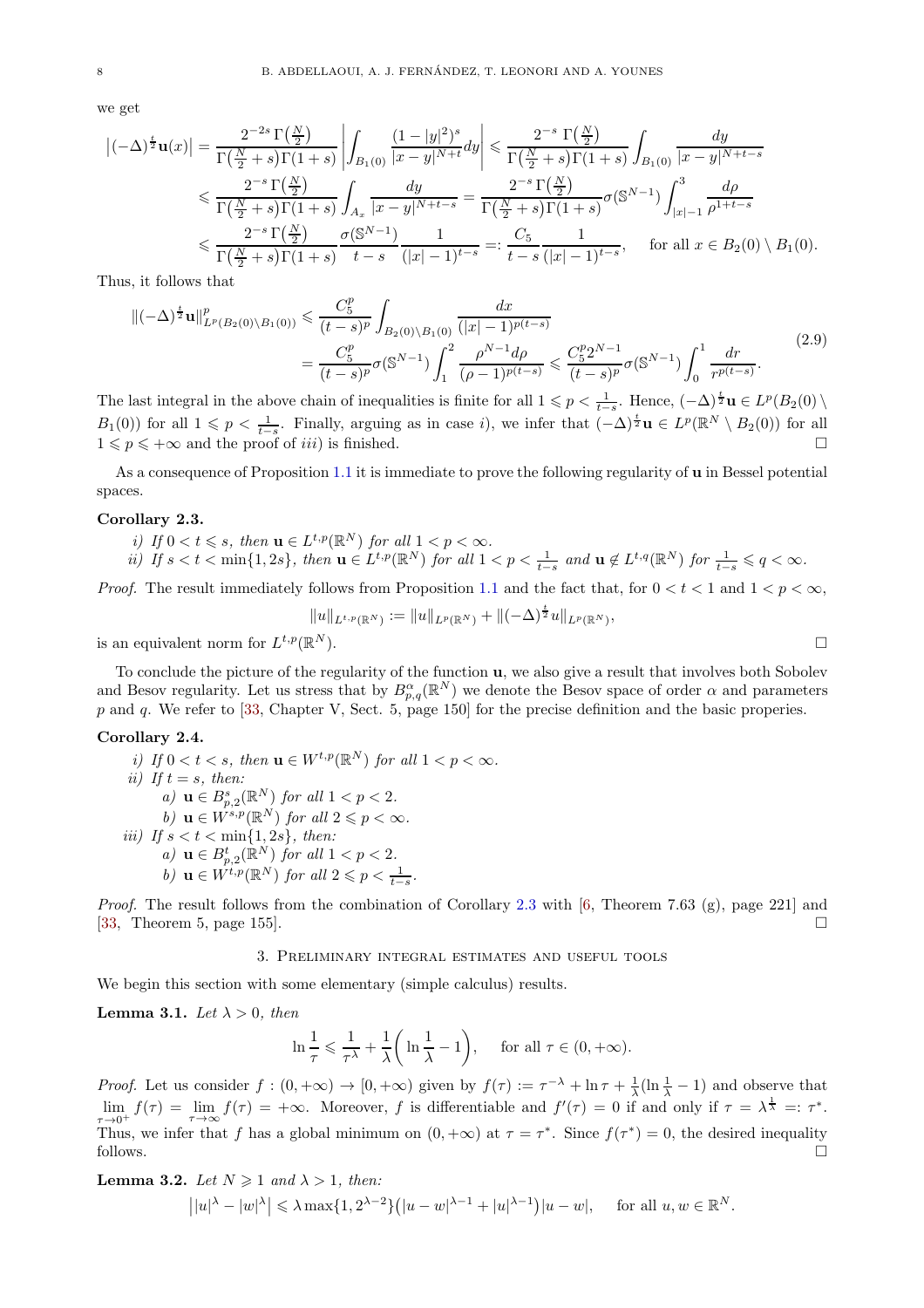*Proof.* Let us fix arbitrary  $u, w \in \mathbb{R}^N$  and consider  $f : \mathbb{R} \to \mathbb{R}$  given by  $f(\tau) = |\tau u + (1 - \tau)w|^\lambda$ . Then, since  $\lambda > 1$ , observe that

$$
f(1) = |u|^{\lambda}, \quad f(0) = |w|^{\lambda}, \quad \text{and} \quad f \in C^{1}(\mathbb{R}).
$$

Thus, using the Mean Value Theorem, we get

<span id="page-8-0"></span>
$$
||u|^{\lambda} - |w|^{\lambda}| \leq \sup_{\tau \in [0,1]} |f'(\tau)|. \tag{3.1}
$$

On the other hand, using the Cauchy-Schwarz inequality, the triangular inequality and the fact that

$$
(a+b)^p \le \max\{1, 2^{p-1}\}(a^p + b^p),
$$
 for all  $a, b \ge 0$  and  $p > 0$ ,

we get

<span id="page-8-1"></span>
$$
|f'(\tau)| = \lambda |\tau u + (1 - \tau)w|^{\lambda - 2} |\langle \tau u + (1 - \tau)w, u - w \rangle|
$$
  
=  $\lambda |u - w| |(1 - \tau)(w - u) + u|^{\lambda - 1} \le \lambda |u - w| ((1 - \tau) |u - w| + |u|)^{\lambda - 1}$   
 $\le \lambda \max\{1, 2^{\lambda - 2}\} ((1 - \tau)^{\lambda - 1} |u - w|^{\lambda - 1} + |u|^{\lambda - 1}) |u - w|, \quad \text{for all } \tau \in [0, 1].$  (3.2)

The result immediately follows combining  $(3.1)$  and  $(3.2)$ .

# 3.1. Preliminary integral estimates.

The aim of this subsection is to prove integral estimates which will be of key importance to the proof of our main results. The following lemma is essentially contained in the proof of [\[22,](#page-21-16) Lemma 3.13]. For the benefit of the reader we give here a self-contained direct calculus proof.

<span id="page-8-2"></span>**Lemma 3.3.** *Let*  $N \geq 1$ ,  $\rho > 0$  *and*  $\alpha, \beta \in (-\infty, N)$ *. There exists*  $C := C(N, \rho, \alpha, \beta) > 0$  *such that:* 

\n- \n
$$
\text{If } N - \alpha - \beta \neq 0, \text{ then}
$$
\n
$$
\int_{B_{\rho}(0)} \frac{dz}{|x - z|^{\alpha} |y - z|^{\beta}} \leq C \Big( 1 + |x - y|^{N - \alpha - \beta} \Big), \quad \text{for all } x, y \in B_{\rho}(0) \text{ with } x \neq y.
$$
\n
\n- \n
$$
\text{If } N - \alpha - \beta = 0, \text{ then}
$$
\n
$$
\int_{B_{\rho}(0)} \frac{dz}{|x - z|^{\alpha} |y - z|^{\beta}} \leq C \Big( 1 + |\ln|x - y|| \Big), \quad \text{for all } x, y \in B_{\rho}(0) \text{ with } x \neq y.
$$
\n
\n

*Remark* 6*.* Following the proof it is possible to obtain the explicit dependence of the constant C with respect to ρ. However, since it is not necessary to our purposes and it deteriorates the presentation, we prefer not to give the explicit dependence.

*Proof of Lemma [3.3.](#page-8-2)* Let us fix arbitrary  $x, y \in B_\rho(0)$  with  $x \neq y$ . We consider the map  $T : \mathbb{R}^N \to \mathbb{R}^N$  given by  $T(z) = \frac{z-x}{|x-y|}$  and note that  $T(B_\rho(0)) = B_{\frac{\rho}{|x-y|}}(\frac{-x}{|x-y|}) =: A$ . Hence, it follows that

$$
\int_{B_{\rho}(0)} \frac{dz}{|x-z|^{\alpha}|y-z|^{\beta}} = |x-y|^{N-\alpha-\beta} \int_A \frac{dw}{|w|^{\alpha}|w+p|^{\beta}}, \quad \text{with} \quad p = \frac{x-y}{|x-y|}.
$$

Since  $|p|=1$ , we define

$$
A_1 := A \cap B_{\frac{1}{2}(0)}, \quad A_2 := A \cap (B_2(0) \setminus B_{\frac{1}{2}(0)}) \quad \text{ and } \quad A_3 := A \cap (\mathbb{R}^N \setminus B_2(0)),
$$

and observe that

<span id="page-8-4"></span>
$$
\int_{B_{\rho}(0)} \frac{dz}{|x - z|^{\alpha}|y - z|^{\beta}} = |x - y|^{N - \alpha - \beta} \int_{A} \frac{dw}{|w|^{\alpha}|w + p|^{\beta}} dw = |x - y|^{N - \alpha - \beta} \sum_{i=1}^{3} \int_{A_{i}} \frac{dw}{|w|^{\alpha}|w + p|^{\beta}}.
$$
 (3.3)

We treat the integral in each  $A_i$  separately. First, observe that  $w \in A_1$  implies  $|w+p| \geq \frac{1}{2}$ . Thus, using that  $\alpha < N$ , we get

<span id="page-8-3"></span>
$$
\int_{A_1} \frac{dw}{|w|^{\alpha}|w+p|^{\beta}} \leq 2^{\beta} \int_{B_{\frac{1}{2}}(0)} \frac{dw}{|w|^{\alpha}} = \frac{2^{\beta+\alpha-N}}{N-\alpha} \sigma(\mathbb{S}^{N-1}).
$$
\n(3.4)

Next, observe that  $|w| \geq \frac{1}{2}$  in  $A_2$  and that  $B_2(0) \setminus B_{\frac{1}{2}}(0) \subset B_4(-p)$ . Thus, using that  $\beta < N$ , we obtain

$$
\int_{A_2} \frac{dw}{|w|^{\alpha}|w+p|^{\beta}} \leq 2^{\alpha} \int_{B_4(-p)} \frac{dw}{|w+p|^{\beta}} = \frac{2^{2N-2\beta+\alpha}}{N-\beta} \sigma(\mathbb{S}^{N-1}).
$$
\n(3.5)

Finally, note that  $|w+p| \geqslant \frac{|w|}{2}$  $\frac{w}{2}$  in  $A_3$  and that  $A_3 \subset \{w \in \mathbb{R}^N : 2 \leqslant |w| \leqslant \frac{2\rho}{|x-y|}\}.$  Thus, we get

$$
\int_{A_3} \frac{dw}{|w|^{\alpha}|w+p|^{\beta}} \leq 2^{\beta} \sigma(\mathbb{S}^{N-1}) \int_2^{\frac{2\rho}{|x-y|}} r^{N-1-\alpha-\beta} dr.
$$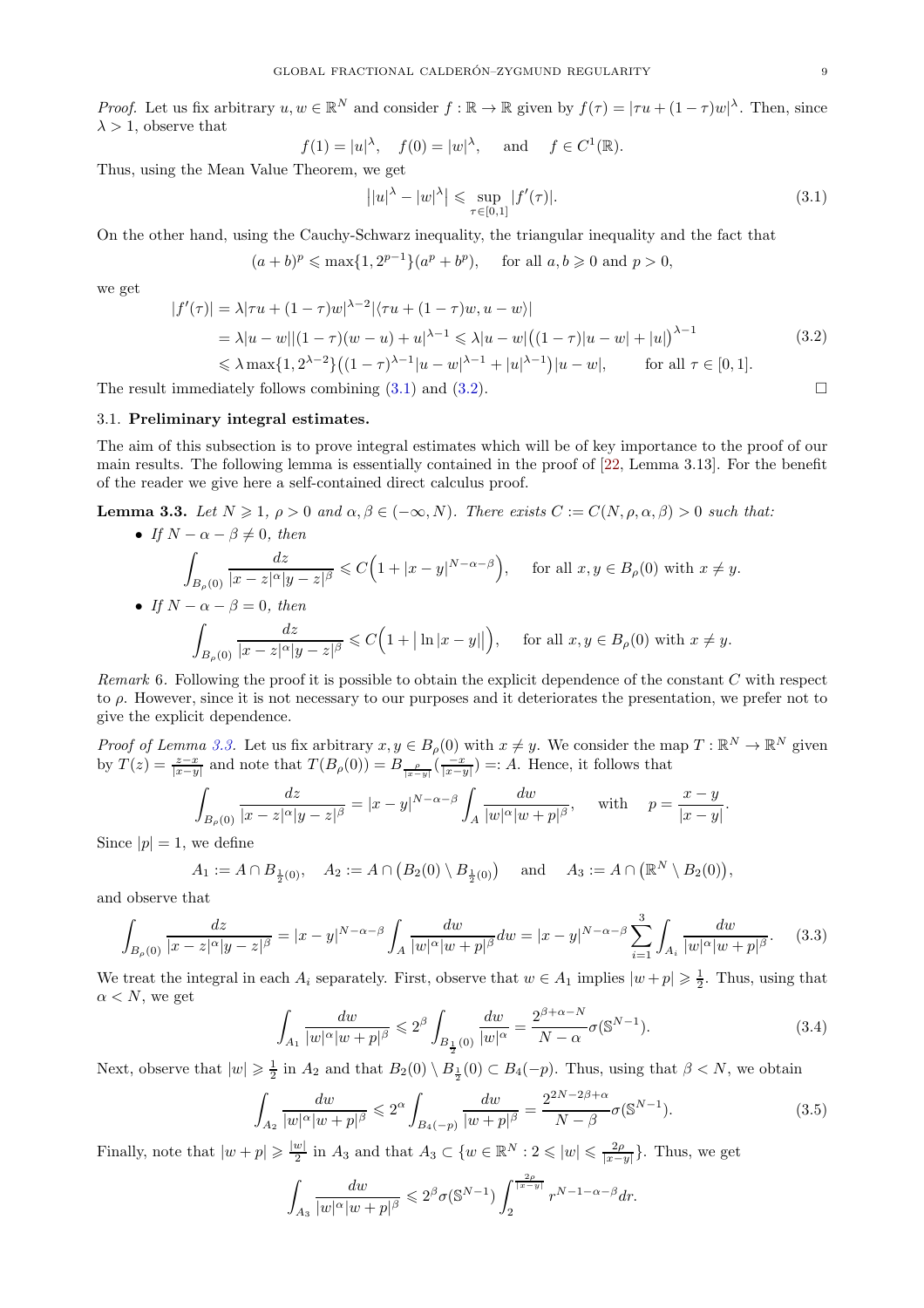On one hand, if  $N - \alpha - \beta = 0$ , we get that

$$
\int_{A_3} \frac{dw}{|w|^{\alpha}|w+p|^{\beta}} \leq 2^{\beta} \sigma(\mathbb{S}^{N-1}) \left( |\ln \rho| + |\ln |x-y|| \right). \tag{3.6}
$$

On the other hand, if  $N - \alpha - \beta \neq 0$ , we obtain that

<span id="page-9-1"></span>
$$
\int_{A_3} \frac{dw}{|w|^{\alpha}|w+p|^{\beta}} \leq \frac{2^{N-\alpha}}{N-\alpha-\beta} \sigma(\mathbb{S}^{N-1}) \left(1 + \frac{\rho^{N-\alpha-\beta}}{|x-y|^{N-\alpha-\beta}}\right). \tag{3.7}
$$

The result follows gathering  $(3.4)$ – $(3.7)$  and substituting in  $(3.3)$ .

Our next result is inspired by [\[24,](#page-21-17) Lemma 2.5] and its proof relies on [\[24,](#page-21-17) Lemma 2.3]. We believe this result is of independent interest and will be useful to analyse the behaviour of solutions to non-local problems in bounded domains. Note that the  $C^2$ -regularity imposed on the boundary of the domain  $\partial\Omega$  is crucial here.

<span id="page-9-0"></span>**Lemma 3.4.** For any  $0 < \lambda < 1$  and  $0 < a < 1$ , there exists  $C := C(N, \lambda, a, \Omega) > 0$  such that

$$
\int_{\Omega} |x - y|^{\lambda - N} \delta^{-a}(y) dy \leq C \big( 1 + \omega_{a,\lambda}(x) \big), \quad \text{ for all } x \in \Omega,
$$

*where*

 $\Gamma$ 

$$
\omega_{a,\lambda}(x) := \begin{cases} 1, & \text{if } \lambda > a, \\ |\ln \delta(x)|, & \text{if } \lambda = a, \\ \delta^{-(a-\lambda)}(x), & \text{if } \lambda < a. \end{cases}
$$
 (3.8)

*Proof.* First observe that

<span id="page-9-5"></span>
$$
\int_{\Omega} |x - y|^{\lambda - N} \delta^{-a}(y) dy
$$
\n
$$
= \int_{B_{\frac{\delta(x)}{2}}(x)} \frac{dy}{\delta^{a}(y)|x - y|^{N - \lambda}} + \int_{\Omega \setminus B_{\frac{\delta(x)}{2}}(x)} \frac{dy}{\delta^{a}(y)|x - y|^{N - \lambda}} =: I_{1}(x) + I_{2}(x), \quad \text{for all } x \in \Omega.
$$
\n
$$
(3.9)
$$

We estimate each  $I_i$  separately. First, observe that  $y \in B_{\frac{\delta(x)}{2}}(x)$  implies  $\delta(y) \geq \frac{\delta(x)}{2}$  $\frac{x}{2}$ . Hence, there exists  $C := C(N, \delta, a, \Omega) > 0$  such that

<span id="page-9-4"></span>
$$
I_1(x) \leq 2^a \delta^{-a}(x) \int_{B_{\frac{\delta(x)}{2}}(x)} \frac{dy}{|x-y|^{N-\lambda}} = 2^a \sigma(\mathbb{S}^{N-1}) \delta^{-a}(x) \int_0^{\frac{\delta(x)}{2}} \rho^{\lambda-1}
$$
  
= 
$$
\frac{2^{a-\lambda}}{\lambda} \sigma(\mathbb{S}^{N-1}) \delta^{\lambda-a}(x) \leq C\left(1 + \omega_{a,\lambda}(x)\right), \qquad \text{for all } x \in \Omega.
$$
 (3.10)

To estimate  $I_2$ , note that, since  $\Omega$  is of class  $C^2$ , there exists  $\varepsilon = \varepsilon(\Omega) \in (0,1)$  and a unique reflection map

$$
\mathcal{R}: B_{\varepsilon}(\partial \Omega) \to B_{\varepsilon}(\partial \Omega), \quad x \mapsto \mathcal{R}(x) := x - 2(p(x) - x),
$$

at the boundary  $\partial\Omega$ . Here,  $B_{\varepsilon}(\partial\Omega) := \{x \in \mathbb{R}^N : \delta(x) < \varepsilon\}$  and  $p(x)$  is the projection of  $x \in B_{\varepsilon}(\partial\Omega)$  onto  $∂Ω$ , i.e. the unique point on  $∂Ω$  with  $|x − p(x)| = δ(x)$ . We now consider separately two cases.

Case 1 :  $x \in \Omega \setminus B_{\varepsilon}(\partial \Omega)$ .

In this case,  $y \in \Omega \setminus B_{\frac{\delta(x)}{2}}(x)$  implies  $|y - x| \geq \frac{\varepsilon}{2}$ . Hence, it follows that

<span id="page-9-2"></span>
$$
I_2(x) \leqslant \left(\frac{2}{\varepsilon}\right)^{N-\lambda} \int_{\Omega} \frac{dy}{\delta^a(y)} \leqslant C,
$$
\n(3.11)

with  $C = C(N, \lambda, a, \Omega) > 0$ .

Case 2 :  $x \in \Omega \cap B_{\varepsilon}(\partial\Omega)$ .

Note that,  $x \in \overline{\Omega} \cap B_{\varepsilon}(\partial \Omega)$  implies that

$$
\mathcal{R}(x) \in B_{\varepsilon}(\partial \Omega) \setminus \Omega, \quad \delta(x) = \delta(\mathcal{R}(x)), \quad \text{and} \quad |x - \mathcal{R}(x)| = 2\delta(x).
$$

Hence, we have that

$$
|\mathcal{R}(x) - y| \leq 5|x - y|
$$
, for all  $y \in \Omega \setminus B_{\frac{\delta(x)}{2}}(x)$ ,

and thus

$$
I_2(x) \leqslant 5^{N-\lambda} \int_{\Omega \backslash B_{\frac{\delta(x)}{2}}(x)} \frac{dy}{\delta^a(y) |{\mathcal{R}}(x) - y|^{N-\lambda}}
$$

Applying then [\[24,](#page-21-17) Lemma 2.3] to  $\mathcal{R}(x) \in \Omega^c$ , we get  $C = C(N, \lambda, a, \Omega) > 0$  such that

<span id="page-9-3"></span>
$$
I_2(x) \leqslant C\big(1 + \omega_{a,\lambda}(x)\big). \tag{3.12}
$$

.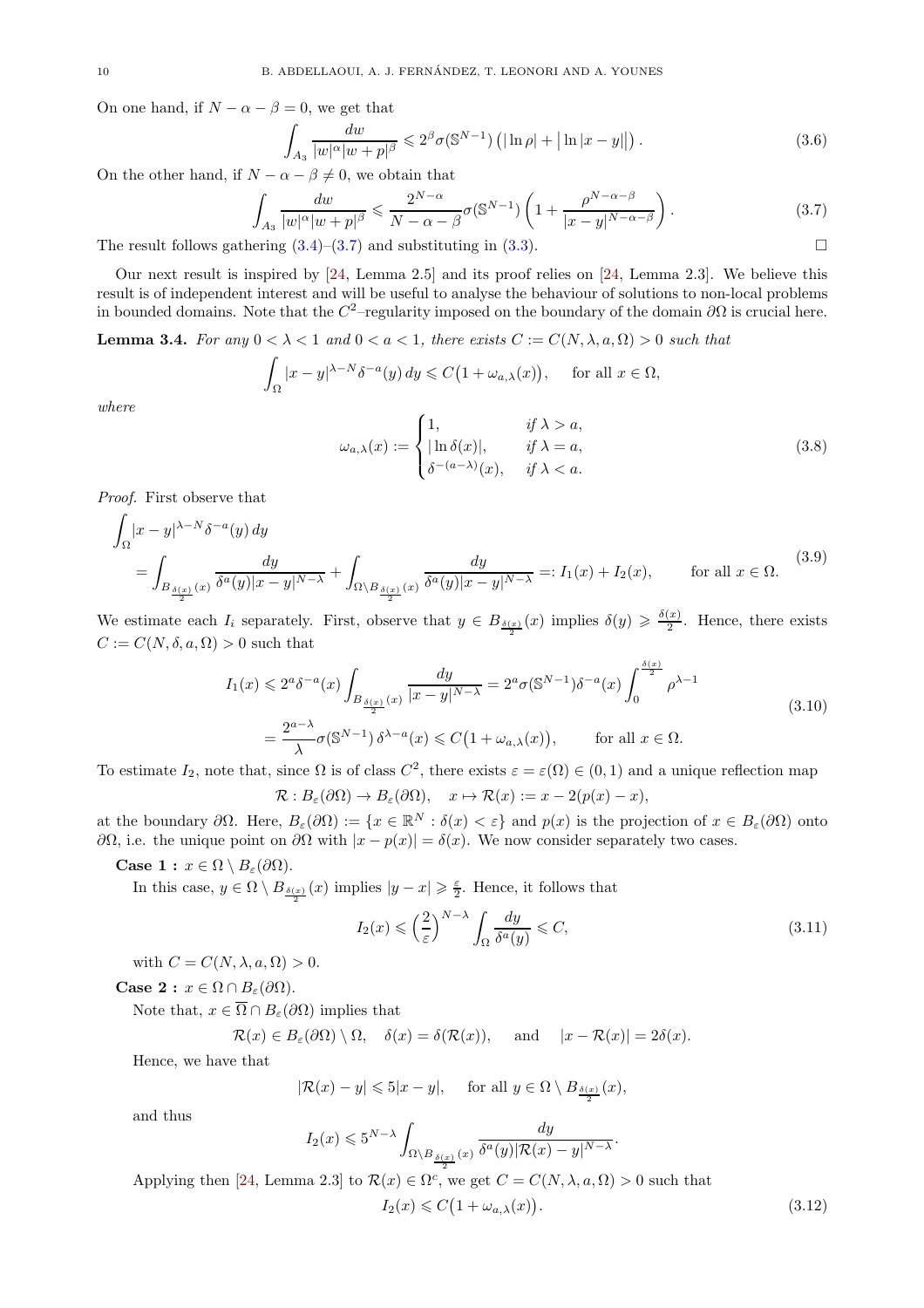Gathering [\(3.11\)](#page-9-2)-[\(3.12\)](#page-9-3), we get the existence of  $C = C(N, \lambda, a, \Omega) > 0$  such that

<span id="page-10-1"></span>
$$
I_2(x) \leq C(1 + \omega_{\lambda, a}(x)), \quad \text{for all } x \in \Omega.
$$
 (3.13)

The result follows substituting  $(3.10)$  and  $(3.13)$  in  $(3.9)$ .

## 3.2. Useful tools.

In this subsection we gather some known results that will be crucially used in this paper. Let us start with a classical (but difficult to find in the literature) *a.e.* fundamental Theorem of Calculus in Sobolev spaces.

<span id="page-10-7"></span>**Lemma 3.5.** *Let*  $f \in W^{1,1}(\mathbb{R}^N)$ *. Then:* 

For a.e. 
$$
x, z \in \mathbb{R}^N
$$
,  $f(x) - f(z) = \int_0^1 \langle x - z, \nabla f(\tau x + (1 - \tau)z) \rangle d\tau$ .

*Proof.* The result follows from the combination of [\[23,](#page-21-18) Theorem 16] (applied with  $k = p = 1$ ) with [\[16,](#page-21-19) Theorem 4.20] and [\[19,](#page-21-13) Theorem 3.35]. See also [\[34,](#page-21-20) Chapter 3, Exercise 3.15].

The next tool we need is a classical result from harmonic analysis. It is crucial in the proofs of our main regularity results of Section [5.](#page-15-1)

<span id="page-10-6"></span>**Lemma 3.6.** Let  $\omega \subset \mathbb{R}^N$ ,  $N \geq 2$ , be an open bounded domain and let  $0 < \alpha < N$  and  $1 \leqslant p < \ell < \infty$  be such that  $\frac{1}{\ell} = \frac{1}{p}$  $\frac{1}{p} - \frac{\alpha}{N}$  $\frac{\alpha}{N}$ *.* Moreover, for  $g \in L^p(\omega)$ , let

$$
J_\lambda(g)(x):=\int_\omega\frac{g(y)}{|x-y|^{N-\alpha}}dy\,.
$$

*It follows that there exists*  $C = C(N, \alpha, p, \sigma > 0, \ell, \Omega) > 0$  *such that* 

- a)  $J_{\alpha}$  *is well defined (in the sense that the integral converges absolutely for a.e.*  $x \in \omega$ ).
- b)  $[J_\alpha(g)]_{M^{\ell}(\omega)} \leqslant C ||g||_{L^1(\omega)}$ . In particular,  $||J_\alpha(g)||_{L^{\sigma}(\omega)} \leqslant C ||g||_{L^1(\omega)}$  for all  $1 \leqslant \sigma < \ell$ .
- c) If  $1 < p < \frac{N}{\alpha}$ , then  $||J_{\alpha}(g)||_{L^{\ell}(\omega)} \leqslant C ||g||_{L^{p}(\omega)}$ .
- d) If  $p = \frac{N}{\alpha}$ , then  $||J_{\alpha}(g)||_{L^{\sigma}(\omega)} \leqslant C ||g||_{L^{p}(\omega)}$  for all  $1 \leqslant \sigma < +\infty$ .
- e) If  $p > \frac{N}{\alpha}$ , then  $||J_{\alpha}(g)||_{L^{\infty}(\omega)} \leq C ||g||_{L^{p}(\omega)}$ .

*Proof.* Parts a), b), c) and d) follow from [\[33,](#page-21-15) Theorem I, Section 1.2, Chapter V, page 119]. Part e) is contained in [\[20,](#page-21-1) Lemma 7.12] (see also [\[28,](#page-21-21) Theorem 2.2]).  $\square$ 

In the next lemma we collect some known estimates on the s-Green kernel  $G_s$  and its gradient  $\nabla_x G_s$ .

<span id="page-10-0"></span>**Lemma 3.7.** *Let*  $G_s(x, y)$  *be the Green Function associated to*  $\Omega$ , *then there exist*  $C_1 := C_1(N, s, \Omega) > 0$  *and*  $C_2 := N$  *such that* 

<span id="page-10-2"></span>
$$
G_s(x,y) \leqslant C_1 \min\left\{\frac{1}{|x-y|^{N-2s}}, \frac{\delta^s(x)}{|x-y|^{N-s}}, \frac{\delta^s(y)}{|x-y|^{N-s}}\right\}, \quad \text{for a.e. } x, y \in \Omega,
$$
 (3.14)

*and*

<span id="page-10-3"></span>
$$
|\nabla_x G_s(x,y)| \leq C_2 G_s(x,y) \max\left\{\frac{1}{|x-y|}, \frac{1}{\delta(x)}\right\}, \quad \text{for a.e. } x, y \in \Omega.
$$
 (3.15)

*Remark* 7*.* Under the assumptions of the previous lemma, sharp (two-sides) pointwise estimates for the s-Green function are available in the literature. See for instance [\[12,](#page-21-22) Corollary 1.3] or [\[11,](#page-21-23) Corollary 1.2].

*Proof.* The pointwise estimates for the Green function, namely  $(3.14)$ , can be found in [\[12,](#page-21-22) Theorem 1.1], while  $(3.15)$  follows from [\[9,](#page-20-10) Corollary 3.3].

The next proposition will be systematically used in this paper, too.

<span id="page-10-8"></span>**Proposition 3.8.** *Let*  $s \in (0,1)$  *and*  $u := \mathbb{G}_s[f]$ *. Then, for* 

<span id="page-10-4"></span>
$$
\begin{cases}\nr = \infty, & \text{if } m > \frac{N}{2s}, \\
r \in [1, \infty), & \text{if } m = \frac{N}{2s}, \\
r = \frac{mN}{N-2ms}, & \text{if } 1 < m < \frac{N}{2s}, \\
r \in [1, \frac{N}{N-2s}), & \text{if } m = 1,\n\end{cases}\n\qquad \text{and} \qquad\n\begin{cases}\nq = \infty, & \text{if } m > \frac{N}{s}, \\
q \in [1, \infty), & \text{if } m = \frac{N}{s}, \\
q = \frac{mN}{N - ms}, & \text{if } 1 < m < \frac{N}{s}, \\
q \in [1, \frac{N}{N-s}), & \text{if } m = 1,\n\end{cases}\n\qquad (3.16)
$$

*there exists*  $C := C(N, s, m, r, q, \Omega) > 0$  *such that* 

<span id="page-10-5"></span>
$$
||u||_{L^{r}(\Omega)} + ||\frac{u}{\delta^{s}}||_{L^{q}(\Omega)} \leq C ||f||_{L^{m}(\Omega)}.
$$
\n(3.17)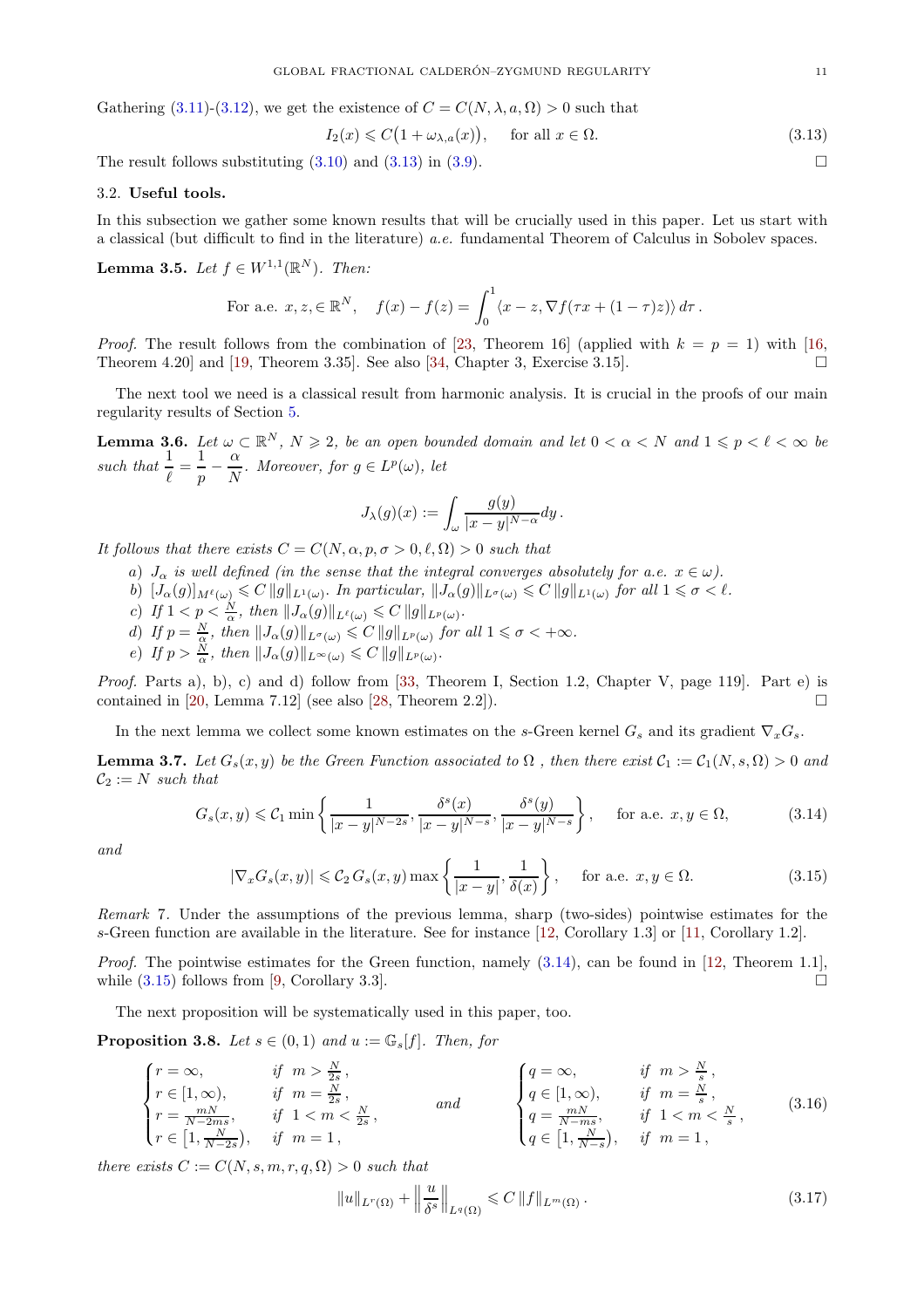*Proof.* The  $L^r$ -regularity of the function u can be found in [\[26\]](#page-21-6). See also [\[31,](#page-21-24) Proposition 1.4] for a different proof. As far as the Hardy-type regularity is concerned, we observe that, thanks to [\(3.14\)](#page-10-2),

$$
\left|\frac{u(x)}{\delta^s(x)}\right| = \frac{1}{\delta^s(x)} \left| \int_{\Omega} G_s(x, y) f(y) dy \right| \leq C_1 \int_{\Omega} \frac{|f(y)|}{|x - y|^{N - s}} dy, \quad \text{for a.e. } x \in \Omega.
$$

<span id="page-11-0"></span>Hence the  $L^q$ -summability of  $u/\delta^s$  in [\(3.16\)](#page-10-4)–[\(3.17\)](#page-10-5) follows combining Lemma [3.6](#page-10-6) with Lemma [3.7.](#page-10-0)

# 4. THE  $\frac{t}{2}$ -Laplacian and the t–Gradient of the s–Green function

This section is devoted to prove Theorems [1.6](#page-3-1) and [1.7.](#page-3-2) Moreover, we will provide pointwise estimates for the  $\frac{t}{2}$ -Laplacian of the s-Green function in  $\Omega^c$ .

Let us begin with an elementary technical lemma that will be key in the proof of Theorems [1.6](#page-3-1) and [1.7.](#page-3-2)

<span id="page-11-2"></span>**Lemma 4.1.** Let  $s \in (0,1)$  and  $0 < t < \min\{1,2s\}$ : for any  $y \in \Omega$ , let  $\alpha_y : \mathbb{R}^N \to \mathbb{R}$  be given by

<span id="page-11-1"></span>
$$
\alpha_y(x) := |x - y|^{N - (2s - t)} G_s(x, y), \quad \text{if } x \neq y \quad \text{and} \quad \alpha_y(y) = 0. \tag{4.1}
$$

*Then*

$$
\alpha_y(x) - \alpha_y(z) = \int_0^1 \langle x - z, \nabla \alpha_y(\tau x + (1 - \tau)z) \rangle d\tau, \quad \text{for a.e. } x, z \in \mathbb{R}^N.
$$

*Proof.* For any  $y \in \Omega$ , we want to prove that  $\alpha_y \in W^{1,1}(\mathbb{R}^N)$  so that the result immediately follows from Lemma [3.5.](#page-10-7) We will actually show that  $\alpha_y \in W^{1,p}(\mathbb{R}^N)$  for all  $1 \leq p < \min\left\{\frac{1}{1-s}, \frac{1}{1-t}\right\}$ . Using  $(3.14)-(3.15)$  $(3.14)-(3.15)$ , we infer that

$$
|\nabla \alpha_y(x)|\leqslant \frac{\mathcal{C}_1(N-(2s-t)+\mathcal{C}_2)}{|x-y|^{1-t}}+\frac{\mathcal{C}_1\,\mathcal{C}_2|x-y|^{t-s}}{\delta^{1-s}(x)}\,\mathbb{1}_{\{\delta(x)\leqslant|x-y|\}},\quad \text{ for a.e. } x,y\in\Omega.
$$

We now consider separately two cases:

**Case 1** :  $s \leq t < \min\{1, 2s\}.$ 

In this case we have that there exists  $C := C(N, s, t, p, \Omega) > 0$  such that

$$
\int_{\Omega} |\nabla \alpha_y(x)|^p dx \leq C \left( \int_{B_{d_{\Omega}}(y)} \frac{dx}{|x-y|^{p(1-t)}} + \int_{\Omega} \frac{dx}{\delta^{p(1-s)}(x)} \right),
$$

where  $d_{\Omega} := \text{diam}(\Omega)$ . Thus, we immediately deduce that  $\alpha_y \in W_0^{1,p}(\Omega)$ , for all  $1 \leqslant p \leqslant \frac{1}{1-s}$ , and so that  $\alpha_y \in W^{1,p}(\mathbb{R}^N)$ , for all  $1 \leqslant p < \frac{1}{1-s}$ .

## **Case 2 :**  $0 < t < s$ .

In this case we have that there exists  $C := C(N, s, t, p, \Omega) > 0$  such that

$$
\int_{\Omega} |\nabla \alpha_y(x)|^p dx \leqslant C \left( \int_{B_{d_{\Omega}}(y)} \frac{dx}{|x-y|^{p(1-t)}} + \int_{\Omega} \frac{dx}{\delta^{p(1-t)}(x)} \right)
$$

Thus, we immediately deduce that  $\alpha_y \in W_0^{1,p}(\Omega)$ , for all  $1 \leq p < \frac{1}{1-t}$ , and so that  $\alpha_y \in W^{1,p}(\mathbb{R}^N)$ , for all  $1 \leqslant p < \frac{1}{1-t}$ . The contract of the contract of the contract of the contract of the contract of the contract of the contract of the contract of the contract of the contract of the contract of the contract of the contract of the contrac

Having at hand the previous lemma we can now provide the proof of Theorem [1.6.](#page-3-1)

*Proof of Theorem [1.6.](#page-3-1)* First of all, observe that

<span id="page-11-3"></span>
$$
(-\Delta)_{x}^{\frac{t}{2}}G_{s}(x,y) = G_{s}(x,y)\int_{\Omega^{c}}\frac{dz}{|x-z|^{N+t}} + (-\Delta)_{\Omega,x}^{\frac{t}{2}}G_{s}(x,y), \quad \text{for a.e. } x, y \in \Omega.
$$
 (4.2)

.

Now, observe that,

$$
\int_{\Omega^c} \frac{dz}{|x-z|^{N+t}} \leq \int_{\mathbb{R}^N \setminus B_{\delta(x)}(x)} \frac{dz}{|x-z|^{N+t}} = \sigma(\mathbb{S}^{N-1}) \int_{\delta(x)}^{\infty} \frac{d\rho}{\rho^{1+t}} = t^{-1} \sigma(\mathbb{S}^{N-1}) \delta^{-t}(x), \quad \text{ for all } x \in \Omega.
$$

Hence, using that  $G_s(x, y) \ge 0$  for all  $(x, y) \in \mathbb{R}^{2N}_*$ , it follows that,

$$
G_s(x,y)\int_{\Omega^c} \frac{dz}{|x-z|^{N+t}} \leq t^{-1}\sigma(\mathbb{S}^{N-1})\,G_s(x,y)\delta^{-t}(x), \quad \text{ for a.e. } x,y \in \Omega.
$$

In particular, taking into account [\(3.14\)](#page-10-2), we infer that

<span id="page-11-4"></span>
$$
G_s(x,y)\int_{\Omega^c} \frac{dz}{|x-z|^{N+t}} \leq \frac{\mathcal{C}_1 t^{-1} \sigma(\mathbb{S}^{N-1})}{|x-y|^{N-s}} \frac{1}{\delta^{t-s}(x)}, \quad \text{for a.e. } x, y \in \Omega. \tag{4.3}
$$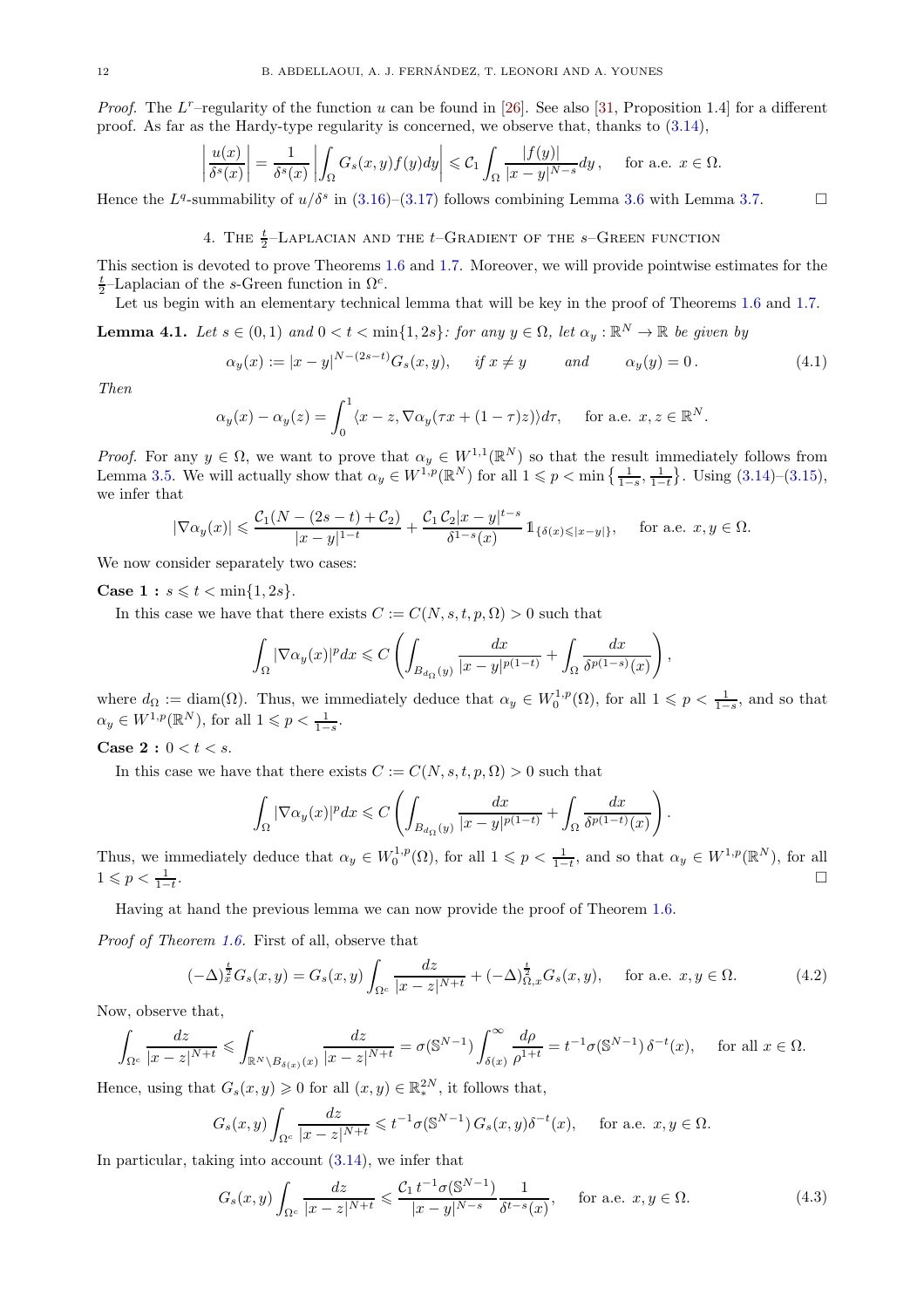On the other hand, observe that

<span id="page-12-2"></span>
$$
|x - y|^{N - (2s - t)}(-\Delta)^{\frac{t}{2}}_{\Omega, x} G_s(x, y)
$$
  
=  $(-\Delta)^{\frac{t}{2}}_{\Omega, x} \alpha_y(x) + \int_{\Omega} G_s(z, y) \frac{|z - y|^{N - (2s - t)} - |x - y|^{N - (2s - t)}}{|x - z|^{N + t}} dz$ , for a.e.  $x, y \in \Omega$ , (4.4)

where we recall that  $\alpha_y$  has been defined in [\(4.1\)](#page-11-1). Using that  $G_s(x, y) \geq 0$  for all  $(x, y) \in \mathbb{R}^{2N}_*$  and Lemma [3.2](#page-7-2) with  $\lambda = N - (2s - t)$ ,  $u = z - y$  and  $w = x - y$ , we get

$$
\left| \int_{\Omega} G_s(z, y) \frac{|z - y|^{N - (2s - t)} - |x - y|^{N - (2s - t)}}{|x - z|^{N + t}} dz \right|
$$
  
\$\leq C \int\_{\Omega} G\_s(z, y) \left( |x - z|^{-2s} + \frac{|z - y|^{N - (2s - t) - 1}}{|x - z|^{N + t - 1}} \right) dz\$, for a.e.  $x, y \in \Omega$ ,

where  $C := [N - (2s - t)] \max\{1, 2^{N-(2s-t)-2}\} > 0$ . Thus, taking into account [\(3.14\)](#page-10-2) and applying Lemma [3.3](#page-8-2) with  $\rho = R$  (recall that R has been chosen in [\(1.8\)](#page-4-0)), we get

<span id="page-12-3"></span>
$$
\left| \int_{\Omega} G_s(z, y) \frac{|z - y|^{N - (2s - t)} - |x - y|^{N - (2s - t)}}{|x - z|^{N + t}} dz \right|
$$
  
\n
$$
\leq C \left( \int_{\Omega} \frac{dz}{|x - z|^{2s} |y - z|^{N - 2s}} + \int_{\Omega} \frac{dz}{|x - z|^{N + t - 1} |y - z|^{1 - t}} \right)
$$
  
\n
$$
\leq C \left( \int_{B_R(0)} \frac{dz}{|x - z|^{2s} |y - z|^{N - 2s}} + \int_{B_R(0)} \frac{dz}{|x - z|^{N + t - 1} |y - z|^{1 - t}} \right)
$$
  
\n
$$
\leq C \left( 1 + \left| \ln \frac{1}{|x - y|} \right| \right), \quad \text{for a.e. } x, y \in \Omega.
$$
 (4.5)

Here, and in the rest of the proof, we denote by C any constant depending only on  $N, s, t$  and  $\Omega$  and whose value may change from line to line.

Next, we deal with  $(-\Delta)^{\frac{t}{2}}_{\Omega,x} \alpha_y(x)$ . First, using Lemma [4.1,](#page-11-2) we write

$$
(-\Delta)^{\frac{t}{2}}_{\Omega,x}\alpha_y(x) = \int_{\Omega} \left( \int_0^1 \langle x-z, \nabla \alpha_y(\tau x + (1-\tau)z) \rangle d\tau \right) \frac{dz}{|x-z|^{N+t}}, \quad \text{for a.e. } x, y \in \Omega.
$$

Then, let us introduce the shortened notation  $\theta_{\tau} := \tau x + (1-\tau)z$  and define  $I_{\Omega} := \{\tau \in [0,1] : \theta_{\tau} \in \Omega\} \subset [0,1]$ . By direct computations, taking into account  $(3.14)$ – $(3.15)$ , we get

<span id="page-12-1"></span>
$$
\begin{split}\n|(-\Delta)^{\frac{t}{2}}_{\Omega,x}\alpha_{y}(x)| &\leq \int_{\Omega} \left( \left[ N - (2s - t) \right] \int_{0}^{1} |\theta_{\tau} - y|^{N - (2s - t) - 1} G_{s}(\theta_{\tau}, y) d\tau \right. \\
&\left. + \int_{0}^{1} |\theta_{\tau} - y|^{N - (2s - t)} |\nabla_{x} G_{s}(\theta_{\tau}, y)| d\tau \right) \frac{dz}{|x - z|^{N + t - 1}} \\
&\leq C_{1} \left( \left[ N - (2s - t) \right] + C_{2} \right) \int_{\Omega} \left( \int_{I_{\Omega}} |\theta_{\tau} - y|^{-(1 - t)} d\tau \right) \frac{dz}{|x - z|^{N + t - 1}} \\
&+ C_{1} C_{2} \int_{\Omega} \left( \int_{I_{\Omega}} \frac{|\theta_{\tau} - y|^{t - s}}{\delta^{1 - s} (\theta_{\tau})} d\tau \right) \frac{dz}{|x - z|^{N + t - 1}} \\
&=: C_{1} \left( \left[ N - (2s - t) \right] + C_{2} \right) J_{1}(x, y) + C_{1} C_{2} J_{2}(x, y), \quad \text{for a.e. } x, y \in \Omega.\n\end{split}
$$
\n
$$
(4.6)
$$

We treat each  $J_i$  for separately. Tanks to the choice of R (see [\(1.8\)](#page-4-0)) we have that  $\Omega \subset B_R(0)$  and that  $\theta_{\tau} \in B_R(0)$  for all  $\tau \in [0,1]$ . Thus, by Lemma [3.3](#page-8-2) and Lemma [3.1](#page-7-3) applied with  $0 < \lambda < t$ , we have that

<span id="page-12-0"></span>
$$
J_{1}(x,y) \leqslant \int_{B_{R}(0)} \left( \int_{0}^{1} |\theta_{\tau} - y|^{-(1-t)} d\tau \right) \frac{dz}{|x - z|^{N+t-1}} = \int_{0}^{1} \left( \int_{B_{R}(0)} \frac{dz}{|y - \theta_{\tau}|^{1-t}|x - z|^{N+t-1}} \right) d\tau
$$
  
\n
$$
= \int_{0}^{1} \left( \int_{B_{R}(0)} \frac{dz}{|(1 - \tau)^{-1}(y - \tau x) - z|^{1-t}|x - z|^{N+t-1}} \right) \frac{d\tau}{(1 - \tau)^{1-t}}
$$
  
\n
$$
\leqslant C \int_{0}^{1} \frac{1}{(1 - \tau)^{1-t}} \left( 1 + \left| \ln \left( \frac{|x - y|}{1 - \tau} \right) \right| \right) d\tau
$$
  
\n
$$
\leqslant C \left( 1 + |\ln |x - y| \right), \quad \text{for a.e. } x, y \in \Omega.
$$
 (4.7)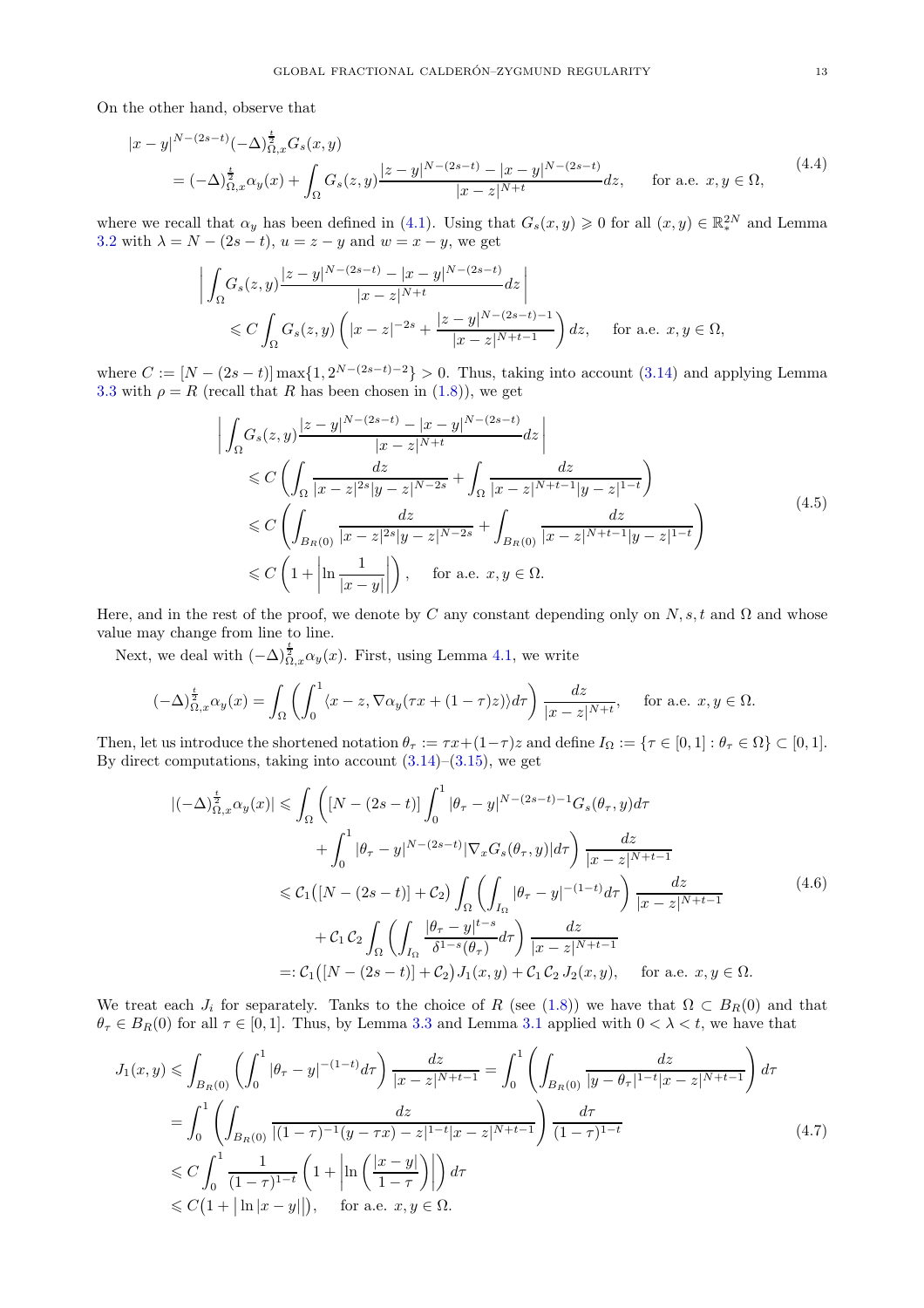We now deal with  $J_2$ . First, let us define  $\Omega_{\tau,x} := \{z \in \Omega : \tau x + (1 - \tau)z \in \Omega\}$  and  $T(z) = \theta_{\tau} = \tau x + (1 - \tau)z$ , and observe that  $T(\Omega_{\tau,x}) \subseteq \Omega$ . Hence, using the change of variable  $\theta = T(z)$ , we get

$$
J_2(x,y) = \int_0^1 \left( \int_{\Omega_{\tau,x}} \frac{|\theta_\tau - y|^{t-s}}{\delta^{1-s}(\theta_\tau)} \frac{dz}{|x - z|^{N+t-1}} \right) d\tau = \int_0^1 \left( \int_{T(\Omega_{\tau,x})} \frac{|\theta - y|^{t-s}}{\delta^{1-s}(\theta)} \frac{(1 - \tau)^{t-1}}{|\theta - x|^{N+t-1}} d\theta \right) d\tau
$$
  
\$\leqslant \int\_0^1 (1 - \tau)^{t-1} d\tau \left( \int\_{\Omega} \frac{|\theta - y|^{t-s}}{\delta^{1-s}(\theta)} \frac{d\theta}{|\theta - x|^{N+t-1}} \right) = \frac{1}{t} \int\_{\Omega} \frac{|\theta - y|^{t-s}}{\delta^{1-s}(\theta)} \frac{d\theta}{|\theta - x|^{N+t-1}}, \text{ for a.e. } x, y \in \Omega.

Moreover, notice that  $|\theta - y|^{t-s} \leq |\theta - x|^{t-s} + |x - y|^{t-s}$  for all  $x, y, \theta \in \mathbb{R}^N$ . Thus, we actually have that

$$
J_2(x,y) \leq \frac{1}{t} \int_{\Omega} \frac{1}{\delta^{1-s}(\theta)} \frac{d\theta}{|\theta-x|^{N+s-1}} + \frac{|x-y|^{t-s}}{t} \int_{\Omega} \frac{d\theta}{|\theta-x|^{N+t-1} \delta^{1-s}(\theta)}, \quad \text{for a.e. } x, y \in \Omega.
$$

Then, applying Lemma [3.4](#page-9-0) with  $\lambda = 1 - s$  and  $a = 1 - s$  in the first integral and with  $\lambda = 1 - t$  and  $a = 1 - s$ in the second one, we get

<span id="page-13-0"></span>
$$
J_2(x,y) \leq C \bigg( 1 + \frac{|x-y|^{t-s}}{\delta^{t-s}(x)} + |\log \delta(x)| \bigg), \quad \text{for a.e. } x, y \in \Omega. \tag{4.8}
$$

Having at hand  $(4.7)$  and  $(4.8)$ , we plug them into  $(4.6)$  and infer that

<span id="page-13-1"></span>
$$
\left| \left( -\Delta \right)^{\frac{t}{2}}_{\Omega, x} \alpha_y(x) \right| \leq C \left( 1 + |\log|x - y|| + |\log \delta(x)| + \frac{|x - y|^{t - s}}{\delta^{t - s}(x)} \right), \quad \text{for a.e. } x, y \in \Omega. \tag{4.9}
$$

Consequently, gathering  $(4.4)$ ,  $(4.5)$  and  $(4.9)$ , we obtain that

$$
\left|(-\Delta)_{\Omega,x}^{\frac{t}{2}} G_s(x,y)\right| \leqslant \frac{C}{|x-y|^{N-(2s-t)}} \left(1+|\log|x-y||+|\log\delta(x)|+\frac{|x-y|^{t-s}}{\delta^{t-s}(x)}\right), \quad \text{for a.e. } x, y \in \Omega.
$$

The result follows combining the above inequality with  $(4.2)$  and  $(4.3)$ .

*Remark* 8. Modifying the proof of Theorem [1.6,](#page-3-1) we can cover also the case  $0 < t < s$ . Indeed, to cover this case, we just have to modify [\(4.8\)](#page-13-0). Note that, in the case where  $0 < t < s$ ,

$$
J_2(x,y) \leq \frac{1}{t} \int_{\Omega} \frac{1}{|\theta - y|^{s-t} \ \delta^{1-s}(\theta)} \frac{d\theta}{|\theta - x|^{N+t-1}}, \quad \text{for a.e. } x, y \in \Omega.
$$

Then, splitting  $\Omega$  into  $\{\theta \in \Omega : |\theta - y| \geq |\theta - x|\} =: \Omega_1$  and  $\{\theta \in \Omega : |\theta - y| \geq |\theta - x|\} =: \Omega_2$ , we obtain

$$
J_2(x,y) \leq \frac{1}{t} \int_{\Omega_1} \frac{1}{\delta^{1-s}(\theta)} \frac{d\theta}{|\theta-x|^{N+s-1}} + \frac{1}{t} \int_{\Omega_2} \frac{1}{\delta^{1-s}(\theta)} \frac{d\theta}{|\theta-y|^{N+s-1}} \leq \frac{1}{t} \int_{\Omega} \frac{1}{\delta^{1-s}(\theta)} \frac{d\theta}{|\theta-x|^{N+s-1}} + \frac{1}{t} \int_{\Omega} \frac{1}{\delta^{1-s}(\theta)} \frac{d\theta}{|\theta-y|^{N+s-1}}, \quad \text{for a.e. } x, y \in \Omega.
$$

Applying twice Lemma [3.4](#page-9-0) with  $\lambda = 1 - s$  and  $a = 1 - s$ , we get a constant  $C := C(N, s, t, \Omega) > 0$  such that

$$
J_2(x,y) \leq C\left(1 + |\log \delta(x)| + |\log \delta(y)|\right), \quad \text{ for a.e. } x, y \in \Omega.
$$

Then, arguing as in the proof of Theorem [1.6,](#page-3-1) one can easily conclude that, if  $0 < t < s$ , there exists a constant  $C := C(N, s, t, \Omega) > 0$  such that, for almost every  $x, y \in \Omega$ ,

$$
\left|(-\Delta)^\frac{t}{2}_x G_s(x,y)\right|\leqslant \frac{C}{|x-y|^{N-(2s-t)}}\left(1+\big|\log|x-y|\big|+\big|\log\delta(x)\big|+\big|\log\delta(y)\big|+\frac{\delta^{s-t}(x)}{|x-y|^{s-t}}\right).
$$

We believe that the estimate we have obtained in the case  $0 < t < s$  is far from being sharp when x approaches the boundary of  $\Omega$ .

As already announced, we also obtain pointwise estimates for the  $\frac{t}{2}$ -Laplacian of  $G_s$  in  $\Omega^c$ .

**Proposition 4.2.** *Let*  $s \in (0,1)$ *,*  $s \leq t < \min\{1,2s\}$  *and* R *as in* [\(1.8\)](#page-4-0)*. There exists*  $C := C(N, s, t, \Omega) > 0$ *such that*

$$
\left|(-\Delta)^{\frac{t}{2}}G_s(x,y)\right| \leq \frac{C}{|x-y|^{N-2s}}\left(\frac{1}{|x-y|^t} + \frac{1}{\delta^t(x)}\right), \quad \text{for all } y \in \Omega, \ x \in B_R(0) \setminus \Omega. \tag{4.10}
$$

*and*

$$
\left| (-\Delta)^{\frac{t}{2}} G_s(x, y) \right| \leq \frac{C}{(1+|x|)^{N+t}}, \quad \text{for all } y \in \Omega, \ x \in B_R^c(0). \tag{4.11}
$$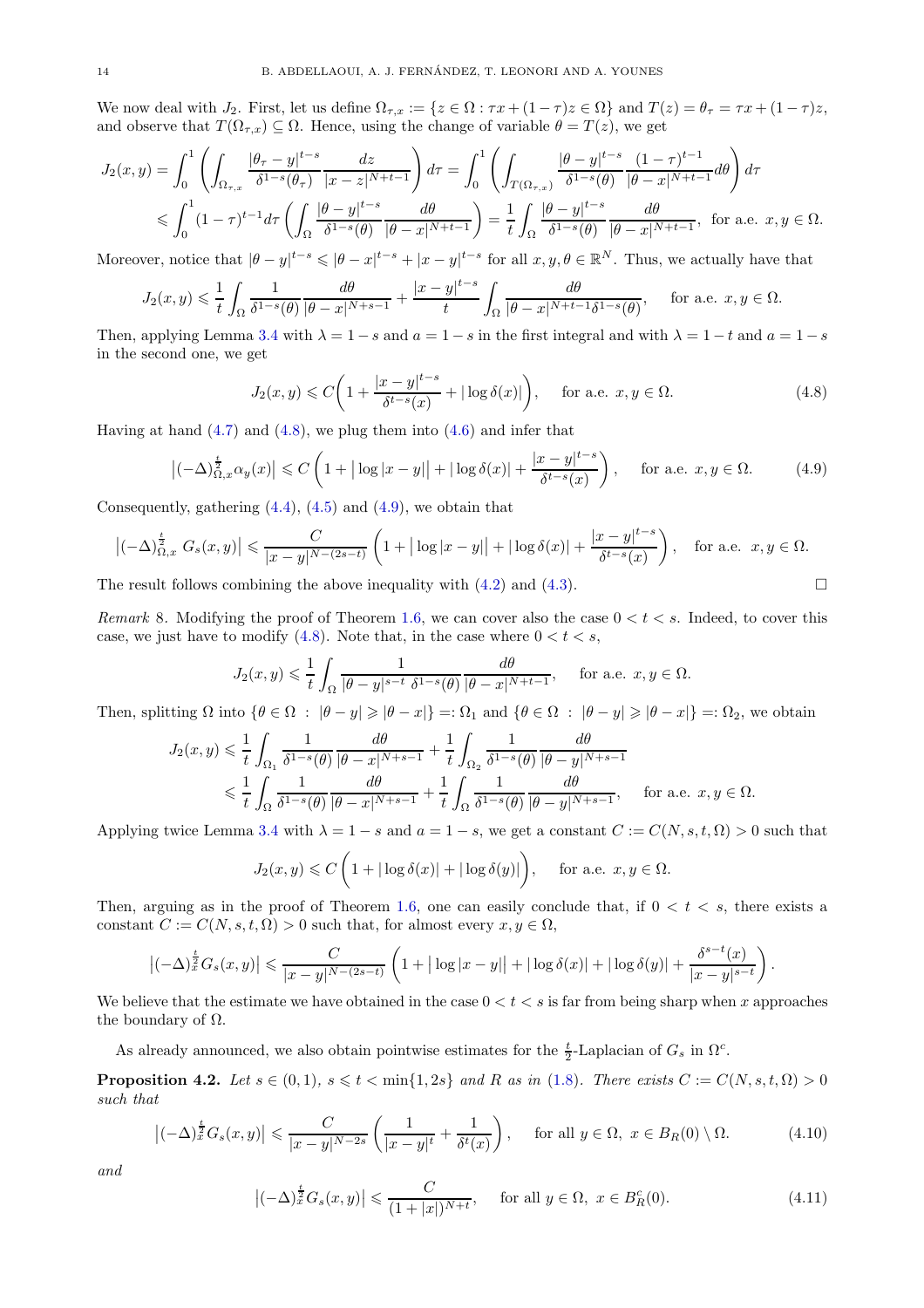*Proof.* First of all, observe that

$$
\left|(-\Delta)_{x}^{\frac{t}{2}}G_{s}(x,y)\right| = \int_{\Omega} \frac{G_{s}(z,y)}{|x-z|^{N+t}} dz, \quad \text{ for all } y \in \Omega, \ x \in \Omega^{c}.
$$

Now, according to the choice of R, we notice that  $|x-z|\geqslant \frac{1}{4}(1+|x|)$  for all  $x\in \mathbb{R}^N\setminus B_R(0)$  and all  $z\in \Omega$ . Hence, taking into account [\(3.14\)](#page-10-2), we get the existence of  $C = C(N, s, t, \Omega) > 0$  such that

<span id="page-14-0"></span>
$$
\left| (-\Delta)^{\frac{t}{2}} G_s(x, y) \right| \leq \frac{2^{2(N+t)}}{(1+|x|)^{N+t}} \int_{\Omega} G_s(z, y) dz \leq \frac{C}{(1+|x|)^{N+t}}, \quad \text{for all } y \in \Omega, \ x \in B_R^c(0). \tag{4.12}
$$

On the other hand, for  $x \in B_R(0) \setminus \Omega$ , we split  $\Omega$  into

$$
\Omega_1 = \left\{ z \in \Omega : |y - z| > \frac{1}{2} |x - y| \right\} \quad \text{and} \quad \Omega_2 = \left\{ z \in \Omega : |y - z| \le \frac{1}{2} |x - y| \right\},\
$$

and we note that

$$
|x-z| \geq |y-x| - |y-z| \geq \frac{1}{2}|x-y|
$$
, for all  $z \in \Omega_2$ .

Thus, using [\(3.14\)](#page-10-2), we get

$$
\begin{split}\n\left|(-\Delta)_{x}^{\frac{t}{2}}G_{s}(x,y)\right| &\leq C_{1} \int_{\Omega} \frac{1}{|z-x|^{N+t}} \frac{dz}{|z-y|^{N-2s}} \\
&\leq \frac{2^{N-2s} C_{1}}{|x-y|^{N-2s}} \int_{\Omega_{1}} \frac{dz}{|z-x|^{N+t}} + \frac{2^{N+t} C_{1}}{|x-y|^{N+t}} \int_{\Omega_{2}} \frac{dz}{|z-y|^{N-2s}}, \quad \text{ for all } y \in \Omega, \, x \in B_{R}(0) \setminus \Omega.\n\end{split}
$$

Now, observe that

$$
\int_{\Omega_1} \frac{dz}{|z - x|^{N+t}} \leq \sigma(\mathbb{S}^{N-1}) \int_{\delta(x)}^R \frac{d\rho}{\rho^{1+t}}
$$
\n
$$
= \frac{1}{t} \sigma(\mathbb{S}^{N-1}) \left[ \delta^{-t}(x) - R^{-t} \right] \leq \frac{C}{\delta^t(x)}, \quad \text{for all } x \in B_R(0) \setminus \Omega,
$$

and

$$
\int_{\Omega_2} \frac{dz}{|z-y|^{N-2s}} \leq \sigma(\mathbb{S}^{N-1}) \int_0^{\frac{1}{2}|x-y|} \frac{1}{\rho^{1-2s}} = \sigma(\mathbb{S}^{N-1}) \frac{1}{2^{1+2s}s} |x-y|^{2s}, \quad \text{ for all } y \in \Omega, \ x \in B_R(0) \setminus \Omega.
$$

Hence, there exists  $C := C(N, s, t, \Omega) > 0$  such that

<span id="page-14-1"></span>
$$
\left|(-\Delta)_{x}^{\frac{t}{2}}G_{s}(x,y)\right| \leqslant \frac{C}{|x-y|^{N-2s}}\left(\frac{1}{|x-y|^{t}} + \frac{1}{\delta^{t}(x)}\right), \quad \text{for all } y \in \Omega, \ x \in B_{R}(0) \setminus \Omega. \tag{4.13}
$$

The result follows from  $(4.12)$  and  $(4.13)$ .

We now prove Theorem [1.7.](#page-3-2) As mentioned in the introduction, this result follows modifying in a suitable way the proof of Theorem [1.6.](#page-3-1) For the benefit of the reader we provide some details.

*Proof of Theorem [1.7.](#page-3-2)* First of all, we notice that

$$
\nabla_x^t G_s(x, y) = G_s(x, y) \int_{\Omega^c} \frac{x - z}{|x - z|^{N + t + 1}} dz + \int_{\Omega} \frac{(x - z)(G_s(x, y) - G_s(z, y))}{|x - z|^{N + t + 1}} dz =: \mathcal{I}_1 + \mathcal{I}_2, \text{ for a.e. } x, y \in \Omega.
$$
\n(4.14)

The first integral can be treated exactly as before, so that we deduce that

$$
|\mathcal{I}_1(x,y)| \leq G_s(x,y) \int_{\Omega^c} \frac{dz}{|x-z|^{N+t}} \leq \frac{\mathcal{C}_1 t^{-1} \sigma(\mathbb{S}^{N-1})}{|x-y|^{N-s}} \frac{1}{\delta^{t-s}(x)}, \quad \text{for a.e. } x, y \in \Omega.
$$

As far as  $\mathcal{I}_2$  is concerned, we observe that, for a.e.  $x, y \in \Omega$ , it follows that

<span id="page-14-2"></span>
$$
|x-y|^{N-(2s-t)}\mathcal{I}_2(x,y)
$$
  
= 
$$
\int_{\Omega} \frac{(x-z)(\alpha_y(x)-\alpha_y(z))}{|x-z|^{N+t+1}} dz + \int_{\Omega} (x-z)G_s(z,y) \frac{|z-y|^{N-(2s-t)} - |x-y|^{N-(2s-t)}}{|x-z|^{N+t+1}} dz,
$$
 (4.15)

where we recall that  $\alpha_y(\cdot)$  has been defined in [\(4.1\)](#page-11-1). On one hand, arguing as in the proof of [\(4.5\)](#page-12-3), we get  $C > 0$  such that

$$
\left| \int_{\Omega} (x-z)G_s(z,y) \frac{|z-y|^{N-(2s-t)} - |x-y|^{N-(2s-t)}}{|x-z|^{N+t+1}} dz \right| \leq C \left( 1 + \left| \ln \frac{1}{|x-y|} \right| \right), \quad \text{for a.e. } x, y \in \Omega. \tag{4.16}
$$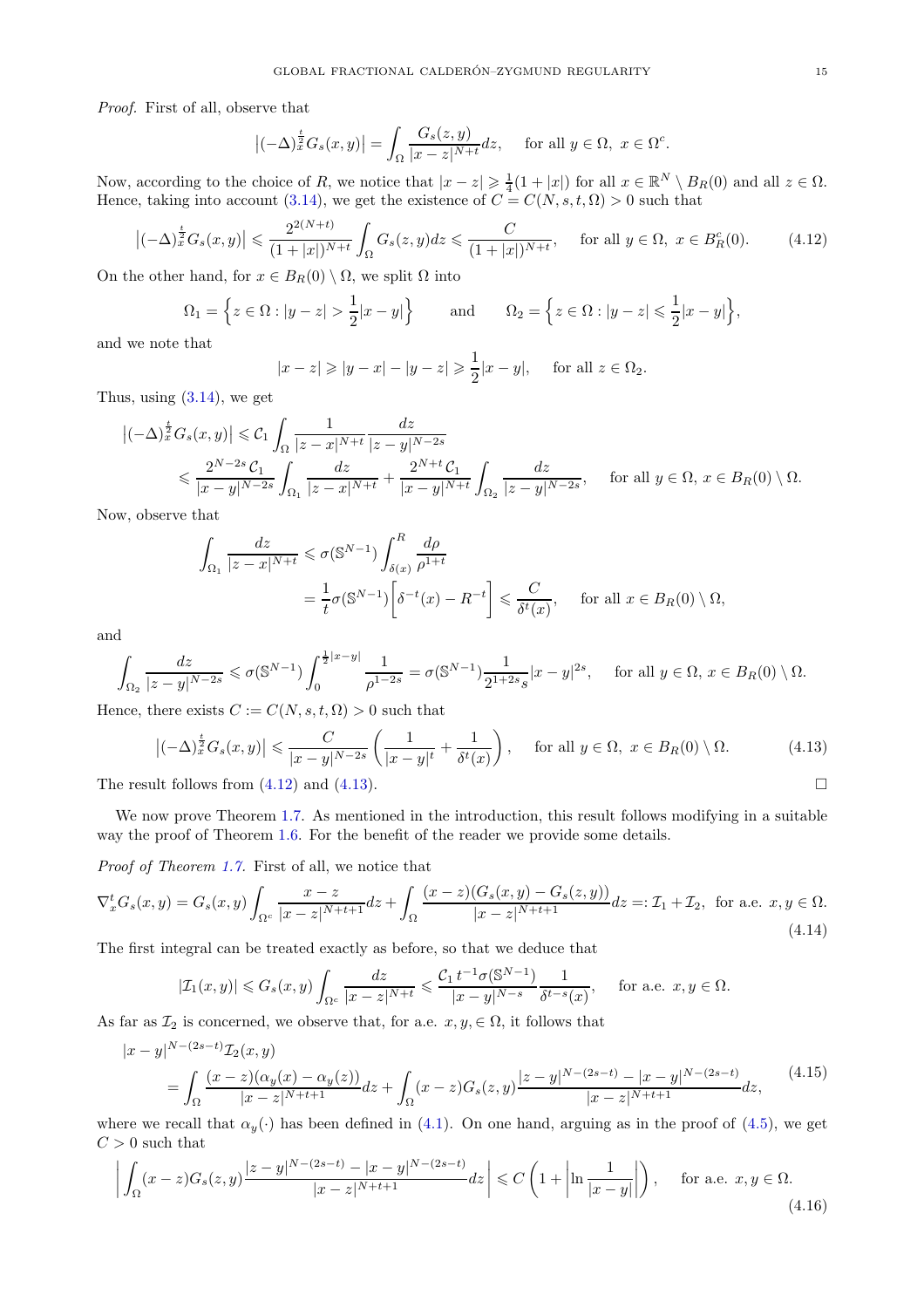Here, and in the rest of the proof, we denote by C any constant depending only on  $N, s, t$  and  $\Omega$  and whose value may change from line to line. On the other hand, to deal with the first integral in [\(4.15\)](#page-14-2), we apply Lemma [4.1](#page-11-2) and obtain that, for a.e.  $x, y \in \Omega$ ,

$$
\int_{\Omega} \frac{(x-z)(\alpha_y(x) - \alpha_y(z))}{|x-z|^{N+t+1}} dz = \int_{\Omega} (x-z) \left( \int_0^1 \langle x-z, \nabla \alpha_y(\tau x + (1-\tau)z) \rangle d\tau \right) \frac{dz}{|x-z|^{N+t+1}} dz
$$

With the same notation used in the proof of Theorem [1.6](#page-3-1) and thanks to  $(3.14)$ – $(3.15)$ , we get that

$$
\left| \int_{\Omega} \frac{(x-z)(\alpha_y(x) - \alpha_y(z))}{|x-z|^{N+t+1}} dz \right| \leq \int_{\Omega} \left( \left[ N - (2s-t) \right] \int_0^1 |\theta_{\tau} - y|^{N-(2s-t)-1} G_s(\theta_{\tau}, y) d\tau \right. \left. + \int_0^1 |\theta_{\tau} - y|^{N-(2s-t)} |\nabla_x G_s(\theta_{\tau}, y)| d\tau \right) \frac{dz}{|x-z|^{N+t-1}} \leq C_1 \left( \left[ N - (2s-t) \right] + C_2 \right) \int_{\Omega} \left( \int_{I_{\Omega}} |\theta_{\tau} - y|^{-(1-t)} d\tau \right) \frac{dz}{|x-z|^{N+t-1}} + C_1 C_2 \int_{\Omega} \left( \int_{I_{\Omega}} \frac{|\theta_{\tau} - y|^{t-s}}{\delta^{1-s}(\theta_{\tau})} d\tau \right) \frac{dz}{|x-z|^{N+t-1}} =: C_1 \left( \left[ N - (2s-t) \right] + C_2 \right) J_1(x, y) + C_1 C_2 J_2(x, y), \quad \text{for a.e. } x, y \in \Omega.
$$

<span id="page-15-1"></span>Using the estimates [\(4.7\)](#page-12-0) and [\(4.8\)](#page-13-0) for  $J_1$  and  $J_2$  respectively, we conclude the proof as in Theorem [1.6.](#page-3-1)  $\Box$ 

## 5. THE FRACTIONAL POISSON PROBLEM: GLOBAL FRACTIONAL CALDERÓN–ZYGMUND REGULARITY

In this section we apply the pointwise estimates for the  $\frac{t}{2}$ -Laplacian of the s-Green kernel  $G_s$  (namely, Theorem [1.6\)](#page-3-1) to obtain (global) Calderon–Zygmund regularity results for the fractional Poisson problem ([P](#page-0-0)). As explained in the introduction, the main idea in the proofs of these results relies on the use of a suitable representation formula. Note that, during the rest of this section, we use the shortened notation  $u := \mathbb{G}_s[f]$  to indicate that u is the (unique) weak solution to  $(P)$  $(P)$  $(P)$ .

Let us begin with a preliminary technical (but very useful) lemma.

<span id="page-15-0"></span>**Lemma 5.1.** Let  $s \in (0,1)$ ,  $s \leq t < \min\{1,2s\}$  and and let u be the (unique) weak solution to ([P](#page-0-0)) with  $f \in L^1(\Omega)$ . Then, there exists  $C := C(N, s, t, \Omega) > 0$  such that

$$
\left|(-\Delta)^{\frac{t}{2}}u(x)\right| \leqslant C\left[g_1(x) + |\log \delta(x)|g_2(x) + \frac{1}{\delta^{t-s}(x)}g_3(x)\right], \quad \text{for a.e. } x \in \Omega. \tag{5.1}
$$

*Here, the functions*  $g_i$ *,*  $i = 1, 2, 3$ *, satisfy:* 

• For all 
$$
0 < \lambda < 2s - t
$$
, there exists  $C := C(\lambda) > 0$  s.t.  $g_1(x) \leq C \int_{\Omega} \frac{|f(y)|}{|x - y|^{N - (2s - t - \lambda)}} dy$ , \tag{5.2}

• 
$$
g_2(x) := \int_{\Omega} \frac{|f(y)|}{|x - y|^{N - (2s - t)}} dy,
$$
 (5.3)

• 
$$
g_3(x) := (t - s) \int_{\Omega} \frac{|f(y)|}{|x - y|^{N - s}} dy.
$$
 (5.4)

*Proof.* Observe that, by the representation formula  $(1.4)$  and thanks to Fubini's Theorem, we have

$$
(-\Delta)^{\frac{t}{2}}u(x) = \int_{\mathbb{R}^N} \frac{\mathbb{G}_s[f](x) - \mathbb{G}_s[f](z)}{|x - z|^{N+t}} dz = \int_{\mathbb{R}^N} \frac{1}{|x - z|^{N+t}} \left( \int_{\Omega} G_s(x, y) f(y) dy - \int_{\Omega} G_s(z, y) f(y) dy \right) dz
$$
  
= 
$$
\int_{\mathbb{R}^N} \left( \int_{\Omega} \frac{G_s(x, y) - G_s(z, y)}{|x - z|^{N+t}} f(y) dy \right) dz = \int_{\Omega} (-\Delta)^{\frac{t}{2}} G_s(x, y) f(y) dy, \quad \text{for a.e. } x \in \Omega.
$$

Th

<span id="page-15-4"></span>
$$
|(-\Delta)^{\frac{t}{2}}u(x)| \leqslant \int\limits_{\Omega} \left|(-\Delta)^{\frac{t}{2}}G_s(x,y)\right| |f(y)|\,dy \quad \text{ for a.e. } x \in \Omega.
$$

Applying then Theorem [1.6,](#page-3-1) we get  $C := C(N, s, t, \Omega) > 0$  such that

$$
|(-\Delta)^{\frac{t}{2}}u(x)| \leq C\left[g_1(x) + |\log \delta(x)| g_2(x) + \frac{1}{\delta^{t-s}(x)} g_3(x)\right], \quad \text{for a.e. } x \in \Omega.
$$

Here,

<span id="page-15-3"></span><span id="page-15-2"></span>
$$
g_1(x) := \int_{\Omega} \frac{1 + |\log|x - y||}{|x - y|^{N - (2s - t)}} |f(y)| dy,
$$

 $g_2(x)$  is given by [\(5.3\)](#page-15-2) and  $g_3(x)$  is given by [\(5.4\)](#page-15-3) (observe that  $g_3(x) \equiv 0$  if  $t = s$ ). Arguing as in the proof of Lemma [3.1,](#page-7-3) it is easy to verify that  $g_1$  satisfies [\(5.2\)](#page-15-4).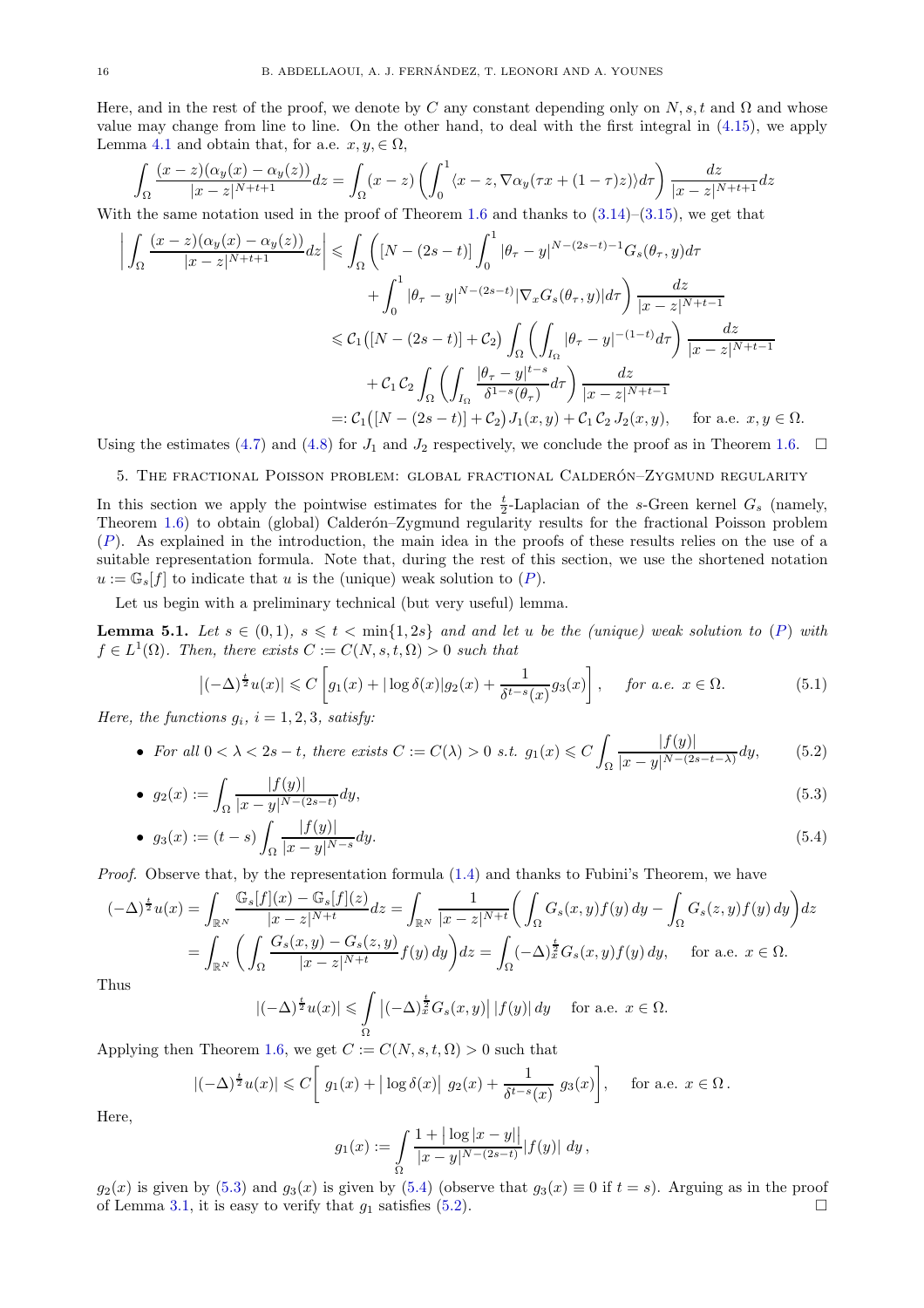*Remark* 9*.* Let us recall some classical results about the distance function that will be very useful hereafter. Let  $\Omega \subset \mathbb{R}^N$ ,  $N \geq 2$ , be a bounded domain with boundary  $\partial \Omega$  of class  $C^2$ . It is well-known that:

• For all 
$$
\mu(0, 1)
$$
,  $\delta^{-\mu} \in L^{\rho}(\Omega)$  if and only if  $1 \le \rho < \frac{1}{\mu}$  ;  $(5.5)$ 

• 
$$
\log \delta \in L^{\rho}(\Omega)
$$
 if and only if  $1 \leq \rho < +\infty$ . (5.6)

The first result that we prove turns out to be a generalization of Theorem [1.2.](#page-1-0)

<span id="page-16-0"></span>**Theorem 5.2.** Let  $s, t \in (0, 1)$  and  $u := \mathbb{G}_s[f]$  with  $f \in L^m(\Omega)$  for some  $m > \max\left\{\frac{N}{s}, \frac{N}{2s-t}\right\}$ . Then:

*i)* If  $0 < t < s$ , for all  $1 \leq p \leq +\infty$ , there exists  $C > 0$  such that

<span id="page-16-6"></span><span id="page-16-3"></span>
$$
\|(-\Delta)^{\frac{t}{2}}u\|_{L^p(\mathbb{R}^N)} \leqslant C\|f\|_{L^m(\Omega)}.
$$

*ii)* If  $t = s$ *, for all*  $1 \leq p < +\infty$ *, there exists*  $C > 0$  *such that* 

$$
\|(-\Delta)^{\frac{s}{2}}u\|_{L^p(\mathbb{R}^N)}\leqslant C\|f\|_{L^m(\Omega)}.
$$

*iii)* If  $s < t < \min\{1, 2s\}$ , for all  $1 \leq p < \frac{1}{t-s}$ , there exists  $C > 0$  such that

$$
\|(-\Delta)^{\frac{t}{2}}u\|_{L^p(\mathbb{R}^N)} \leqslant C\|f\|_{L^m(\Omega)}.
$$

*Here,*  $C > 0$  *are constants depending only on* N, s, t, p, m and  $\Omega$ .

*Proof of Theorem [5.2.](#page-16-0)* Let us start with two preliminary observations that will be very useful in the rest of the proof. First, since  $m > \min\left\{\frac{N}{s}, \frac{N}{2s-t}\right\}$ , by [\[31,](#page-21-24) Proposition 1.4, (iii)], we know that there exists a positive constant  $C_1 = C_1(N, s, m, \Omega) > 0$  such that

<span id="page-16-1"></span>
$$
||u||_{C^{s}(\mathbb{R}^N)} \leqslant C_1 ||f||_{L^m(\Omega)}.
$$
\n
$$
(5.7)
$$

Moreover, for any  $0 < t < \min\{1, 2s\}$ , we can easily estimate the  $\frac{t}{2}$ -Laplacian of u "far away" from  $\Omega$ . Indeed, thanks to the choice of R (cf. [\(1.8\)](#page-4-0) and [\(1.9\)](#page-4-1)), we have that  $|x-y| \geq \frac{1}{4}(1+|x|)$  for all  $x \in \mathbb{R}^N \setminus B_R(0)$ and all  $y \in \Omega$ . Hence, using [\(5.7\)](#page-16-1) and the definition of  $(-\Delta)^{\frac{t}{2}}$ , we get a constant  $C := C(N, s, t, m, \Omega) > 0$ such that

$$
\left| (-\Delta)^{\frac{t}{2}} u(x) \right| = \int_{\Omega} \frac{u(y)}{|x - y|^{N + t}} dy \leq C \frac{\|f\|_{L^m(\Omega)}}{(1 + |x|)^{N + t}}, \quad \text{for a.e. } x \in \mathbb{R}^N \setminus B_R(0). \tag{5.8}
$$

Thus, it follows that

<span id="page-16-2"></span>
$$
\|(-\Delta)^{\frac{t}{2}}u\|_{L^{\infty}(B_R^c(0))} + \|(-\Delta)^{\frac{t}{2}}u\|_{L^1(B_R^c(0))} \leq C\|f\|_{L^m(\Omega)},\tag{5.9}
$$

for some  $C = C(N, s, t, m, \Omega) > 0$ . Furthermore, using the interpolation inequality [\(2.5\)](#page-6-3), for all  $1 \leq p \leq \infty$ , we get  $C := C(N, s, t, m, p, \Omega) > 0$  such that

<span id="page-16-4"></span>
$$
\|(-\Delta)^{\frac{t}{2}}u\|_{L^{p}(B_{R}^{c}(0))} \leqslant C\|f\|_{L^{m}(\Omega)},\tag{5.10}
$$

We now consider separately three cases.

**Case 1** :  $0 < t < s$ .

Taking into account [\(5.7\)](#page-16-1), we get  $C = C(N, s, t, m, \Omega) > 0$  such that

$$
\left|(-\Delta)^{\frac{t}{2}}u(x)\right| \leq \int_{\mathbb{R}^N} \frac{|u(x) - u(y)|}{|x - y|^{N+t}} = \int_{B_1(x)} \frac{|u(x) - u(y)|}{|x - y|^{N+t}} dy + \int_{\mathbb{R}^N \setminus B_1(x)} \frac{|u(x) - u(y)|}{|x - y|^{N+t}} dy
$$
  
\n
$$
\leq C_1 \|f\|_{L^m(\Omega)} \int_{B_1(x)} \frac{dy}{|x - y|^{N-(s-t)}} + 2 C_1 \|f\|_{L^m(\Omega)} \int_{\mathbb{R}^N \setminus B_1(x)} \frac{dy}{|x - y|^{N+t}}
$$
  
\n
$$
= C_1 \sigma(\mathbb{S}^{N-1}) \|f\|_{L^m(\Omega)} \left(\int_0^1 \frac{d\rho}{\rho^{1-(s-t)}} + 2 \int_1^\infty \frac{d\rho}{\rho^{1+t}}\right) = C \|f\|_{L^m(\Omega)}, \quad \text{for a.e. } x \in \mathbb{R}^N.
$$

Combining the above estimate with  $(5.9)$  and the interpolation inequality  $(2.5)$  the proof of i) is concluded. Case 2 :  $t = s$ .

In order to obtain the estimate in  $\Omega$ , we apply Lemma [5.1](#page-15-0) and obtain that

$$
\left|(-\Delta)^{\frac{t}{2}}u(x)\right| \leqslant C\Big[g_1(x) + |\log \delta(x)|g_2(x)\Big], \quad \text{ for a.e. } x \in \Omega.
$$

Since  $m > \frac{N}{s}$ , we can choose  $0 < \lambda < s - \frac{N}{m}$  and, by Lemma [3.6,](#page-10-6) e), we get  $C := C(N, s, m, \Omega) > 0$  $g_1(x) + |\log \delta(x)| g_2(x) \leq C \|f\|_{L^m(\Omega)} (1 + |\log \delta(x)|), \quad \text{ for all } x \in \Omega.$ 

Thus, recalling [\(5.6\)](#page-16-3), we infer that, for all  $1 \leq p < \infty$ , there exists  $C := C(N, s, m, p, \Omega) > 0$  such that

<span id="page-16-5"></span>
$$
\|(-\Delta)^{\frac{s}{2}}u\|_{L^{p}(\Omega)} \leqslant C\|f\|_{L^{m}(\Omega)}.\tag{5.11}
$$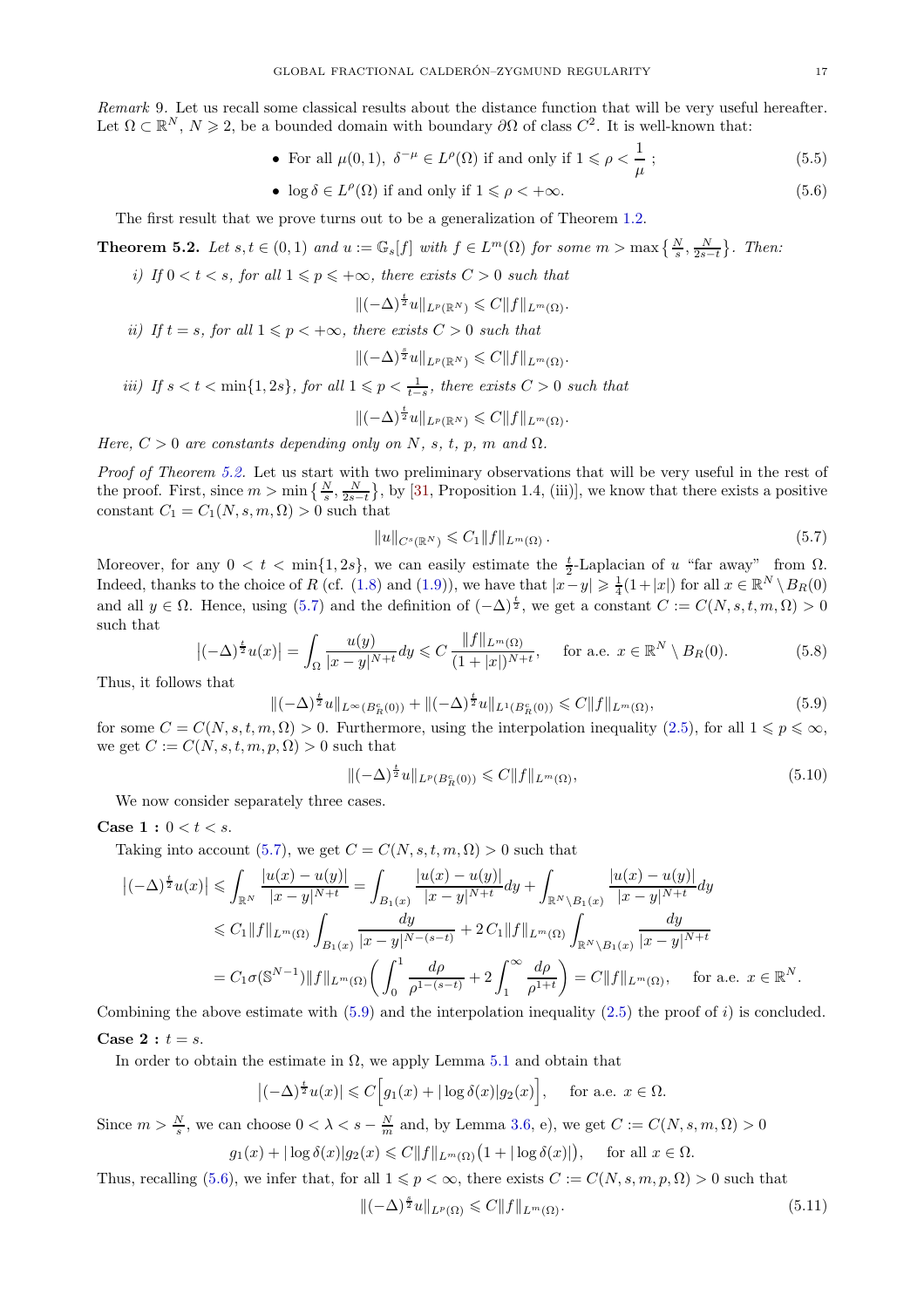Finally, using Lemma [3.8](#page-10-8) and the fact that  $|x - y| \ge \min{\{\delta(y), \delta(x)\}}$  for all  $y \in \Omega$  and  $x \in B_R(0) \setminus \Omega$ , we obtain  $C_1, C_2, C_3 > 0$  (depending only on N, s, m and  $\Omega$ ) such that

<span id="page-17-5"></span>
$$
\left|(-\Delta)^{\frac{s}{2}}u(x)\right| \leqslant \int_{\Omega} \frac{|u(y)|}{|x-y|^{N+s}} \leqslant \int_{\Omega} \frac{|u(y)|}{\delta^s(y)} \frac{dy}{|x-y|^N} \leqslant C_1 \|f\|_{L^m(\Omega)} \int_{\Omega} \frac{dy}{|x-y|^N}
$$
\n
$$
\leqslant C_2 \|f\|_{L^m(\Omega)} \int_{\delta(x)}^{2R} \frac{d\rho}{\rho} \leqslant C_3 \|f\|_{L^m(\Omega)} \left(1 + |\log \delta(x)|\right), \quad \text{for a.e. } x \in B_R(0) \setminus \Omega. \tag{5.12}
$$

It is then clear that, for all  $1 \leqslant p < \infty$ , there exists  $C = C(N, s, t, m, \Omega) > 0$  such that

<span id="page-17-1"></span>
$$
\|(-\Delta)^{\frac{s}{2}}u\|_{L^p(B_R(0)\setminus\Omega)} \leqslant C\|f\|_{L^m(\Omega)}.
$$
\n(5.13)

Gathering  $(5.10)$ ,  $(5.11)$  and  $(5.13)$  we get *ii*).

# **Case 3** :  $s < t < \min\{1, 2s\}$

By Lemma [5.1](#page-15-0) we know that

$$
\left|(-\Delta)^{\frac{t}{2}}u(x)\right| \leqslant C\left[g_1(x) + |\log \delta(x)|g_2(x) + \frac{1}{\delta^{t-s}(x)}g_3(x)\right], \quad \text{for a.e. } x \in \Omega.
$$

On the other hand, since  $m > \frac{N}{2s-t}$ , we can choose  $0 < \lambda < 2s-t-\frac{N}{m}$  and, once again by Lemma [3.6,](#page-10-6) e), we know there exists  $C = C(N, s, t, m, \Omega) > 0 > 0$  such that

$$
g_1(x) + |\log \delta(x)|g_2(x) + \frac{1}{\delta^{t-s}(x)}g_3(x) \leq C||f||_{L^m(\Omega)}\Big(1 + |\log \delta(x)| + \frac{1}{\delta^{t-s}(x)}\Big), \quad \text{ for all } x \in \Omega.
$$

Thus, recalling [\(5.5\)](#page-16-6), we infer that, for all  $1 \leq p < \frac{1}{t-s}$ , there exists  $C := C(N, s, t, m, p, \Omega) > 0$  such that

<span id="page-17-2"></span>
$$
\|(-\Delta)^{\frac{t}{2}}u\|_{L^{p}(\Omega)} \leqslant C\|f\|_{L^{m}(\Omega)}.
$$
\n(5.14)

Finally, using Lemma [3.8](#page-10-8) and the fact that  $|x - y| \geqslant \min\{\delta(y), \delta(x)\}\)$  for all  $y \in \Omega$  and  $x \in B_R(0) \setminus \Omega$ , we obtain  $C_1, C_2, C_3 > 0$  (depending only on N, s, t, m and  $\Omega$ ) such that

<span id="page-17-6"></span>
$$
\left|(-\Delta)^{\frac{t}{2}}u(x)\right| \leq \int_{\Omega} \frac{|u(y)|}{|x-y|^{N+t}} \leq \int_{\Omega} \frac{|u(y)|}{\delta^s(y)} \frac{dy}{|x-y|^{N+(t-s)}} \leq C_1 \|f\|_{L^m(\Omega)} \int_{\Omega} \frac{dy}{|x-y|^{N+(t-s)}} \leq C_2 \|f\|_{L^m(\Omega)} \int_{\delta(x)}^{2R} \frac{d\rho}{\rho^{1+(t-s)}} \leq C_3 \|f\|_{L^m(\Omega)} \left(1 + \frac{1}{\delta^{t-s}(x)}\right), \quad \text{for a.e. } x \in B_R(0) \setminus \Omega.
$$
\n
$$
(5.15)
$$

It then follows that, for all  $1 \leqslant p < \frac{1}{t-s}$ , there exists  $C = C(N, s, t, m, p, \Omega) > 0$  such that

<span id="page-17-3"></span>
$$
\|(-\Delta)^{\frac{t}{2}}u\|_{L^{p}(B_{R}(0)\setminus\Omega)} \leqslant C\|f\|_{L^{m}(\Omega)}.
$$
\n(5.16)

Gathering  $(5.10)$ ,  $(5.14)$  and  $(5.16)$  the result follows also in this case.

<span id="page-17-4"></span>Corollary 5.3. Let  $s, t \in (0,1)$  and  $u := \mathbb{G}_s[f]$  with  $f \in L^m(\Omega)$  for some  $m > \max\left\{\frac{N}{s}, \frac{N}{2s-t}\right\}$ :

*i) If*  $0 < t \leq s$ , then  $u \in L^{t,p}(\mathbb{R}^N)$  *for all*  $1 < p < \infty$  *and*  $||u||_{L^{t,p}(\mathbb{R}^N)} \leq C||f||_{L^m(\Omega)}$ .

$$
ii) \ \text{If } s < t < \min\{1, 2s\}, \text{ then } u \in L^{t, p}(\mathbb{R}^N) \text{ for all } 1 < p < \frac{1}{t - s} \text{ and } \|u\|_{L^{t, p}(\mathbb{R}^N)} \leqslant C \|f\|_{L^m(\Omega)}.
$$

*Here,*  $C > 0$  *are constants depending only on* N, s, t, p, m and  $\Omega$ .

*Proof.* The result follows arguing exactly as in the proof of Corollary [2.3](#page-7-1) using Theorem [5.2](#page-16-0) instead of Proposition [1.1.](#page-0-3)

<span id="page-17-0"></span>**Corollary 5.4.** Let  $s, \gamma \in (0, 1)$  and  $u := \mathbb{G}_s[f]$  with  $f \in L^m(\Omega)$  for some  $m > \max\left\{\frac{N}{s}, \frac{N}{2s-\gamma}\right\}$ :

- *i) If*  $0 < \gamma \le s$ *, then*  $u \in W^{\gamma,p}(\mathbb{R}^N)$  *for all*  $1 < p < \infty$  *and*  $||u||_{W^{\gamma,p}(\mathbb{R}^N)} \le C ||f||_{L^m(\Omega)}$ *.*
- *ii) If*  $s < \gamma < \min\{1, 2s\}$ , then  $u \in W^{\gamma, p}(\mathbb{R}^N)$  for all  $1 < p < \frac{1}{\gamma s}$  and  $||u||_{W^{\gamma, p}(\mathbb{R}^N)} \leqslant C||f||_{L^m(\Omega)}$ .

*Here,*  $C > 0$  *are positive constants depending only on* N, s,  $\gamma$ , m, p and  $\Omega$ .

*Proof.* In the case where  $0 < \gamma < s$ , the result immediately follows combining Corollary [5.3,](#page-17-4) i), with the embedding  $L^{\sigma+\varepsilon,p}(\mathbb{R}^N) \subset W^{\sigma,p}(\mathbb{R}^N)$  for all  $0 < \varepsilon < \sigma < 1$  and all  $1 < p < \infty$  (see [\[6,](#page-20-8) Theorem 7.63, (g)]). To deal with the case where  $s \leq \gamma < \min\{1, 2s\}$ , let us define

$$
\overline{p}(s,\gamma) := \begin{cases} +\infty, & \text{for } \gamma = s, \\ \frac{1}{\gamma - s}, & \text{for } \gamma > s, \end{cases}
$$

and fix an arbitrary  $1 < p < \overline{p}(s, \gamma)$ . Since  $m > \frac{N}{2s-\gamma}$  and  $1 < p < \overline{p}(s, \gamma)$ , we can choose

$$
\varepsilon \in \left(0, \min\left\{\min\{1, 2s\} - \gamma, 2s - \gamma - \frac{N}{m}, \frac{1}{p} - (\gamma - s)\right\}\right)
$$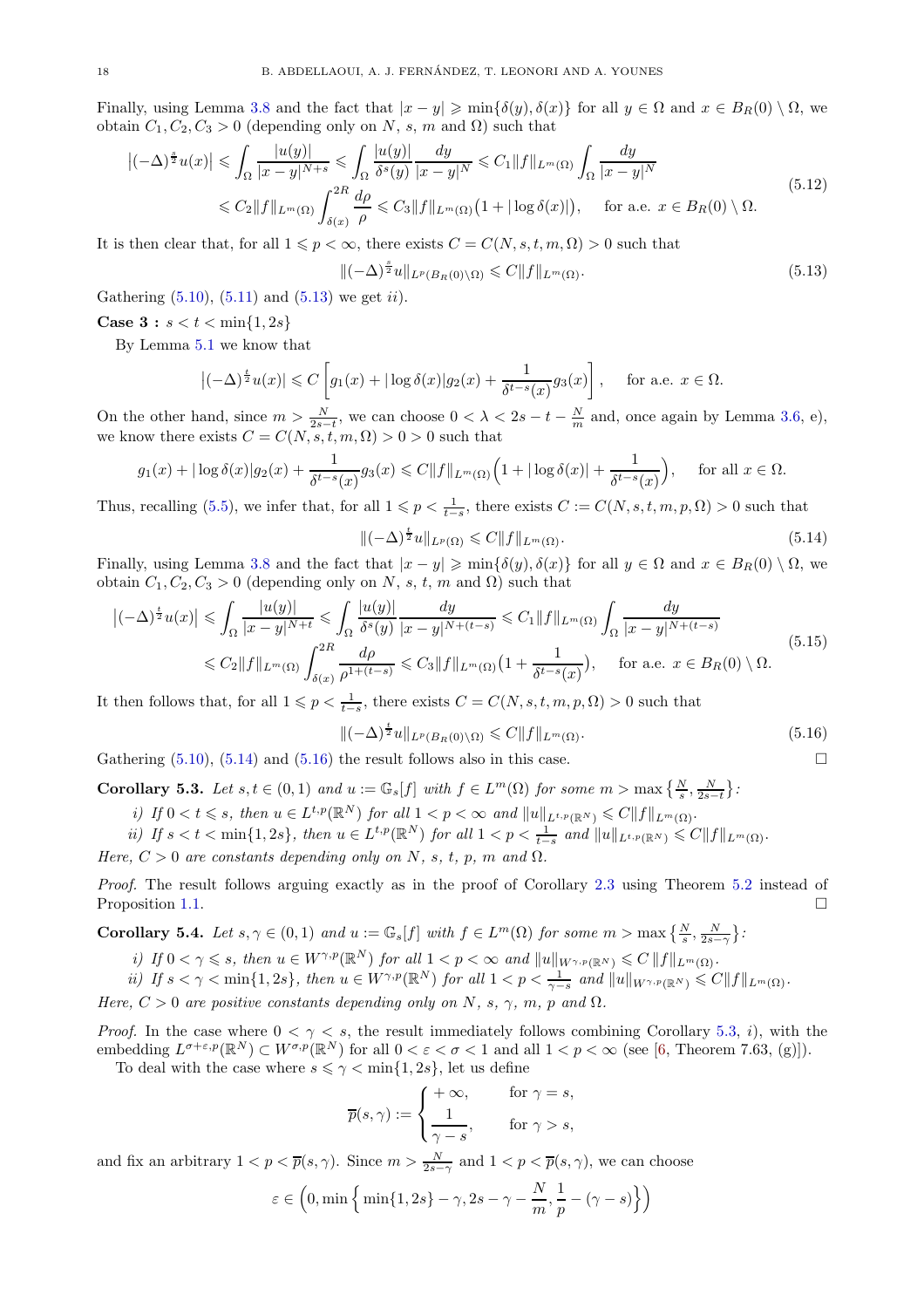and, by Corollary [5.3,](#page-17-4) ii) applied with  $t = \gamma + \varepsilon$ , it follows that

<span id="page-18-0"></span>
$$
||u||_{L^{\gamma+\varepsilon,p}(\mathbb{R}^N)} \leqslant C ||f||_{L^m(\Omega)}.
$$
\n
$$
(5.17)
$$

The result in this case follows combining [\(5.17\)](#page-18-0) with the fact that  $L^{\gamma+\varepsilon,p}(\mathbb{R}^N) \subset W^{\gamma,p}(\mathbb{R}^N)$  for all  $0 < \varepsilon$  $\gamma$  < 1 and all  $1 < p < +\infty$ .

*Proof of Theorem [1.3.](#page-1-1)* The proof is similar to the proof of Theorem [5.2](#page-16-0) so we omit some details. First of all, let us fix  $g_1, g_2$  and  $g_3$  as in [\(5.2\)](#page-15-4), [\(5.3\)](#page-15-2) and [\(5.4\)](#page-15-3) respectively. Also, arguing as [\(5.10\)](#page-16-4), for all  $1 \leq p \leq +\infty$ , we easily get  $C := C(N, s, t, m, p, \Omega) > 0$  such that

<span id="page-18-3"></span>
$$
\|(-\Delta)^{\frac{t}{2}}u\|_{L^{p}(B_{R}^{c}(0))} \leqslant C\|f\|_{L^{m}(\Omega)}.
$$
\n(5.18)

Now, we consider separately two cases.

Case 1 :  $m_{\star}(s,t) \leq m < \frac{N}{s}$ .

On one hand, combining Lemma  $3.6$ , b) and c) with  $(5.6)$  and Hölder inequality, we infer that, for all  $1 \leq \alpha < \frac{mN}{N-m(2s-t)}$ , there exists  $C > 0$  (depending only on N, s, t, m,  $\alpha$  and  $\Omega$ ) such that

<span id="page-18-1"></span>
$$
||g_1 + |\log \delta| \, g_2||_{L^{\alpha}(\Omega)} \leqslant C \, ||f||_{L^m(\Omega)}.\tag{5.19}
$$

On the other hand, combining Lemma [3.6,](#page-10-6) b) and c) with  $(5.5)$  and Hölder inequality, we get (we recall that if  $t = s$ , then  $g_3 \equiv 0$ ) that, for all  $1 \leq \beta < \frac{mN}{N - ms + mN(t-s)} = p^*(m, s, t)$ , there exists  $C = C(N, s, t, m, \beta, \Omega) > 0$ 

<span id="page-18-2"></span>
$$
\left\| \frac{g_3}{\delta^{t-s}} \right\|_{L^{\beta}(\Omega)} \leqslant C \| f \|_{L^m(\Omega)}.
$$
\n(5.20)

Combining [\(5.19\)](#page-18-1) and [\(5.20\)](#page-18-2) with Lemma [5.1,](#page-15-0) we conclude that, for all  $1 \leqslant p \leqslant p^*(m, s, t)$ , there exists  $C = C(N, s, t, m, p, \Omega) > 0$  such that

<span id="page-18-4"></span>
$$
\|(-\Delta)^{\frac{t}{2}}u\|_{L^{p}(\Omega)} \leqslant C\,\|f\|_{L^{m}(\Omega)}.\tag{5.21}
$$

Having at hand [\(5.18\)](#page-18-3) and [\(5.21\)](#page-18-4), it just remains to deal with  $x \in B_R(0) \setminus \Omega$ . Since  $|x-y| \geqslant \min\{\delta(y), \delta(x)\}\$ for all  $y \in \Omega$  and  $x \in B_R(0) \setminus \Omega$ , for almost every  $x \in B_R(0) \setminus \Omega$ , it follows that

<span id="page-18-5"></span>
$$
\left|(-\Delta)^{\frac{t}{2}}u(x)\right| \leqslant \int_{\Omega} \frac{|u(y)|}{|x-y|^{N+t}} dy \leqslant \frac{1}{\delta^{t-s+\varepsilon}(x)} \int_{\Omega} \frac{|u(y)|}{\delta^s(y)} \frac{dy}{|x-y|^{N-\varepsilon}}, \quad \text{for any } \varepsilon > 0. \tag{5.22}
$$

Moreover, by Lemma [3.8,](#page-10-8) for all  $1 \leq \gamma < \frac{mN}{N-ms}$ , there exists  $C = C(N, s, t, m, \gamma, \Omega) >$  such that

<span id="page-18-6"></span>
$$
\left\| \frac{u}{\delta^s} \right\|_{L^\gamma(\Omega)} \leqslant C \|f\|_{L^m(\Omega)}.
$$
\n(5.23)

Combining  $(5.22)$  and  $(5.23)$  with Lemma [3.6,](#page-10-6) b) and c),  $(5.5)$  and Hölder inequality, we get that, for all

$$
0 < \varepsilon < \frac{N}{m} - s \quad \text{and} \quad 1 \leqslant q < \frac{mN}{N - ms + mN(t - s) + \varepsilon m(N - 1)},
$$

there exists  $C = C(N, s, t, m, \varepsilon, q, \Omega) > 0$  such that

<span id="page-18-7"></span>
$$
\|(-\Delta)^{\frac{s}{2}}u\|_{L^{q}(B_{R}(0)\setminus\Omega)} \leqslant C\|f\|_{L^{m}(\Omega)}.
$$
\n(5.24)

Having at hand [\(5.24\)](#page-18-7) we consider  $1 \leqslant m < \frac{N}{s}$  and  $1 \leqslant p < p^*(m, s, t)$  fixed but arbitrary and choose

$$
\varepsilon \in \left(0, \min\left\{\frac{N}{m}-s, \frac{1}{m(N-1)}\left(\frac{mN}{p}-(N-ms+mN(t-s))\right)\right\}\right).
$$

Then, by [\(5.24\)](#page-18-7), we know there exists  $C = C(N, s, t, m, p, \Omega) > 0$  such that

<span id="page-18-8"></span>
$$
\|(-\Delta)^{\frac{s}{2}}u\|_{L^p(B_R(0)\setminus\Omega)} \leqslant C\|f\|_{L^m(\Omega)}.
$$
\n(5.25)

Gathering [\(5.18\)](#page-18-3), [\(5.21\)](#page-18-4) and [\(5.25\)](#page-18-8) the result follows in the case where  $1 \leq m < \frac{N}{s}$ .

Case 2 :  $\frac{N}{s} \leqslant m < \frac{N}{2s-t}$ .

Let us point out that, in this case, it is implicitly assumed that  $s < t < \min\{1, 2s\}$ . By Lemma [3.6,](#page-10-6) b) and c) combined with [\(5.6\)](#page-16-3) and Hölder inequality, it follows that, for all  $1 \leq \alpha < \frac{mN}{N-m(2s-t)}$ , there exists  $C = C(N, s, t, \alpha, m, \Omega) > 0$  such that

<span id="page-18-9"></span>
$$
\|g_1 + |\log \delta| \, g_2\|_{L^{\alpha}(\Omega)} \leqslant C \, \|f\|_{L^m(\Omega)}.
$$
\n
$$
(5.26)
$$

Moreover, combining Lemma [3.6,](#page-10-6) d) with [\(5.5\)](#page-16-6) and Hölder inequality, we get that, for all  $1 \leq \beta < \frac{1}{t-s}$  $p^*(m, s, t)$ , there exists  $C = C(N, s, t, m, \beta, \Omega) > 0$  such that

<span id="page-18-10"></span>
$$
\left\| \frac{g_3}{\delta^{t-s}} \right\|_{L^{\beta}(\Omega)} \leqslant C \| f \|_{L^m(\Omega)}.
$$
\n(5.27)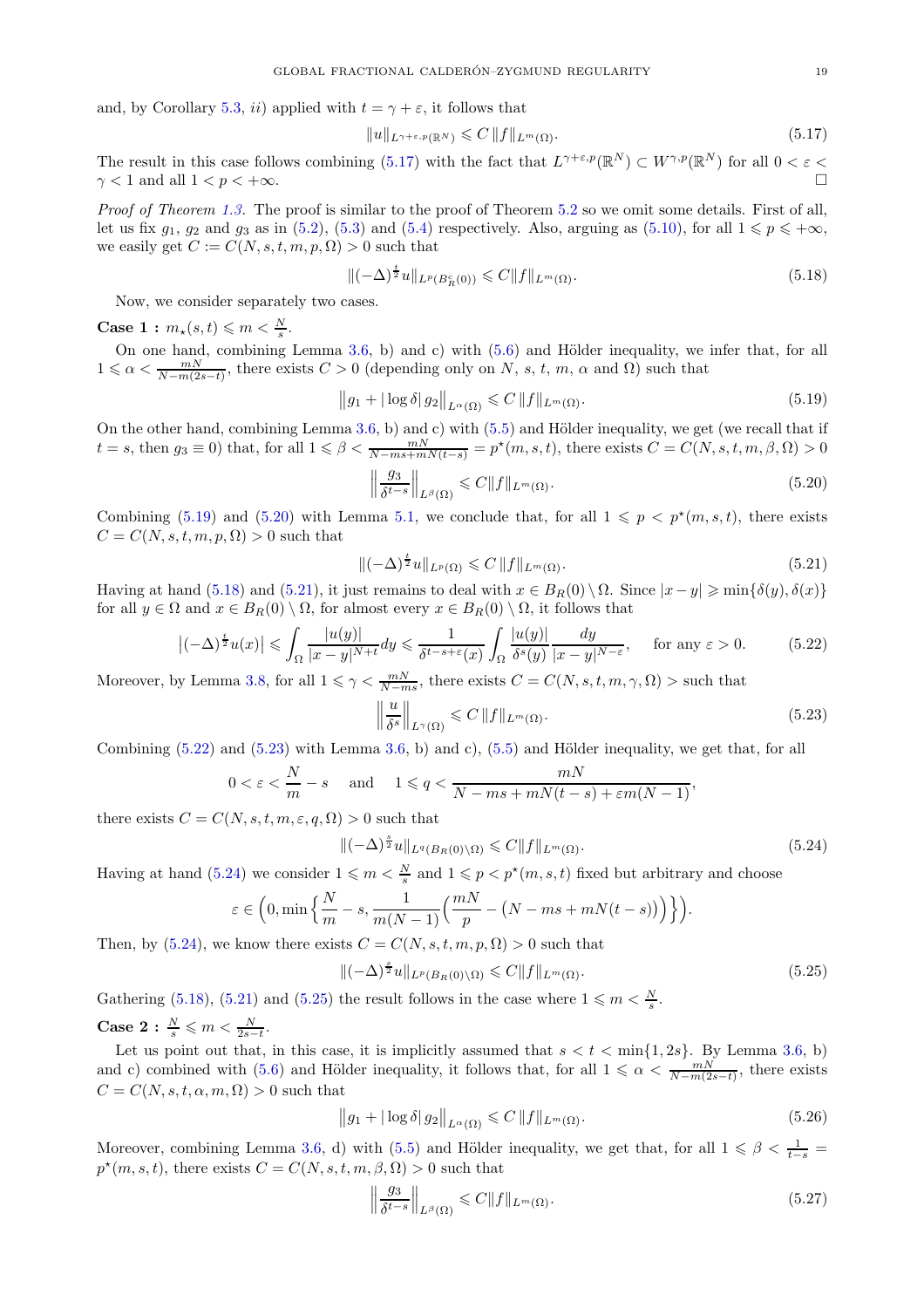Since  $m \geq \frac{N}{s}$  implies  $\frac{mN}{N-m(2s-t)} > p^*(m, s, t)$ , combining [\(5.26\)](#page-18-9) and [\(5.27\)](#page-18-10) with Lemma [5.1,](#page-15-0) we conclude that, for all  $1 \leq p < p^*(m, s, t)$ , there exists  $C = C(N, s, \gamma, m, \Omega) > 0$  such that

<span id="page-19-2"></span>
$$
\|(-\Delta)^{\frac{t}{2}}u\|_{L^{p}(\Omega)} \leqslant C\,\|f\|_{L^{m}(\Omega)}.\tag{5.28}
$$

Having at hand [\(5.18\)](#page-18-3) and [\(5.28\)](#page-19-2), it remains to deal with  $x \in B_R(0) \setminus \Omega$ . Recall that, for almost every  $x \in B_R(0) \setminus \Omega$ , it follows that

<span id="page-19-3"></span>
$$
\left|(-\Delta)^{\frac{t}{2}}u(x)\right| \leq \int_{\Omega} \frac{|u(y)|}{|x-y|^{N+t}} dy \leq \frac{1}{\delta^{t-s+\varepsilon}(x)} \int_{\Omega} \frac{|u(y)|}{\delta^s(y)} \frac{dy}{|x-y|^{N-\varepsilon}}, \quad \text{for any } \varepsilon > 0. \tag{5.29}
$$

Moreover, by Lemma [3.8,](#page-10-8) we know that, for all  $1 \leq \gamma < +\infty$ , there exists  $C = C(N, s, \gamma, m, \Omega) > 0$  such that

<span id="page-19-4"></span>
$$
\left\| \frac{u}{\delta^s} \right\|_{L^\gamma(\Omega)} \leqslant C \|f\|_{L^m(\Omega)}.
$$
\n(5.30)

Combining  $(5.29)$  and  $(5.30)$  with Lemma [3.6,](#page-10-6) b) and c),  $(5.5)$  and Hölder inequality, we get that, for all

$$
1 \leq \gamma < \infty, \quad 0 < \varepsilon < \frac{N}{\gamma}, \quad \text{ and } \quad 1 \leqslant q < \frac{N\gamma}{N + N\gamma(t - s) + \varepsilon\gamma(N - 1)},
$$

there exists  $C = C(N, s, t, \gamma, \varepsilon, q, m, \Omega) > 0$  such that

<span id="page-19-5"></span>
$$
\|(-\Delta)^{\frac{s}{2}}u\|_{L^q(B_R(0)\setminus\Omega)} \leqslant C\|f\|_{L^m(\Omega)}.
$$
\n(5.31)

Having at hand [\(5.31\)](#page-19-5) we consider  $\frac{N}{s} \leqslant m < \infty$  and  $1 \leqslant p < p^*(m, s, t)$  fixed but arbitrary and choose

$$
\gamma \in \left(\frac{p}{1-p(t-s)}, +\infty\right) \quad \text{and} \quad \varepsilon \in \left(0, \min\left\{\frac{N}{\gamma}, \frac{1}{\gamma(N-1)}\left(\frac{N\gamma}{p} - \left(N + N\gamma(t-s)\right)\right)\right\}\right).
$$

Then, by [\(5.31\)](#page-19-5), we know there exists  $C = C(N, s, t, p, m, \Omega) > 0$  such that

<span id="page-19-6"></span>
$$
\|(-\Delta)^{\frac{s}{2}}u\|_{L^p(B_R(0)\setminus\Omega)} \leqslant C\|f\|_{L^m(\Omega)}.
$$
\n(5.32)

Gathering  $(5.18)$ ,  $(5.28)$  and  $(5.32)$  the result follows also in this case.

<span id="page-19-7"></span>As a consequence of the above result, we deduce the following global regularity in Bessel potential spaces. **Corollary 5.5.** Let  $s \in (0,1)$ ,  $s \leq t < \min\{1,2s\}$  and  $u := \mathbb{G}_s[f]$  with  $f \in L^m(\Omega)$  for some  $m_\star(s,t) \leq m <$  $\frac{N}{2s-t}$ *.* Then, for all 1 < p < p<sup>★</sup>(m, s, t), there exists  $C = C(N, s, t, m, p, \Omega)$  such that

$$
||u||_{L^{t,p}(\mathbb{R}^N)} \leqslant C||f||_{L^m(\Omega)}.
$$

*Proof.* The result follows arguing again as in the proof of Corollary [2.3](#page-7-1) using now Theorem [1.3](#page-1-1) instead of Proposition [1.1.](#page-0-3)

Next, we deal with the global Sobolev regularity.

<span id="page-19-1"></span>**Corollary 5.6.** Let  $s \in (0,1)$ ,  $s \leq t < \min\{1,2s\}$  and  $u := \mathbb{G}_s[f]$  with  $f \in L^m(\Omega)$  for some  $m_\star(s,t) \leq m <$  $\frac{N}{2s-t}$ *.* Then, for all  $1 < p < p^*(m, s, \gamma)$ , there exists  $C = C(N, s, \gamma, m, p, \Omega)$  such that

$$
||u||_{W^{\gamma,p}(\mathbb{R}^N)} \leqslant C||f||_{L^m(\Omega)}.
$$

*Proof.* Let  $1 \leq m < \frac{N}{2s-\gamma}$  and  $1 < p < p^*(m, s, \gamma)$  fixed but arbitrary. Since  $p < p^*(m, s, \gamma)$ , we can choose

$$
\varepsilon \in \left(0, \min\left\{s, \min\{1, 2s\} - \gamma, \frac{1}{p} - \frac{1}{p^\star(m, s, \gamma)}\right\}\right)
$$

and, by Corollary [5.5,](#page-19-7) applied with  $t = \gamma + \varepsilon$ , it follows that

<span id="page-19-8"></span>
$$
||u||_{L^{\gamma+\varepsilon,p}(\mathbb{R}^N)} \leqslant C ||f||_{L^m(\Omega)}.
$$
\n
$$
(5.33)
$$

The result follows combining [\(5.33\)](#page-19-8) with the fact that  $L^{\gamma+\varepsilon,p}(\mathbb{R}^N) \subset W^{\gamma,p}(\mathbb{R}^N)$  for all  $0 < \varepsilon < \gamma < 1$  and all  $1 < p < +\infty$  (see e.g. [\[6,](#page-20-8) Theorem 7.63, (g)]).

*Proof of Corollary [1.5.](#page-2-1)* It immediately follows from the combination of Corollaries [5.4](#page-17-0) and [5.6.](#page-19-1) □

Next, we prove the global weighted estimates.

<span id="page-19-0"></span>**Theorem 5.7.** Let 
$$
s \in (0,1)
$$
,  $s \leq t < \min\{1, 2s\}$ ,  $u := \mathbb{G}_s[f]$  with  $f \in L^m(\Omega)$  for some  $m \geq 1$  and

*.*

\n- $$
p = \infty
$$
, if  $m > \frac{N}{2s-t}$ ,
\n- $1 \leq p < \infty$ , if  $m = \frac{N}{2s-t}$ ,
\n- $1 \leq p < \frac{m}{N-m(2s-t)}$ , if  $1 \leq m < \frac{N}{2s-t}$ .
\n

*Then:*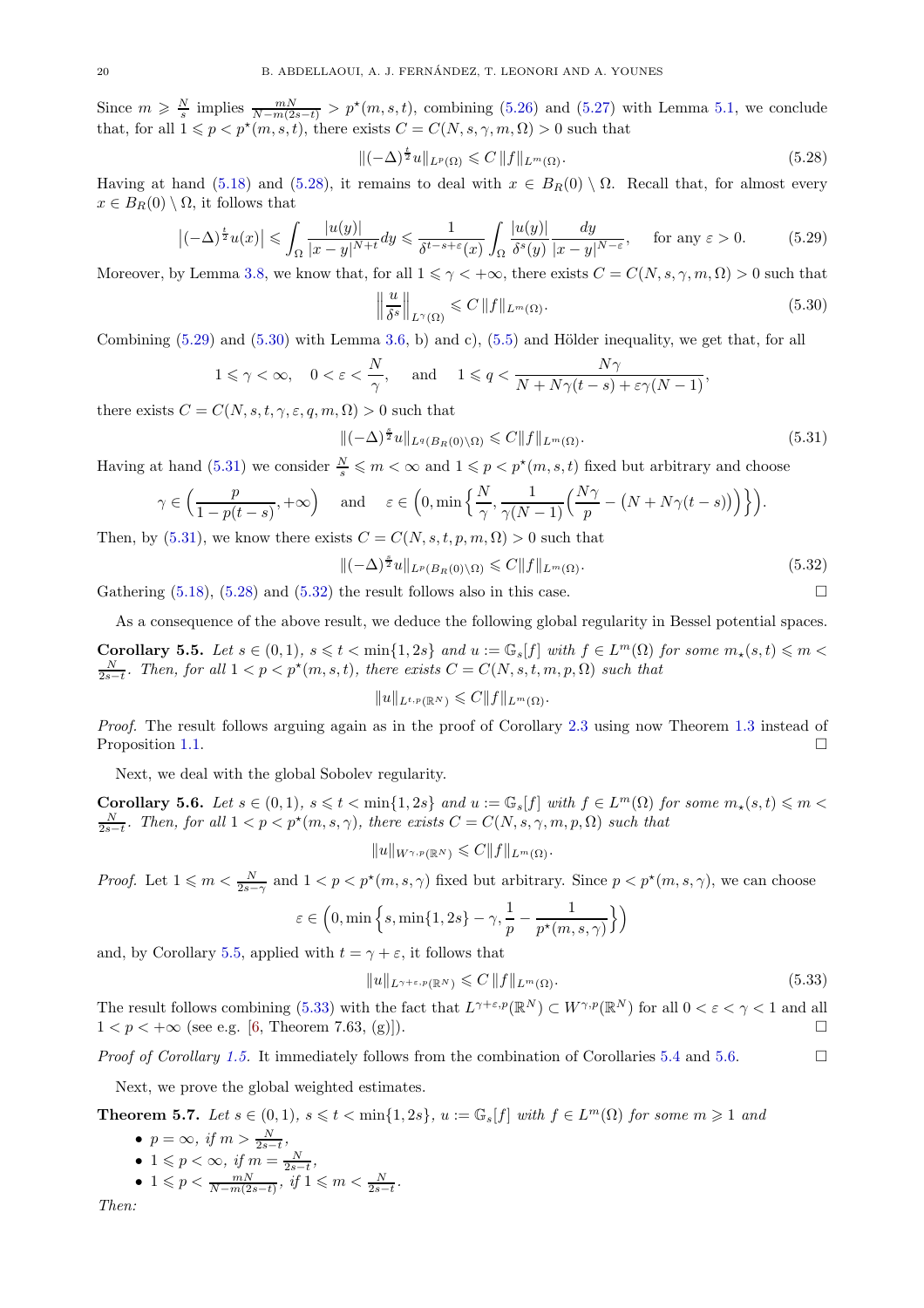*i*) If  $t = s$ *, there exists*  $C > 0$  *such that* 

$$
\left\| |\log \delta|^{-1} \left(-\Delta\right)^{\frac{s}{2}} u \right\|_{L^p(\Omega)} \leqslant C \|f\|_{L^m(\Omega)}.
$$

*ii)* If  $s < t < \min\{1, 2s\}$ , there exist  $C > 0$  such that

$$
\left\|\delta^{t-s}(-\Delta)^{\frac{t}{2}}u\right\|_{L^p(\Omega)} \leqslant C\|f\|_{L^m(\Omega)}.
$$

*Here,*  $C > 0$  *are constants depending only on* N, s, t, p, m and  $\Omega$ .

*Proof.* We only detail the proof in the case where  $t > s$ , since the other estimates follows arguing on the same way. By Lemma [5.1](#page-15-0) we know there exists  $C = C(N, s, t, \Omega) > 0$  such that

$$
\delta^{t-s}(x)\big|(-\Delta)^{\frac{t}{2}}u(x)\big| \leqslant C\big[g_1(x)+g_2(x)+g_3(x)\big], \quad \text{ for a.e. } x \in \Omega.
$$

Here,  $g_1$ ,  $g_2$  and  $g_3$  are as in [\(5.2\)](#page-15-4), [\(5.3\)](#page-15-2) and [\(5.4\)](#page-15-3) respectively. Having at hand the above inequality, the result immediately follows from Lemma [3.6.](#page-10-6)

*Proof of Theorem [1.4.](#page-1-2)* It is a particular case of Theorem [5.7.](#page-19-0) □

*Remark* 10. The technique developed in this section allows to prove also estimates in  $\Omega^c$ . Indeed, suppose that the assumptions of Theorem [5.7](#page-19-0) hold true and let R be as in  $(1.8)$ . As a byproduct of the proofs of Theorems [5.2](#page-16-0) and [1.3,](#page-1-1) we infer that, for  $1 \leq p \leq \infty$ , there exists  $C > 0$  such that

$$
\left\| (-\Delta)^{\frac{t}{2}} u \right\|_{L^p(B_R^c(0))} \leqslant C \|f\|_{L^m(\Omega)},
$$

On the other hand, taking into account  $(5.12)$ ,  $(5.15)$ ,  $(5.22)$  and  $(5.29)$  and arguing as in the proofs of Theorems [5.2](#page-16-0) and [1.3,](#page-1-1) one can infer that, for

- $1 \leqslant p \leqslant \infty$ , if  $m > \frac{N}{s}$ ,
- $1 \leqslant p \leqslant \infty$ , if  $m \leqslant \frac{s}{s}$ ,<br>•  $1 \leqslant p < \infty$ , if  $m = \frac{N}{s}$ ,
- $1 \leqslant p < \frac{mN}{N-ms}$ , if  $1 \leqslant m < \frac{N}{s}$ ,

there exists  $C > 0$  such that

$$
\| |\log \delta|^{-1} (-\Delta)^{\frac{s}{2}} u \|_{L^p(B_R(0)) \setminus \Omega)} + (t-s) \| \delta^{t-s} (-\Delta)^{\frac{t}{2}} u \|_{L^p(B_R(0) \setminus \Omega)} \leq C \| f \|_{L^m(\Omega)}.
$$

Finally, let us provide the precise statement of the Calderon–Zygmund regularity results for the *Riesz fractional gradient*.

<span id="page-20-3"></span>**Theorem 5.8.** Let  $s \in (0,1)$ ,  $s \leq t < \min\{1,2s\}$  and  $u := \mathbb{G}_s[f]$  with  $f \in L^m(\Omega)$  for some  $m > \frac{N}{2s-t}$ . Then:

*i)* For all  $1 \leqslant p < \infty$ , there exists  $C > 0$  such that

$$
\|\nabla^s u\|_{L^p(\mathbb{R}^N)} \leqslant C \|f\|_{L^m(\Omega)}.
$$

*ii)* For all  $1 \leq p < \frac{1}{t-s}$ , there exists  $C > 0$  such that

$$
\|\nabla^t u\|_{L^p(\mathbb{R}^N)} \leqslant C \|f\|_{L^m(\Omega)}.
$$

*Here,*  $C > 0$  *are constants depending only on* N, s, t, p, m and  $\Omega$ .

<span id="page-20-4"></span>**Theorem 5.9.** Let  $s \in (0,1)$ ,  $s \leq t < \min\{1,2s\}$  and  $u := \mathbb{G}_s[f]$  with  $f \in L^m(\Omega)$  for some  $m_\star(s,t) \leq m <$  $\frac{N}{2s-t}$ . Then, for all  $1 \leq p < p^*(m, s, t)$ , there exists  $C > 0$  (depending only on N, s, t, p, m and  $\Omega$ ) such that  $\|\nabla^t u\|_{L^p(\mathbb{R}^N)} \leqslant C \|f\|_{L^m(\Omega)}.$ 

### **REFERENCES**

- <span id="page-20-7"></span>[1] N. Abatangelo and M. Cozzi. An Elliptic Boundary Value Problem with Fractional Nonlinearity. SIAM J. Math. Anal., 53(3):3577–3601, 2021.
- <span id="page-20-1"></span>[2] B. Abdellaoui, A. Attar, and R. Bentifour. On the fractional p-laplacian equations with weight and general datum. Advances in Nonlinear Analysis, 8(1):144–174, 2019.
- <span id="page-20-6"></span>[3] B. Abdellaoui and A. J. Fernández. Nonlinear fractional Laplacian problems with nonlocal 'gradient terms'. Proc. Roy. Soc. Edinburgh Sect. A, 150(5):2682–2718, 2020.
- <span id="page-20-5"></span>[4] B. Abdellaoui, A. J. Fernández, T. Leonori, and A. Younes. Deterministic KPZ equations with nonlocal "gradient terms". Preprint, 2021.
- <span id="page-20-2"></span>[5] B. Abdellaoui and I. Peral. Towards a deterministic KPZ equation with fractional diffusion: the stationary problem. Nonlinearity, 31(4):1260–1298, 2018.
- <span id="page-20-9"></span><span id="page-20-8"></span>[6] R. A. Adams. Sobolev spaces. Academic Press, New York, 1975.
- <span id="page-20-0"></span>[7] G. E. Andrews, R. Askey, and R. Roy. Special functions. Cambridge University Press, Cambridge, 1999.
- [8] U. Biccari, M. Warma, and E. Zuazua. Local Elliptic Regularity for the Dirichlet Fractional Laplacian. Advanced Nonlinear Studies, 17(2):387–409, 2017.
- <span id="page-20-10"></span>[9] K. Bogdan, T. Kulczycki, and A. Nowak. Gradient estimates for harmonic and q-harmonic functions of symmetric stable processes. Illinois J. Math., 46(2):541–556, 2002.